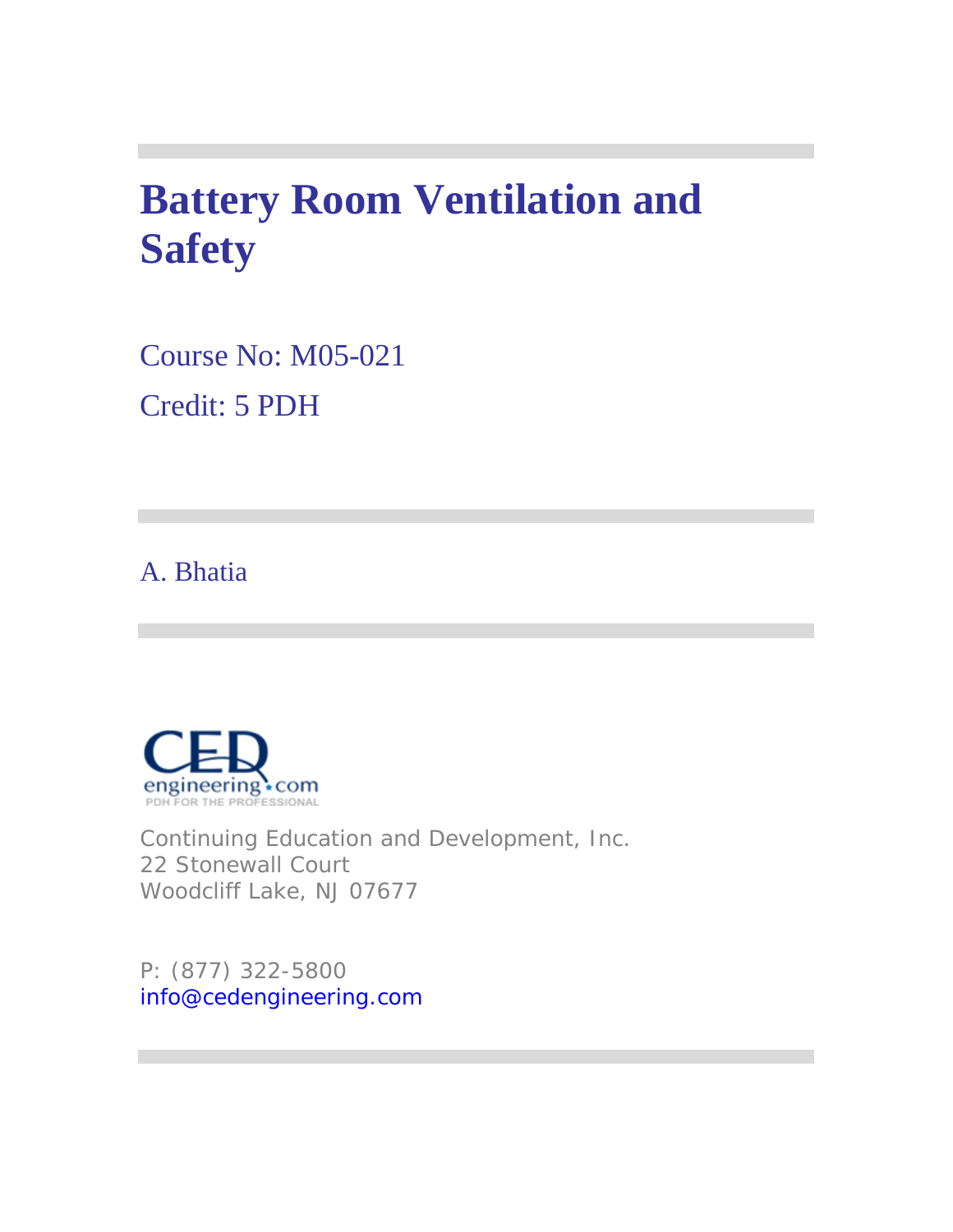### **BATTERY ROOM VENTILATION AND SAFETY**

It is common knowledge that lead-acid batteries release hydrogen gas that can be potentially explosive. The battery rooms must be adequately ventilated to prohibit the build-up of hydrogen gas. During normal operations, off gassing of the batteries is relatively small. However, the concern is elevated during times of heavy recharge or the batteries, which occur immediately following a rapid and deep discharge of the battery.

Often the HVAC designers underestimate the worst case for dangerous hydrogen accumulation, and often display reassuring calculations proving that no danger really exists. But dismissing such a critical safety issue is not a safe or responsible way to deal with it. Instead, we should be prepared to face the likely possibility of hydrogen build up, clearly identify the conditions when the risk is highest, and design systems that protect us from explosive levels in a fail-safe way.

This course describes the hazards associated with batteries and highlights those safety features that must be taken into consideration when designing, constructing and fitting out a battery room. It provides the HVAC designer the information related to cost effective ventilation. The course is only for reference and anyone using this course should rely on state and local codes that may apply. Advice on specific ventilation rates required must be sought from the battery suppliers.

This course is applicable to facility professionals, architects, electrical, mechanical and HVAC engineers, controls engineers, contractors, environmentalists, energy auditors, O& M professionals and loss prevention professionals.

The course is divided into 5 chapters:

- 1. Fundamentals of Lead-acid Battery
- 2. Rules and Regulations
- 3. Ventilation Calculations
- 4. Battery Room Design Criteria
- 5. Preparation and Safety Do's and Don't's

Once you complete your course review, you need to take a multiple-choice quiz consisting of twenty five (25) questions based on this document.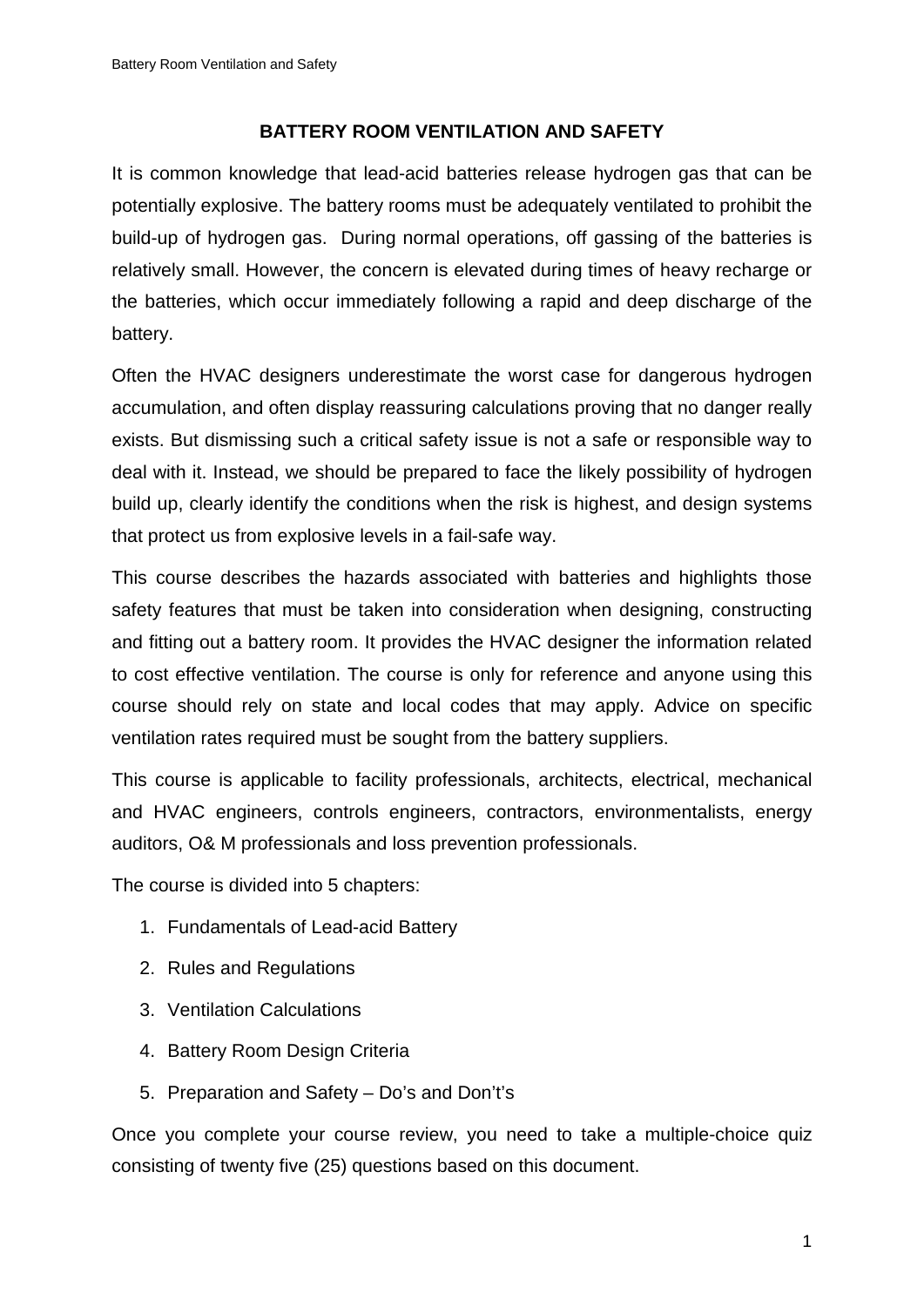### **CHAPTER -1**

### **FUNDAMENTALS OF LEAD-ACID BATTERIES**

The function of the battery is to store electricity in the form of chemical energy and when required to convert it to electrical energy. Electrical energy can be produced from two plates immersed in a chemical solution. When several are linked, they give a higher capacity.

Battery cells can be divided into two major types:

- Primary cell: It is one that cannot be recharged and is discarded at the end of its life.
- Secondary cell: It is one that is rechargeable.

Examples of primary cells include carbon-zinc (dry cell), alkaline-manganese, mercury-zinc, silver-zinc, and lithium cells (e.g., lithium-manganese dioxide, lithiumsulfur dioxide, and lithium-thionyl chloride). Examples of secondary cells include lead-lead dioxide (lead-acid), nickel-cadmium, nickel-iron, nickel-hydrogen, nickelmetal hydride, silver-zinc, silver-cadmium, and lithium-ion.

### **Lead-acid battery**

Lead-acid battery is a type of secondary battery which uses a positive electrode of brown lead oxide (sometimes called lead peroxide), a negative electrode of metallic lead and an electrolyte of sulfuric acid (in either liquid or gel form). The overall cell reaction of a typical lead-acid cell is:

> $Pb + PbO<sub>2</sub> + 2H<sub>2</sub>SO<sub>4</sub>$ <br>Lead Lead oxide Sulphuric acid<br>Lead sulphate Water Lead Lead oxide Sulphuric acid

The three major contributors to Lead-acid battery chemistry are lead, lead dioxide, and sulfuric acid. Unfortunately pure lead is too soft to withstand the physical abuse; about 6% antimony is added to strengthen it. Historically, antimony added to the lead grids, acted as a catalyst and made out gassing (loss of hydrogen and oxygen during use) worse, and frequent water replenishing was required. So battery manufacturers looked for another material that could strengthen the lead grids. Calcium was added to both the positive and negative electrodes. It reduced out gassing enough to allow manufacturers to claim they are building "maintenance-free batteries".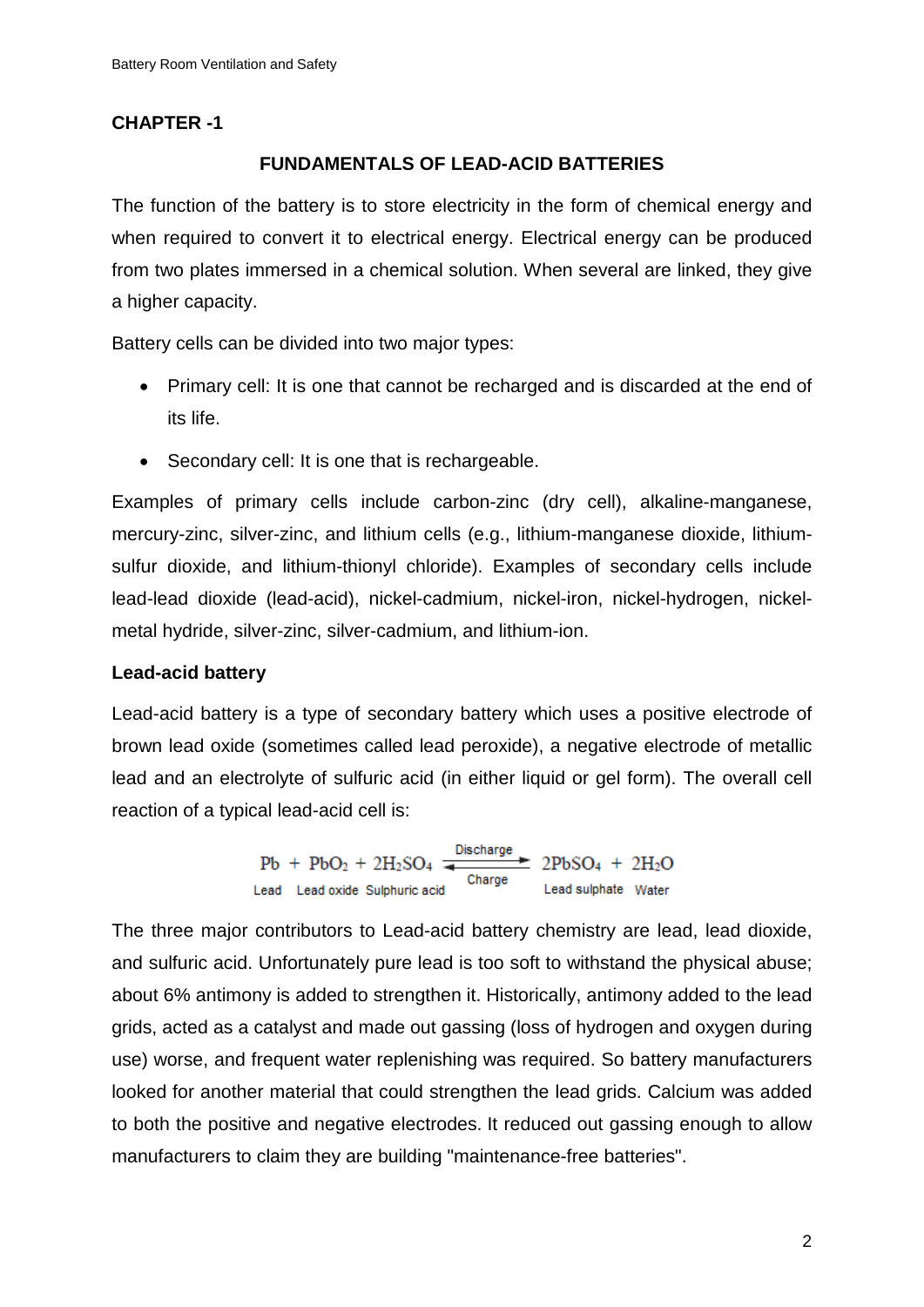# **Alkaline battery (Nickel-Cadmium battery)**

An alkaline storage battery has an alkaline electrolyte, usually potassium hydroxide (KOH), and nickel oxide (nickel oxy-hydroxide) as positive electrode and metallic Cadmium as negative electrode. The overall cell reaction is:

> Discharge  $Cd + 2NiOOH + 2H<sub>2</sub>O =$  $\pm$  Cd(OH), + 2N<sub>i</sub>(OH), Charge Cadmium Nickel oxyhydroxide Water Cadmium hydroxice Nickel hydroxide

The nominal cell voltage  $= +1.2V$ 

When compared to lead-acid batteries, Nickel Cadmium loses approximately 40% of its stored energy in three months, while lead-acid self-discharges the same amount in one year. Lead-acid work well at cold temperatures and is superior to the lithiumion when operating in sub-zero conditions.

The Lead-acid battery is the most popular type used and we will focus on it in this course.

# **Components of Lead-Acid Battery**

The Lead-acid Battery basically consists of the following four (4) components:

- 1. Case
- 2. Terminals
- 3. Plates
- 4. Electrolyte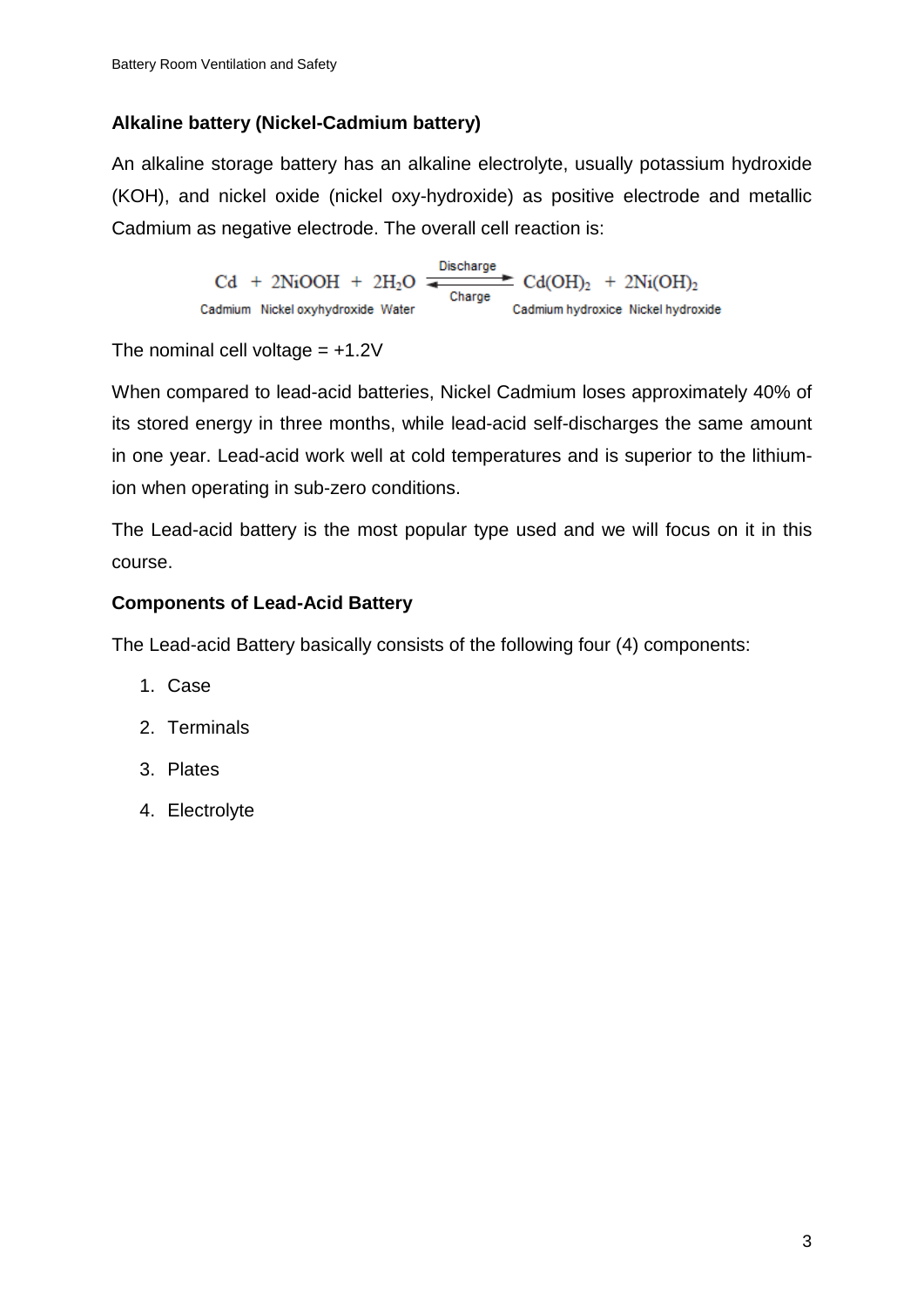

A RECHARGEABLE BATTERY

### **Case**

The battery case is constructed of insulating, acid resistant material usually plastic or hard rubber and has a number of compartments or cells. A 12-volt battery has 6 cells. Recesses in the bottom of the cells collect the sediment that falls from the plates. This prevents the sediment from bridging the plates and causing an internal short-circuit. The top of the plate assembly is enclosed by a moulded one-piece cover which is sealed to the main case. Each cell has a removable plug to facilitate topping up and testing. These plugs are vented to allow for the escape of gases produced during charging.

# **Terminals**

Positive pole: shown '+' usually red in color and is the larger of the two.

Negative pole: shown '-' usually black or green and is the smaller of the two.

Battery connectors: Various types of connectors are shown below:



Die Cast (Helmet) Type

**Flat Type** 

Clamp Type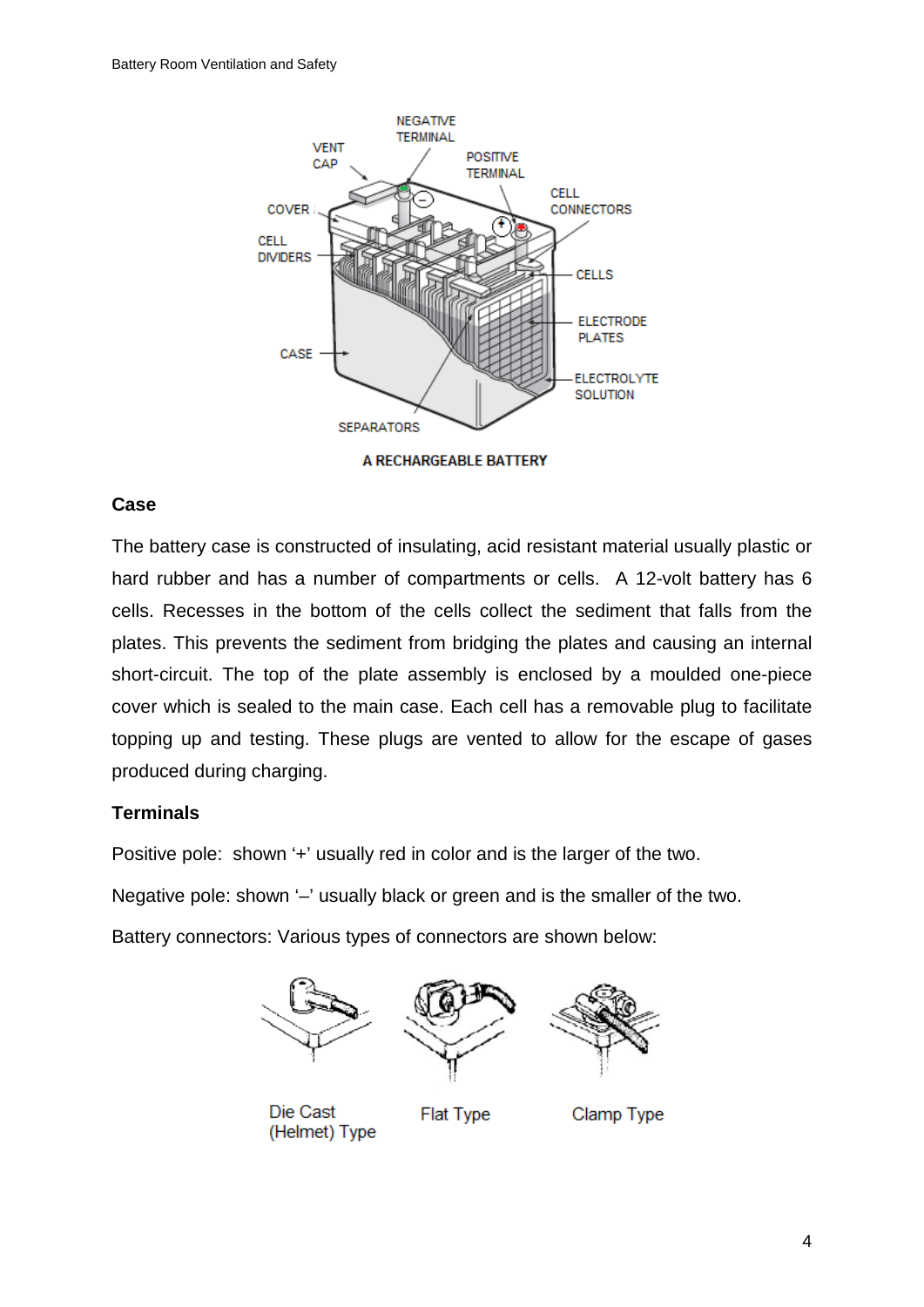### **Plates**

Batteries are composed of one or more cells; each cell has a number of positive and negative plates with separators fitted between them. The total number of plates per cell is normally not less than seven, usually starting and finishing with a negative plate.



The surface area of the plates in a cell determines its current capacity. In a lead-acid battery, the plates are assembled so there is always one extra negative plate. The plates are close to each other but do not touch, which would cause a short-circuit.



One set of plates is connected to the negative side of a DC source, the other to the positive side. Direct current is applied to the plates, changing them chemically, until the battery is ready for service.

The nominal voltage of a cell is 2 volts. Cells connected in series make a battery, and the number of cells determines its nominal voltage. The accepted, or nominal, voltage of a cell does not depend on the size of the cell. The size of the cells determines the discharge capacity (current capacity) of the entire battery.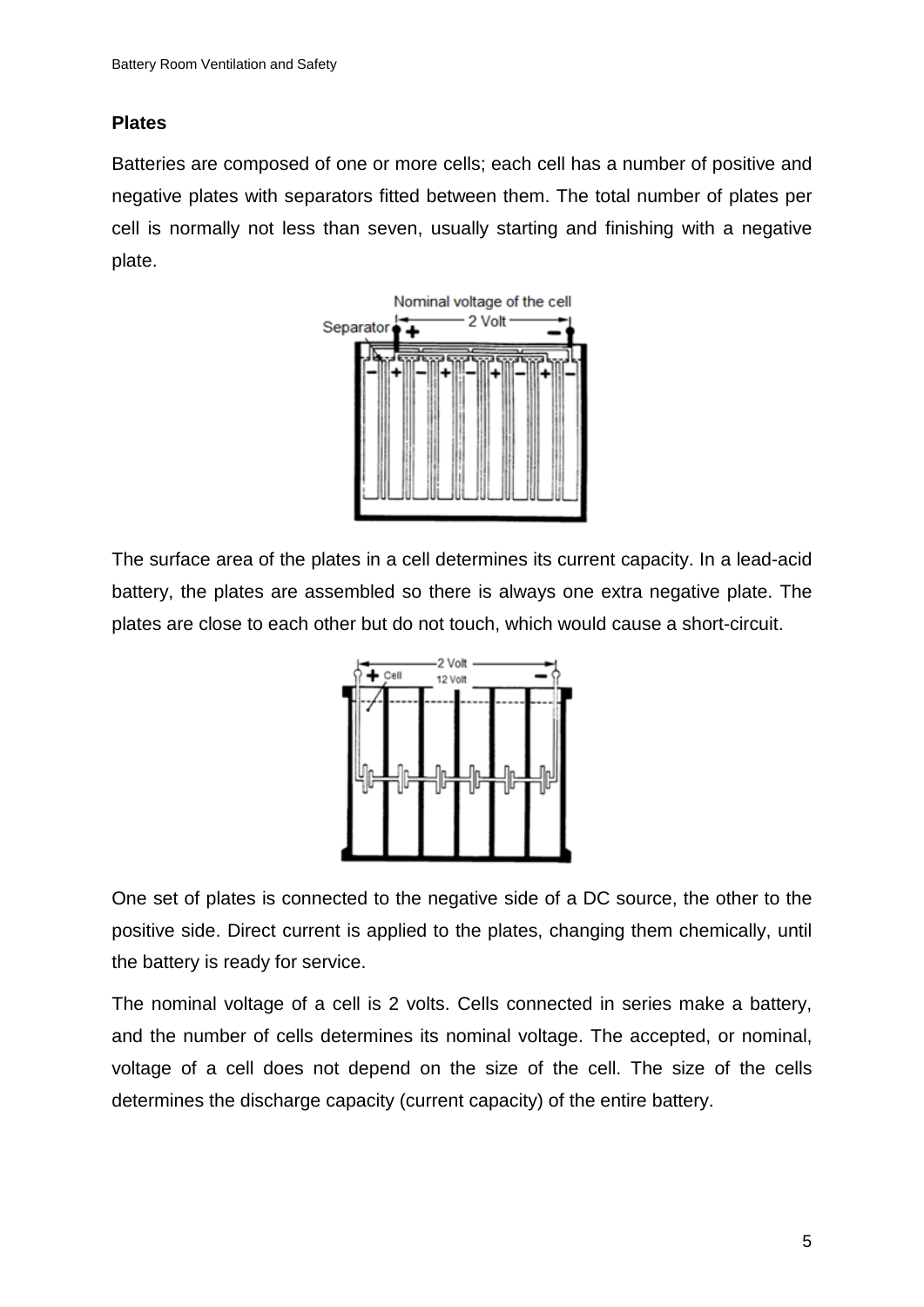Each cell has its own vent cap designed to relieve excess pressure and allow gases to escape. It also keeps the dust and dirt out of cells and contains electrolyte solution inside the battery cell.

# **Electrolyte**

The battery is filled with electrolyte, which is a mixture of 35% sulfuric acid and 65% de-ionized water. The separators between the plates are porous to allow the circulation of the electrolyte, and the chemical action to take place. When the cell is functioning, the acid reacts with the plates, converting chemical energy into electrical energy. Electrical current flows from one pole of the battery, through the circuit, and back to the battery.

# **Discharging**

In a fully-charged battery the positive plates are made of lead peroxide and the negative plates are spongy lead. During discharge or use:

- Sulphur in the acid combines with the plates to form lead sulphate; and
- The oxygen and hydrogen released combine to form water, which dilutes the electrolyte.

As the battery is discharged, or used, the acid concentration decreases and becomes weaker (dilute) until the battery cannot produce an electrical current. This makes it possible to tell the state of charge by seeing how weak the electrolyte is. A hydrometer is used to measure the strength of the electrolyte. Both negative and positive plates become lead sulphate as the battery is discharged by use. The resulting lead sulphate is bulkier than spongy lead or lead peroxide, so if the battery is discharged too quickly the plates will buckle and some paste will fall out. This shortens the life of the battery.

Note, the strength is generally expressed in terms of specific gravity, which is weight of the electrolyte compared to the weight of an equal volume of pure water.

# **Charging**

To charge a battery, a current must be forced back through it. So a positive voltage must be applied to the positive terminal, and negative to the negative terminal. Also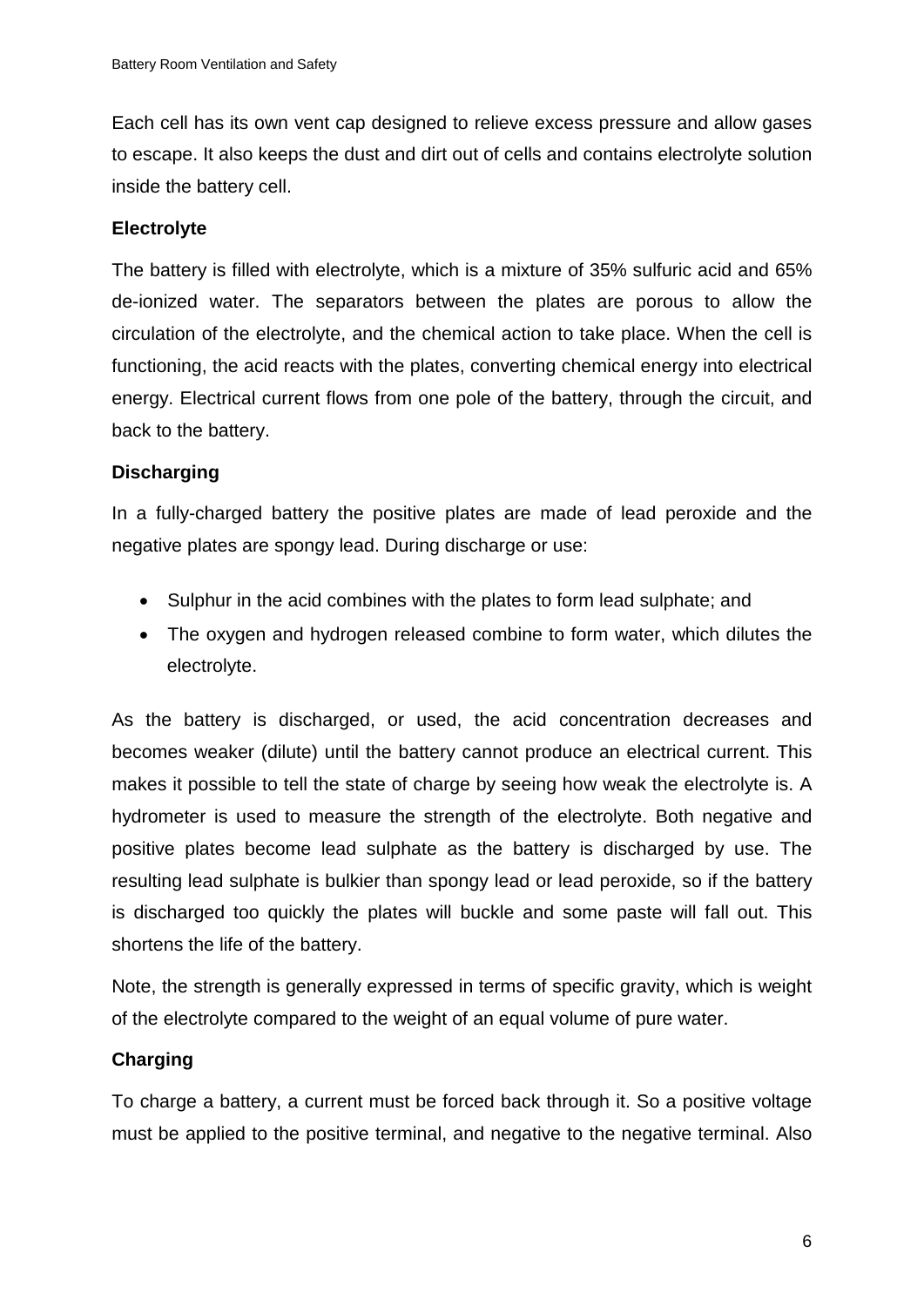the voltage must be high enough to overcome the battery voltage and drive sufficient current into the battery. About 14 Volts is adequate, for a 12V battery.

- Oxygen in the electrolyte combines with the lead sulphate of the positive plate to become lead peroxide;
- Sulphate is released from both plates, which is converted to sulfuric acid and the concentration of the electrolyte is restored; and
- The negative plate becomes spongy lead.

Charging is thus the reverse of discharging, and the plate materials return to their original forming of lead peroxide for the positive plates and spongy lead for the negative plates. The sulfuric acid (H2SO4) concentration becomes highest when the cell is fully charged.

# **Battery Operation**

The diagrams below show the basic operation of a rechargeable battery under discharge and charge conditions. The positive terminal is the cathode during discharge, but it is the anode during recharge. Remember, the terms "anode" and "cathode" properly apply to function, not structure. The anode of a device is the terminal where current flows in from outside. The cathode of a device is the terminal where current flows out. A useful mnemonic is ACID: Anode Current into Device.



# **Key Facts**

Lead-acid batteries do not lend themselves to fast charging and, with most types, a full charge takes 14 to16 hours.

A Lead-acid battery must always be stored at full state-of-charge. Low charge causes sulfation, a condition that robs the battery of performance. Adding carbon on the negative electrode reduces this problem but this lowers the specific energy.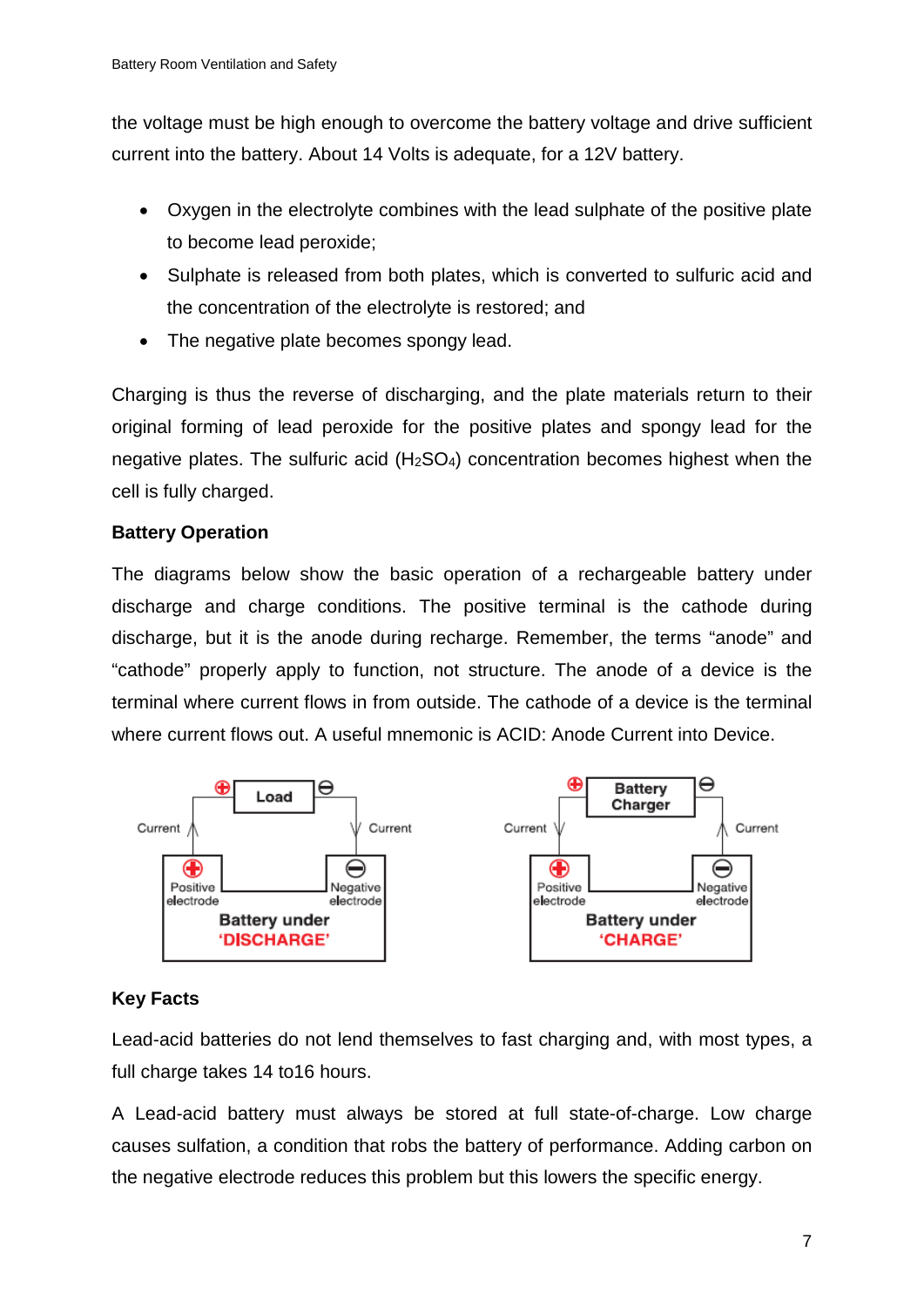### **TYPES OF LEAD-ACID BATTERIES**

Lead-acid batteries are the most widely used energy reserve for providing direct current (DC) electricity, primarily for uninterrupted power supply (UPS) equipment and emergency power system (inverters). There are two basic cell types: Vented and Recombinant Valve Regulated Lead-acid (VRLA) Batteries.

### **Vented Lead-acid Batteries**

Vented Lead-acid Batteries are commonly called "flooded" or "wet cell" batteries. These have thick lead-based plates that are flooded in an acid electrolyte. The electrolyte during charging emits hydrogen through the vents provided in the battery. This reduces the water level and therefore periodic addition of distilled water is required. Also since the hydrogen released to the surroundings is highly flammable and explosive; these types of batteries must be installed in a sufficiently ventilated room. Most industry codes specify 6 air-changes per hour in the battery room. We will learn more on ventilation later in this course.

### **Recombinant Valve Regulated Lead-acid (VRLA)**

Recombinant cells have a starved or gelled electrolyte. The oxygen generated from the positive electrode during charging diffuses to the negative electrode producing water:

$$
\mathsf{Pb} + \mathsf{H}_2\mathsf{SO}_4 + \mathcal{V}_2\mathsf{O}_2 \rightarrow \mathsf{PbSO}_4 + \mathsf{H}_2\mathsf{O}
$$

The recombination reaction suppresses hydrogen evolution at the negative electrode, thereby allowing the cell to be sealed. In practice, the recombination efficiency is not 100% and a pressure relief valve regulates the internal pressure at a relatively low value, generally below 10 psig. For this reason, sealed lead-acid cells are often called "valve-regulated lead-acid" (VRLA) cells.

The diagram below shows a comparison between vented battery gassing and VRLA battery recombination.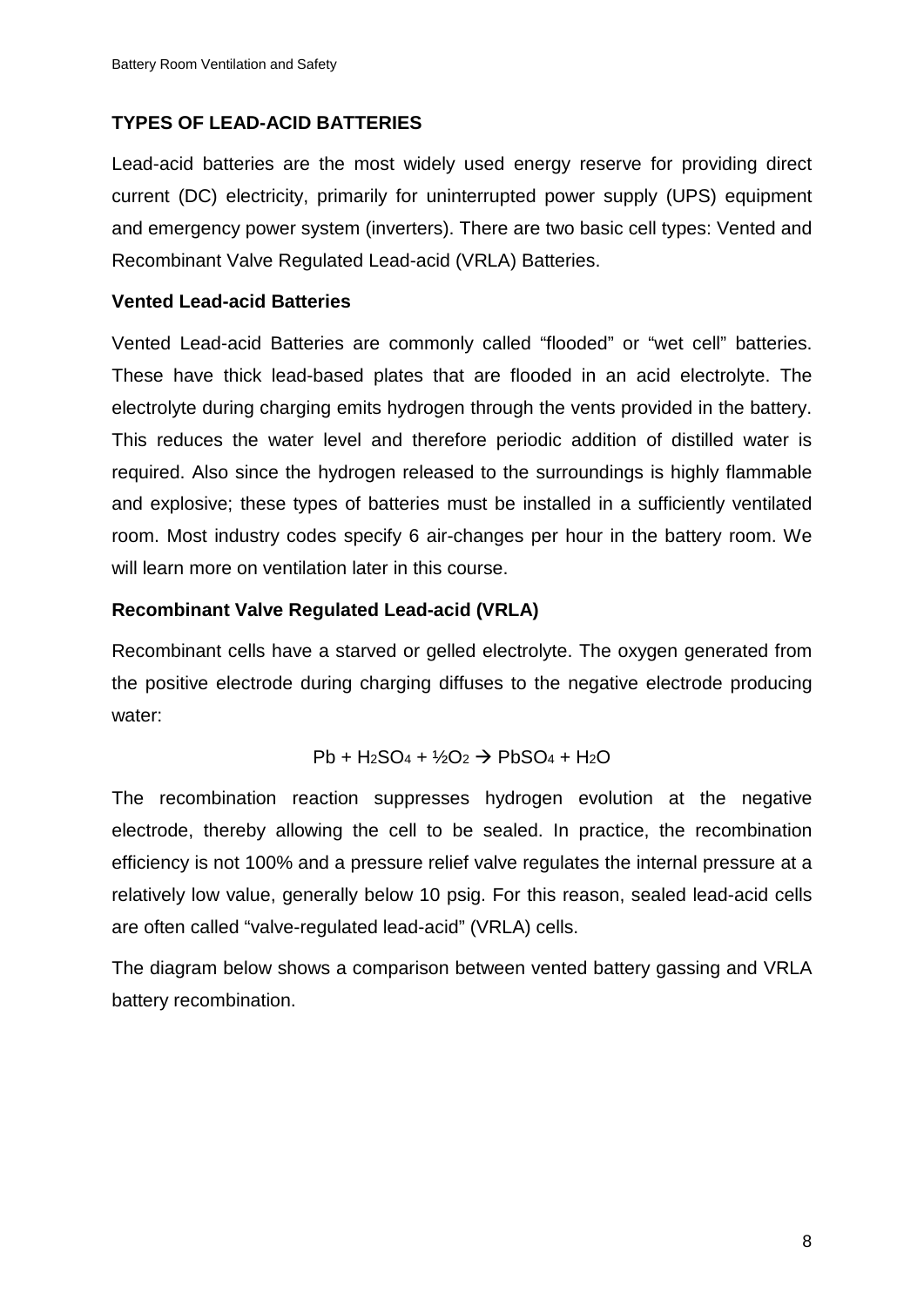

#### **Comparison of Flooded v/s Sealed Batteries**

Both the vented and the VRLA batteries work on the principle of chemical reactions between positive and negative plates. But there are some key differentiating characteristics:

- 1. In flooded cell batteries the electrolyte is in liquid form, while in VRLA batteries it is immobilized in a gel or absorbent glass mats.
- 2. The flooded cell batteries release hydrogen continuously during charging while the VRLA batteries release hydrogen only when overheated and/or overcharged. The flooded cell batteries emit approximately 60 times more hydrogen than comparably rated VRLA batteries.
- 3. The flooded cell batteries require dedicated ventilation system to maintain hydrogen concentration below the lower explosive limit. VRLA batteries have lesser risk and these can be housed without mechanical ventilation. Supplier guidance must be applied.
- 4. The flooded cell batteries should be installed in dedicated rooms physically separated from other areas. Room construction shall be designed to meet the required fire resistance rating for the application. VRLA batteries have lesser risk and can be used in the same room as the equipment they support.
- 5. VRLA batteries are prone to failure condition known as "thermal runaway." It is a condition when the heat generation rate inside the battery is faster than the heat dissipation. To prevent the failure and the battery dry out, the safety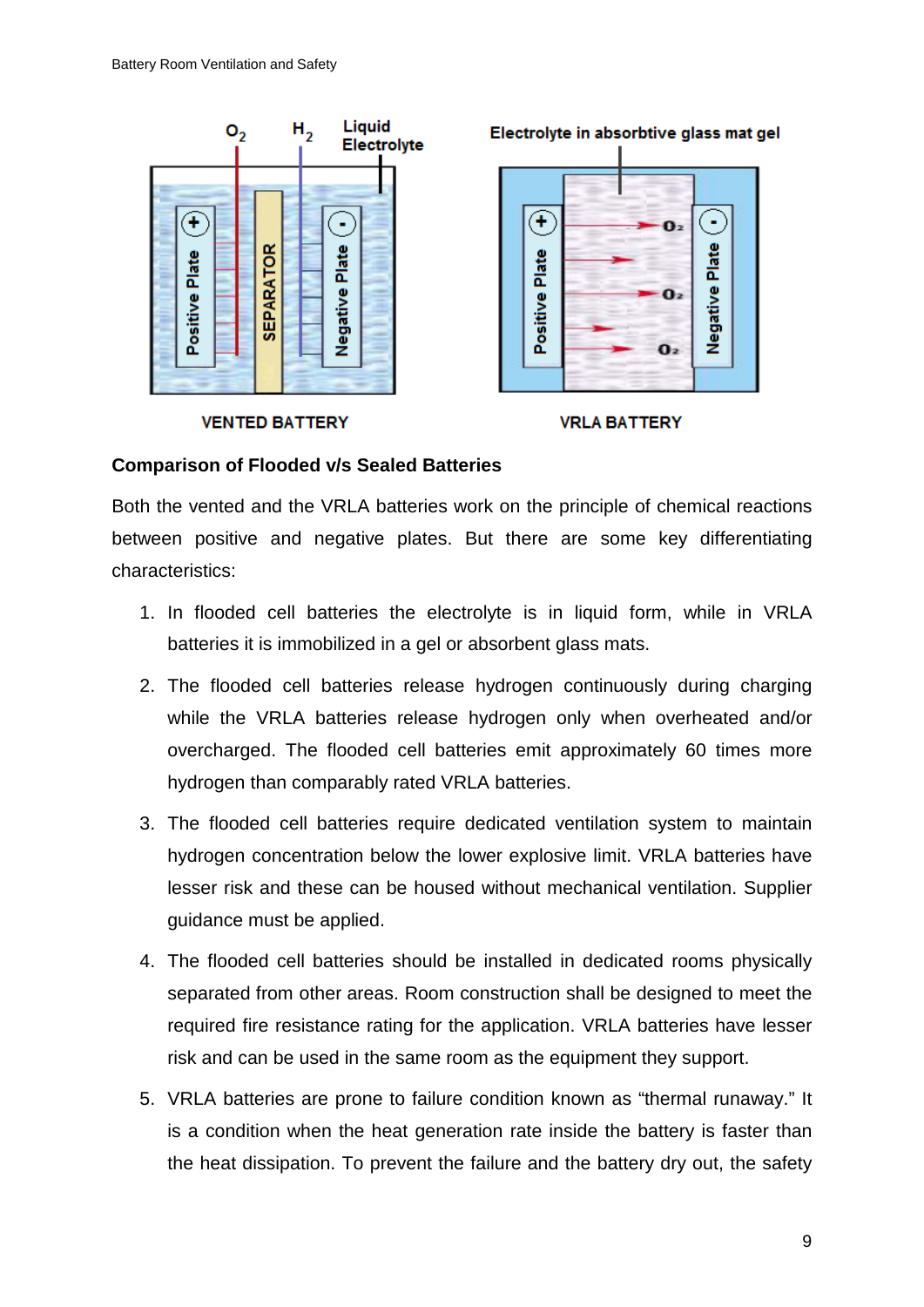valves open and the battery vents hydrogen until temperature and/or voltage are reduced. This condition can be triggered by charger over-voltage. Flooded cell batteries are immune to thermal runaway condition.

- 6. Flooded lead-acid batteries can be charged at high voltage settings which improve performance. VRLA batteries are usually set to a lower voltage limit, which shelters the battery but produces poor performance. Check with your battery vendor for guidance.
- 7. VRLA batteries usually have lower up-front costs but have a shorter lifetime than wet-cell, usually around five years. Flooded cell batteries require more advanced maintenance but have a longer lifetime, up to 20 years.

### **BATTERY TERMINOLOGY**

Batteries are rated in terms of their nominal voltage and ampere-hour capacity.

### **Battery Capacity**

The ampere-hour (AH) capacity is the unit used in specifying the storage capacity of a battery. While a battery that can deliver 10 A for 10 hours can be said to have a capacity of 100 AH, that is not how the rating is determined by the manufacturers. A 100 AH rated battery most likely will not deliver 10 A for 10 hours. Battery manufacturers use a standard method to determine how to rate their batteries. Their rating is based on tests performed over 20 hours with a discharge rate of 1/20 (5%) of the expected capacity of the battery per hour. So a 100 ampere-hour battery is rated to provide 5 A for 20 hours. The efficiency of a battery is different at different discharge rates. When discharging at 5% an hour, the battery's energy is delivered more efficiently than at higher discharge rates. To calculate the 5% discharge rate of a battery, take the manufacturer's ampere-hour rating and divide it by 20.

### **C-rate**

C-rate is a measure of the rate at which a battery is discharged relative to its maximum capacity. 1C rate means that the discharge current will discharge the entire battery in 1 hour; 0.1C means 10% transfer in one hour, or full transfer in 10 hours; 5C means full transfer in 12 minutes, and so on.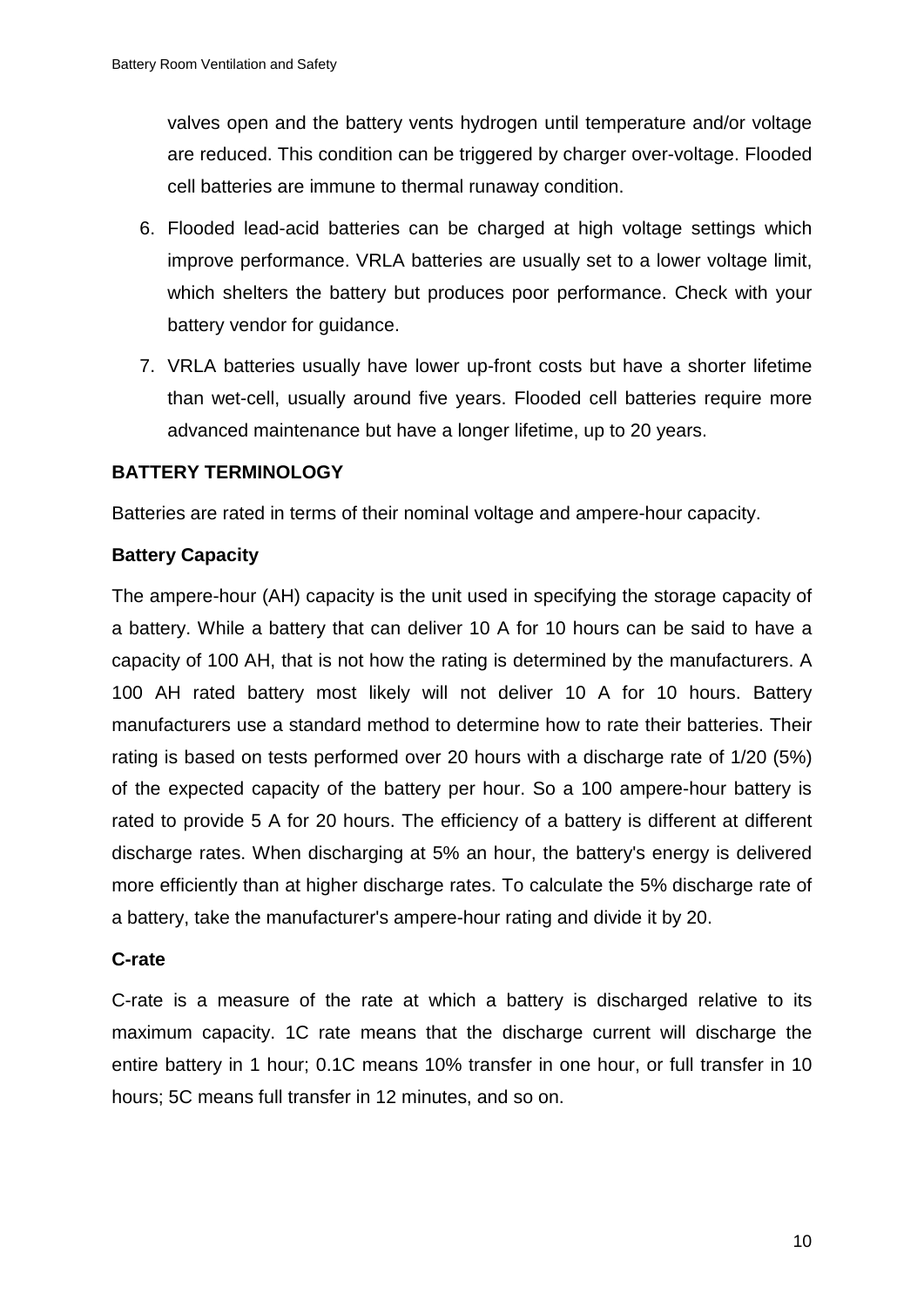# **State of Health**

The state-of-health of a battery is the percentage of its capacity available when fully charged relative to its rated capacity. For example, a battery rated at 30 AH, but only capable of delivering 24 AH when fully charged, will have a state-of-health of 24/30 x100 = 80%. Thus, the state-of-health takes into account the loss of capacity as the battery ages.

# **Voltage Rating**

The voltage rating is based on the number of cells connected in series and the nominal voltage of each cell (2.0 V for lead-acid type and 1.2 V for nickel-cadmium). Twelve-volt lead-acid batteries will have six cells in series.

# **Reserve Capacity (RC)**

This is defined as the time in minutes for the battery voltage to fall to 10·5 volts with a constant load of 25 Amps at a temperature of 25°C.

# **Cycle Life**

The cycle life of a battery is defined as the number of discharge-charge cycles the battery can experience before it fails to meet specific performance criteria. Cycle life is estimated for specific charge and discharge conditions. The actual operating life of the battery is affected by the rate and depth of cycles and by other conditions such as temperature and humidity.

# **State of charge**

The concentration (strength) of sulfuric acid within the electrolyte varies with the state of charge. This changes the density or specific gravity of the electrolyte, which can be measured with a hydrometer. A hydrometer is a scale that indicates the density readings of an electrolyte.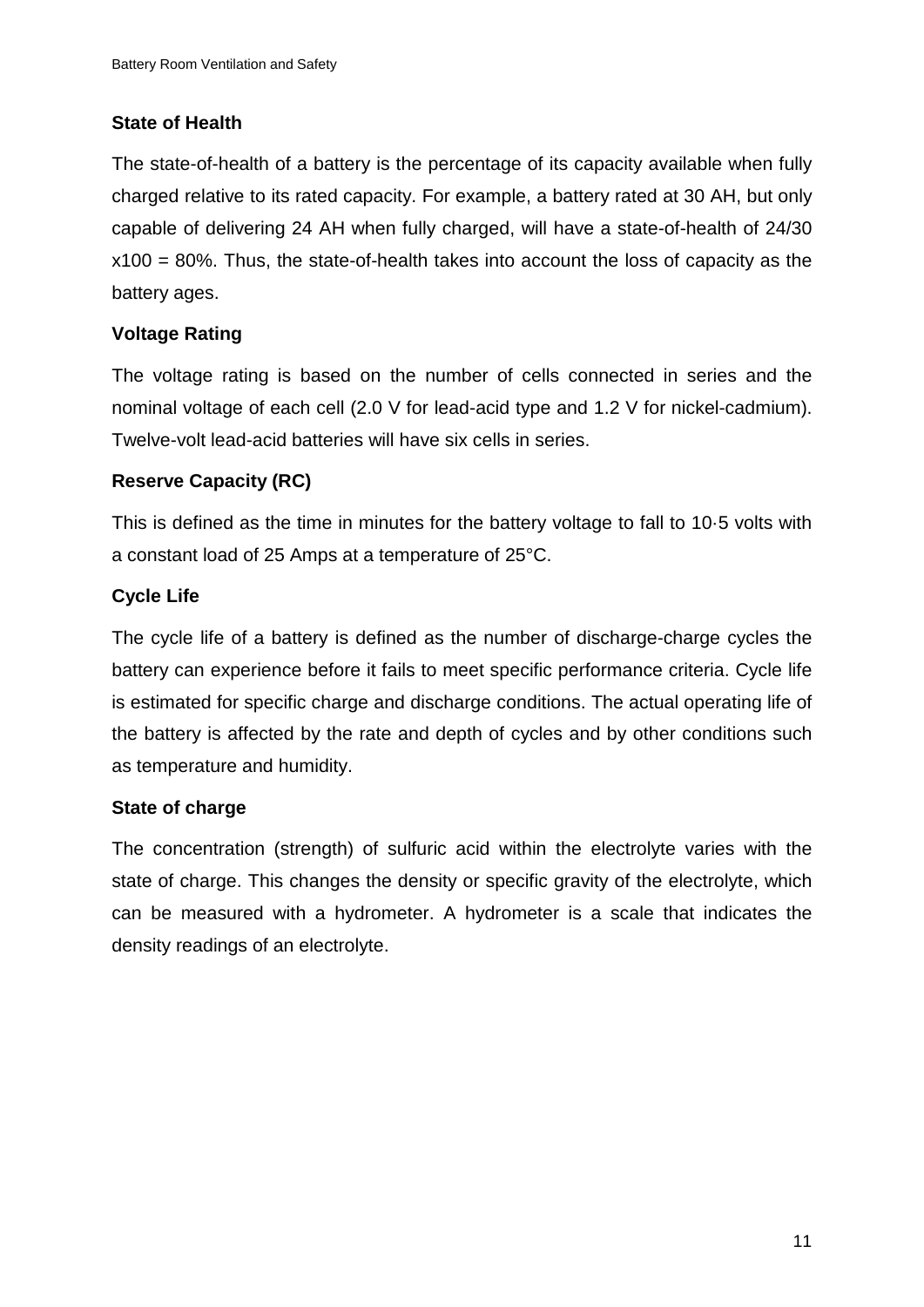| <b>State of Charge</b> | <b>Density</b> |
|------------------------|----------------|
| <b>Fully charged</b>   | 1.280          |
| Half charged           | 1.200          |
| Discharged             | 1.120          |

Since temperature also has a small effect on density, the graph below would be a more accurate way of finding the state of charge.

# **Typical label on a Battery**

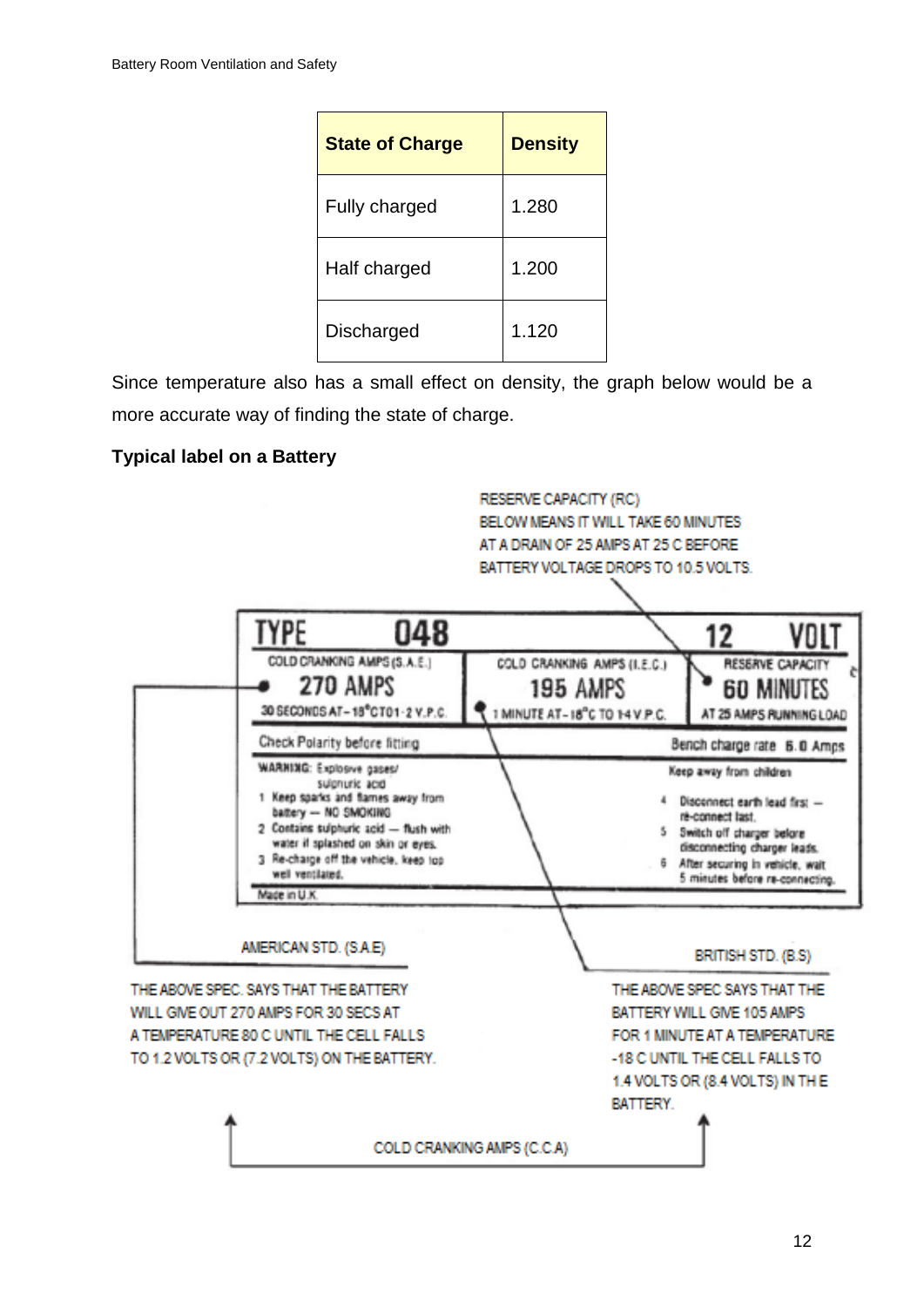### **Batteries Classification**

Batteries can be classified either as starter batteries or deep cycle batteries.

The starter battery is designed to provide a momentary high power burst, for example cranking an engine. The deep-cycle battery, on the other hand, is built to provide continuous power, for example motive power for a wheelchair or golf car. The deep cycle means that the battery is fully discharged and then recharged. From the outside, both batteries look alike; however, there are fundamental differences in design.

The starter battery has many thin plates in parallel to achieve low resistance with high surface area. The deep-cycle battery has thick plates for improved cycling abilities. The starter battery is made for high peak power and does not allow deep cycling, whereas the deep-cycle battery has a moderate power output but permits cycling.

### **BATTERY SIZING**

Battery banks can be sized based on the greater of either load demand or generation input.

### **Sizing Battery Banks Based on Loads**

To estimate the battery requirements on load, you must first calculate the amount of power you will draw from the batteries. This power draw is then translated into ampere hours (Ah); the unit of measure to express battery capacity.

To calculate ampere current drawn by the load expressed in watts, use the following equation:

$$
A = W/V
$$
 (where  $W =$  watts and  $V =$  volts DC)

Battery capacity in ampere hours (Ah) is than calculated by multiplying the current drawn by the load by the length of time it will operate.

# **Example:**

A usable capacity of 460 Ah @ the 100 hr rate would be able to sustain a 4.6 amperes load (460/100) for 100 hours for full discharge.

A battery with a capacity of 350 ampere-hours should provide 17.5 amperes (350/17.5) for 20 hours.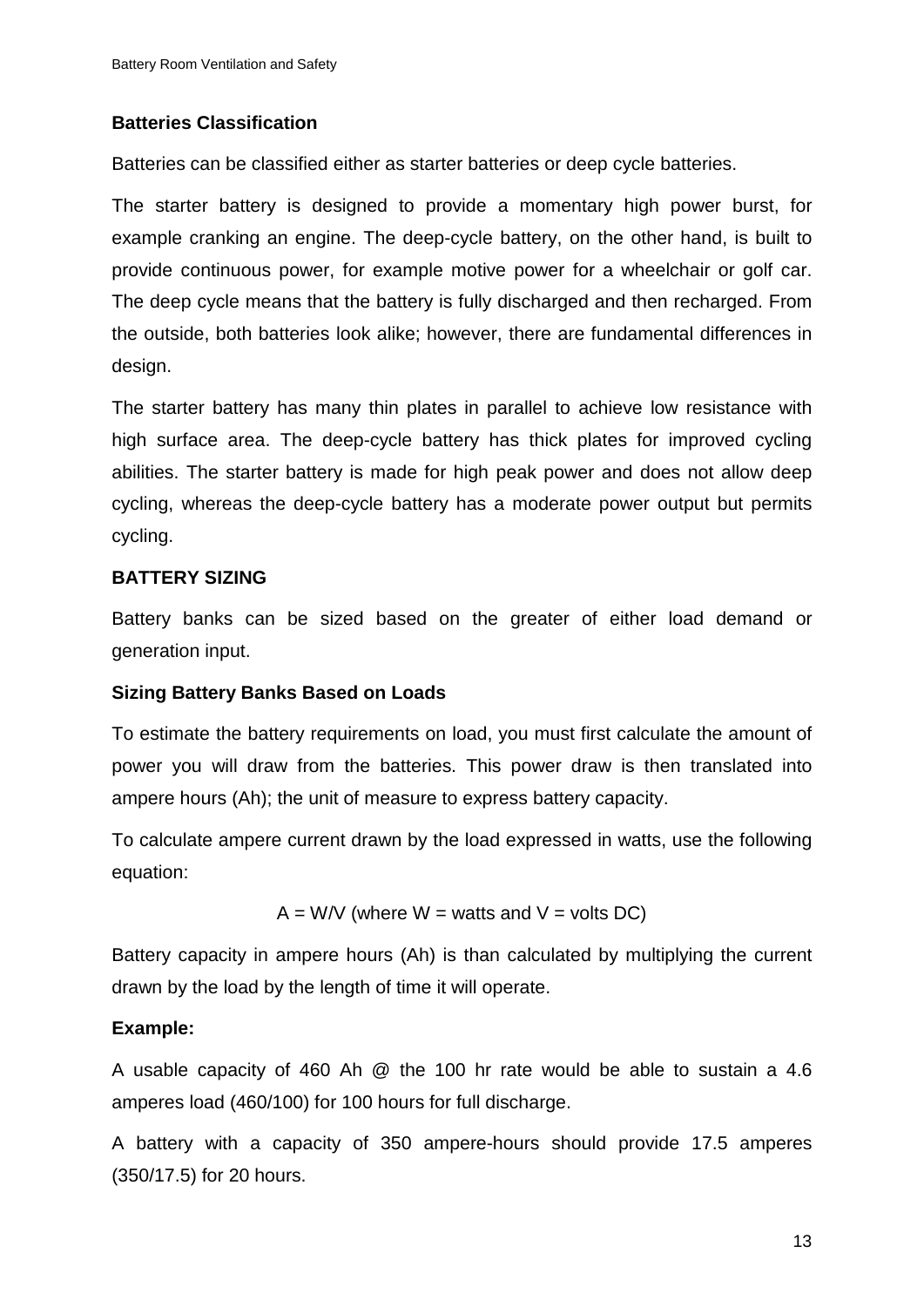### **Example:**

Suppose a 12-V automotive battery is rated at 36 Ah. If a 100-W, 12-V bulb is connected across this battery; how long will the bulb stay aglow, assuming the battery has been fully charged?

Current drawn = Watts/Volts =  $100/12 = 8.33$  amps

Battery capacity  $=$  36 Ah

Time the battery will sustain for full discharge =  $36/8.33 = 4.32$  or 4 hours 20 minutes.

### **Sizing Battery Banks Based on Generation**

If renewable energy sources (solar, wind, hydro, etc.) are going to be used for battery charging, then the amp-hours of the battery bank needs to be 5 times the size of the charging source. For example, if you have a solar photovoltaic panel that can produce 100-amps DC, then size the battery bank to a minimum 500 amp-hours. This is because the batteries aren't just used for storage; they are also a buffer for all the charging energy which is brought into them.

Renewable energy sources require using charge controllers. Some charge controllers cannot respond quick enough to prevent over-voltage conditions in rapidly changing input levels (i.e., wind gusts or grid power interruptions). Small battery banks cannot absorb large spikes in input power that can occur under those conditions. Larger sized battery banks can provide a buffer to prevent equipment damage until the charge controllers take over.

### **Sizing your Battery Charger**

Using the right battery charger is the first step in protecting and maintaining your expensive deep cycle battery bank.

Know the size in amp hours of your battery bank. If you under-estimate the required charging capacity of your battery bank, the charger will take longer to charge your batteries. If you over-estimate the required charging capacity, the charger may deliver too much current. Excessive charging current can cause battery overheating, accelerated water loss in flooded type batteries, and damaged batteries. Many battery manufacturers recommend a maximum charging rate of 20% of the amp hour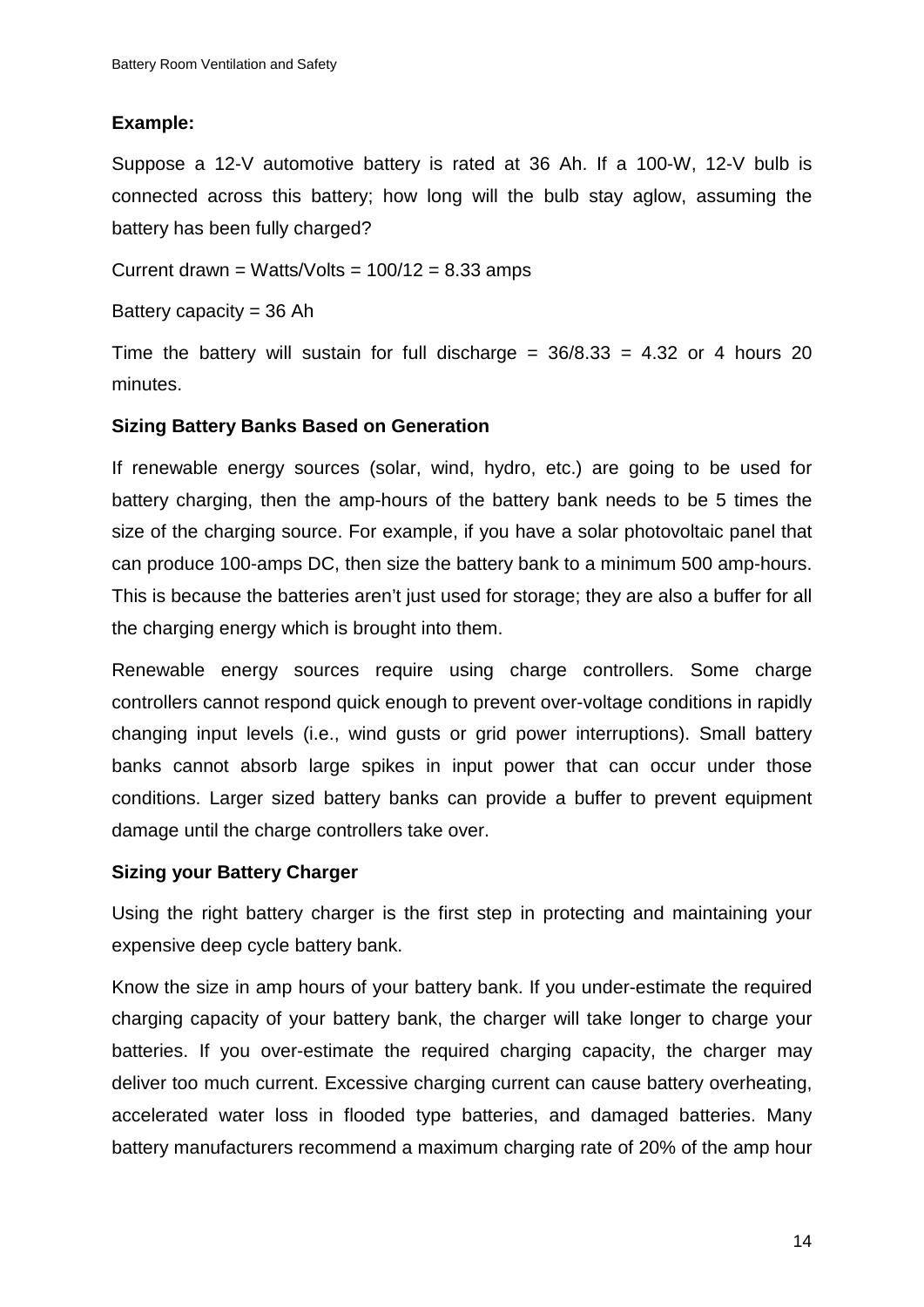capacity of the battery. For example, a 220 a/h battery bank (a small golf cart battery bank) should be charged at 44 amps per hour.

### **The Cardinal Rule of Battery Charging**

Do not mix battery types (gel, flooded or AGM). Mixing battery types will cause incorrect charging, reduced battery life, and possible damage to the battery bank if charged by an incorrect charge setting.

### **FACTORS AFFECTING BATTERY LIFE**

There are four primary factors that affect battery life. These are ambient temperature, battery chemistry, cycling and service.

### **Ambient temperature**

The rated capacity of a battery is based on an ambient temperature of 25°C (77°F). Any variation from this operating temperature can alter the performance of the battery. Battery capacity is diminished at low temperatures. Higher room temperatures will shorten the expected battery life.

### **Battery chemistry**

Batteries are electrochemical devices whose ability to store and deliver power slowly decreases over time. Batteries should always remain in charged state. If allowed to remain in the discharged state for a prolonged time period, the battery becomes damaged by "sulfation". It is important to periodically equalize your batteries. Equalization is an overcharge performed on flooded cell batteries after they have been fully charged. Equalization causes water in the cells to evaporate.

### **Cycling**

During a utility power failure, the battery power is used. Once utility power is restored, the battery is recharged for future use. This is called a discharge cycle. At installation, the battery is at 100 % of rated capacity. Each discharge and subsequent recharge reduces the relative capacity of the battery by a small percentage. The length of the discharge cycle determines the reduction in battery capacity.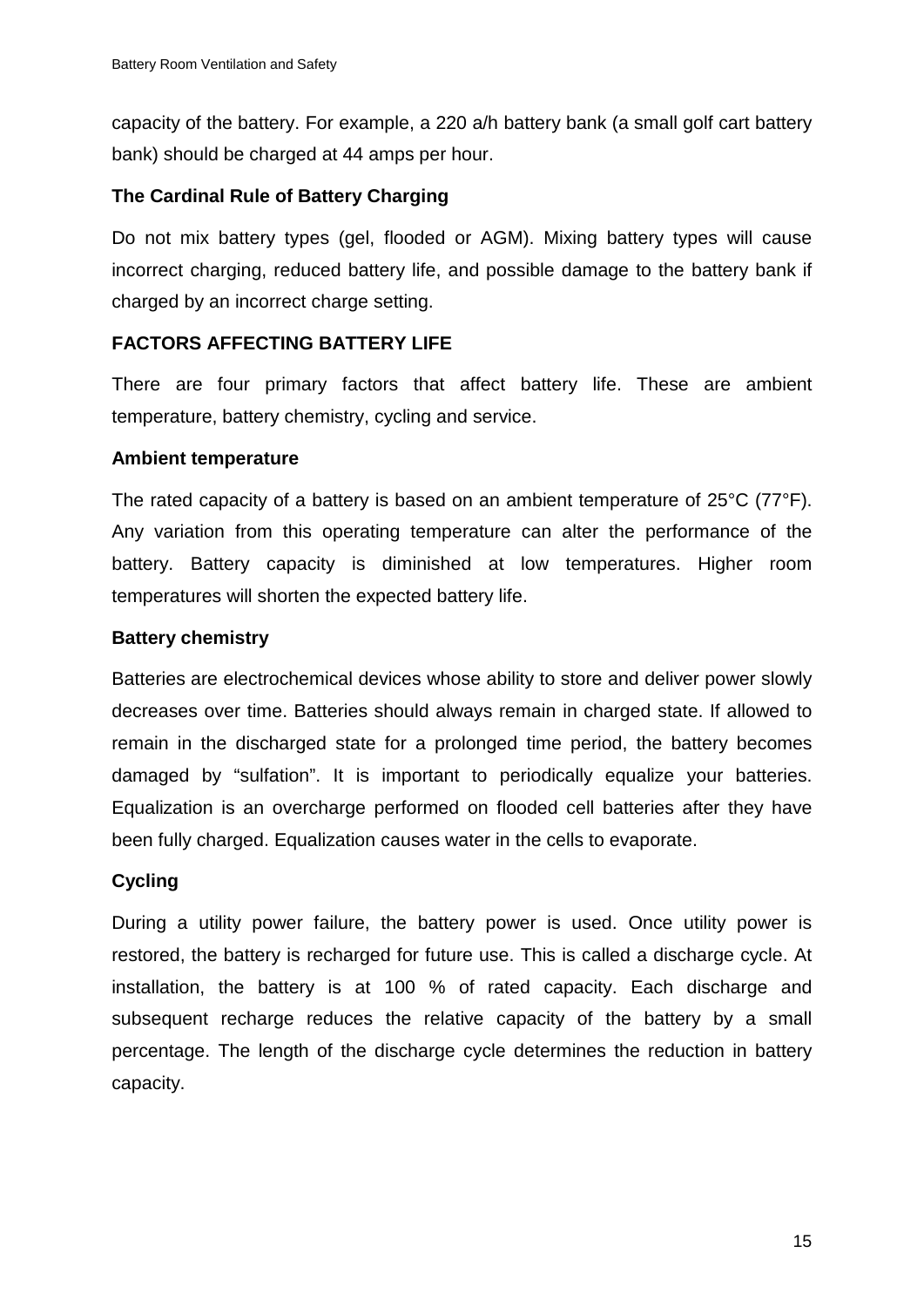Lead-acid batteries can only undergo a set number of discharge/recharge cycles before the chemistry is depleted. Once the chemistry is depleted, the cells fail and the battery must be replaced.

#### **Maintenance**

Service and maintenance of the batteries is critical to the reliability and the battery life. Without regular maintenance, the battery may experience heat-generating resistance at the terminals, improper loading, reduced protection and premature failure.

A gradual decrease in battery life can be monitored and evaluated through voltage checks, load testing or monitoring. Periodic preventive maintenance extends the battery string life by preventing loose connections, removing corrosion and identifying bad batteries before they can affect the rest of the string.

### **SAFETY AND HEALTH HAZARDS**

There is always a possibility of explosion by arcing/sparking around the battery terminals due to Hydrogen and Oxygen presence from the charging process, acid burns, spillages, overcharging and toxic fumes. Under extreme conditions, certain types of batteries can explode violently. A battery explosion is usually caused by the misuse or short-circuit malfunction of a battery.

The hazards associated with the battery work can be grouped into the following major categories:

- 1. Electrical hazards;
- 2. Fire and explosion hazards;
- 3. Chemical hazards; and
- 4. Other related hazards.

### **Electrical hazards**

There are two major electrical hazards in connection with the battery work, namely, electric shock and short-circuit of live electrical conductors.

1. Electric shock may occur when one makes direct contact with the exposed battery terminals stayed at different potential or with the exposed conductor of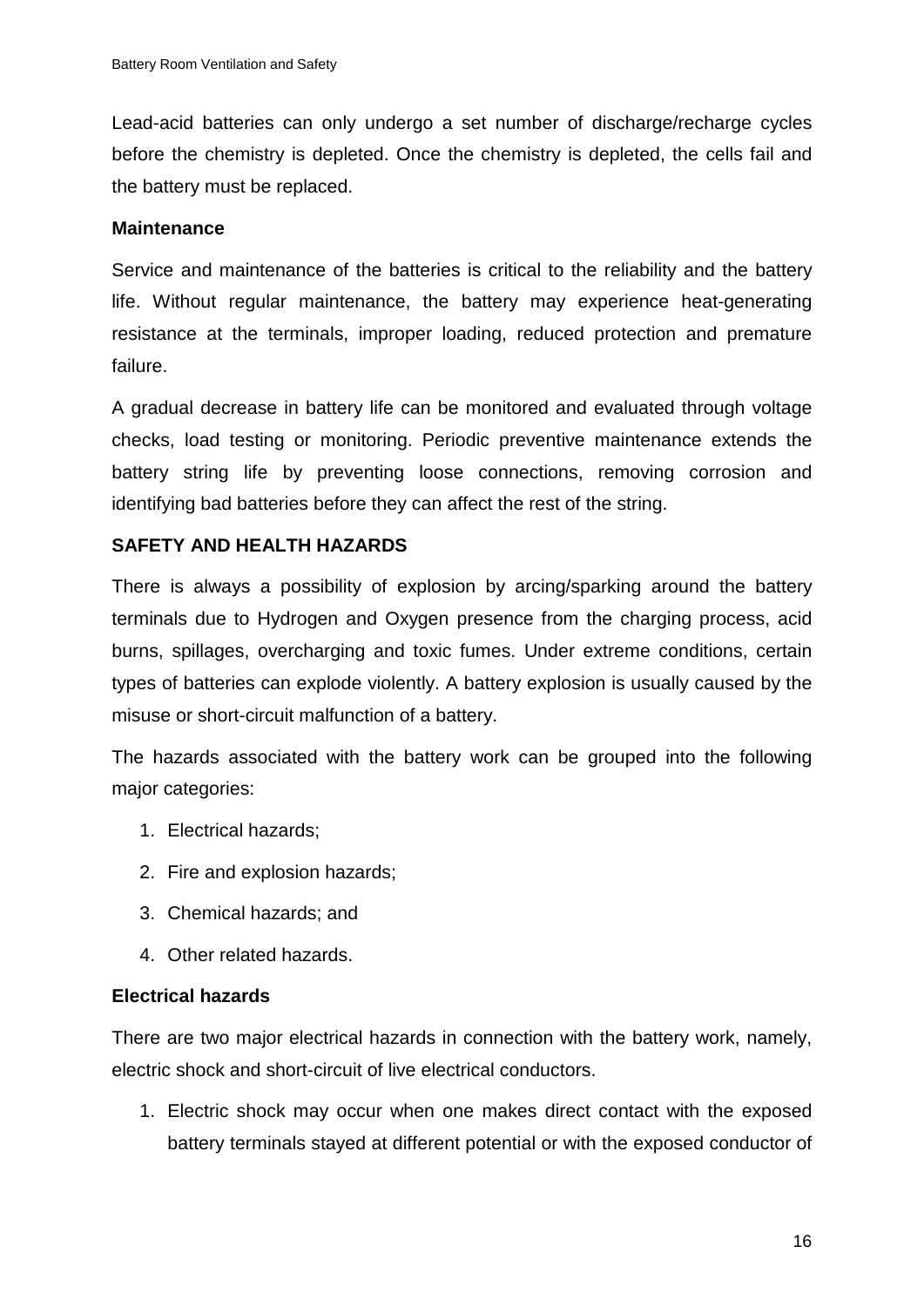cables or conductive parts connected with the battery, resulting in the passing of electric current through the body of the victim.

- 2. Short-circuit of the battery terminals or other electrical conductors stayed at different potential would cause a high current flow. The sudden release of energy stored in the battery in a short time and under an uncontrolled manner may cause a flashover and explosion, thus resulting in the rupture of battery housing, spillage of electrolyte, melting down of battery terminals or other metal parts, and subsequent splashing of molten metal, etc.
- 3. Overcharging, which is charging a battery beyond its electrical capacity, can also lead to a battery explosion, leakage, or irreversible damage to the battery. It may also cause damage to the charger or device in which the overcharged battery is later used. Batteries liberate hydrogen when they are overcharged even slightly (because of hydrolysis of the water in the electrolyte).

### **Fire and explosion hazards**

When the charging operation is close to completion, explosive gas may be generated from the battery due to the action of electrolysis of water contained in the electrolyte solution.

$$
\begin{array}{ccc}\n2H_2O & \xrightarrow{\hspace{0.5cm}} & 2H_2 \uparrow & + & O_2 \uparrow \\
\text{water} & \text{hydrogen} & \text{oxygen} \\
\end{array}
$$

The gases produced are hydrogen and oxygen. The former is much lighter than the air and would accumulate in the air space above the electrolyte solution inside the battery. These gases may also leak through the battery vents and disperse to the surrounding of the battery room or workplace.

Hydrogen gas when mixed with oxygen or air can be explosive. Any spark or naked flame present may cause a fierce explosion of the explosive mixture. Sparks may be generated by electrostatic discharge, abrasion of some metals, normal switching or abnormal tripping of electrical equipment, etc. A smouldering burn may turn into a blaze in the presence of enriched oxygen. Any combustibles in the vicinity, which is not ignited in the air normally, may ignite by itself in the presence of enriched oxygen.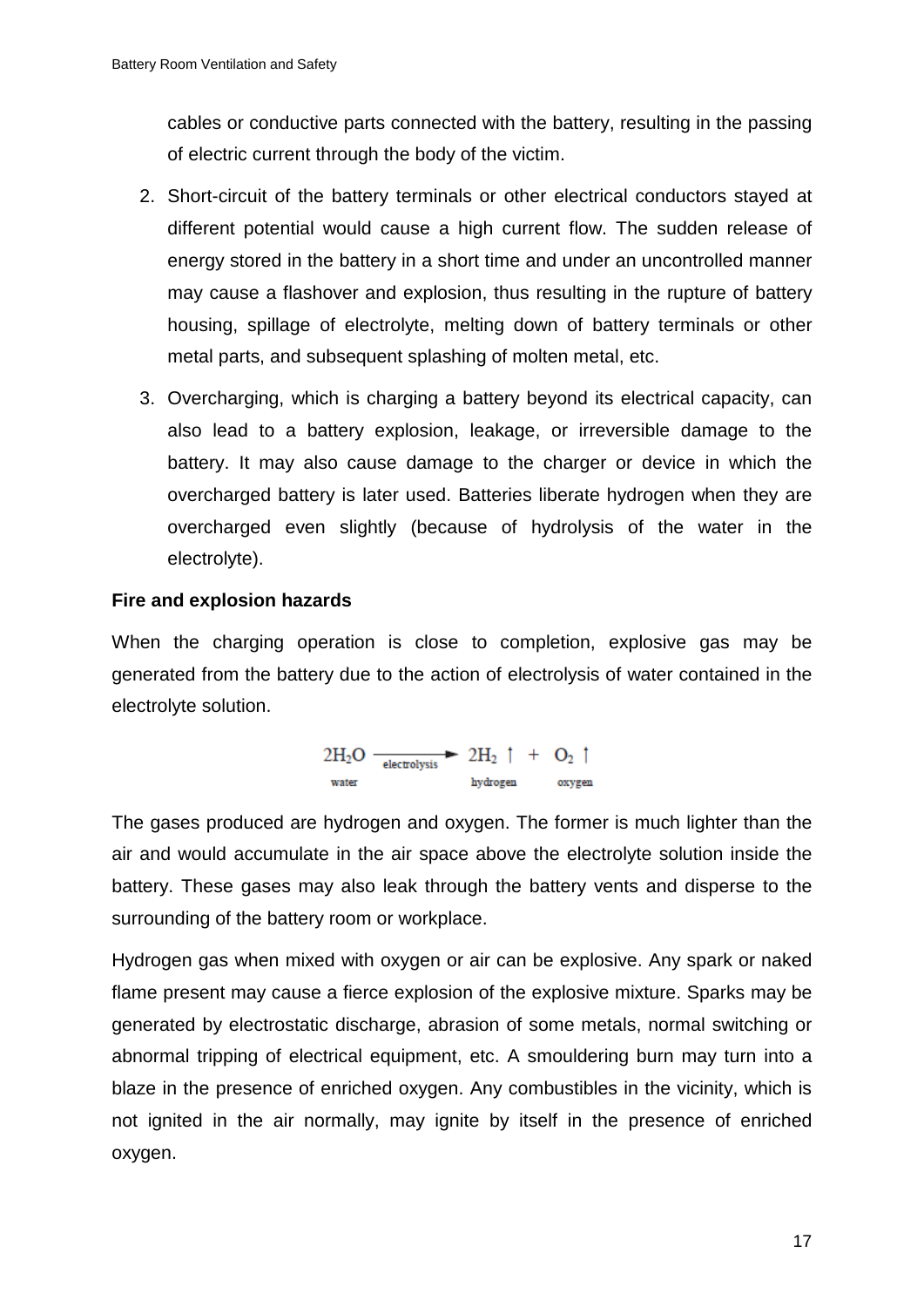### **Chemical hazards**

The chemicals and materials commonly used in rechargeable batteries are hazardous to health. Workers may suffer from skin burn or eye injury caused by spillage or splashing of electrolyte if they mishandle or improperly maintain the battery. It is important to practice precautionary measures such as maintaining adequate ventilation, using safety/protective gear, housekeeping and maintaining personal hygiene.

### **Other related hazards**

There are other work related hazards associated with the battery work. These include, but not limited to, the following:

- Falling from height when handling battery installed at high level;
- Tripping due to tangling of electric cables during charging of battery or hand tools placed on the floor; and
- Musculoskeletal disorders resulting from the improper handling of batteries that are usually heavy.

### **Environmental Issues**

The legal requirements for lead-acid batteries in relation to "end of useful life" are such that they should be disposed in a manner that is appropriate to the current laws and regulations within the state. The storage of the batteries has to be such that it conforms to the safety rules and regulations. The collection of used batteries has to be by an approved recycling company. Contact your local waste disposal company for further details.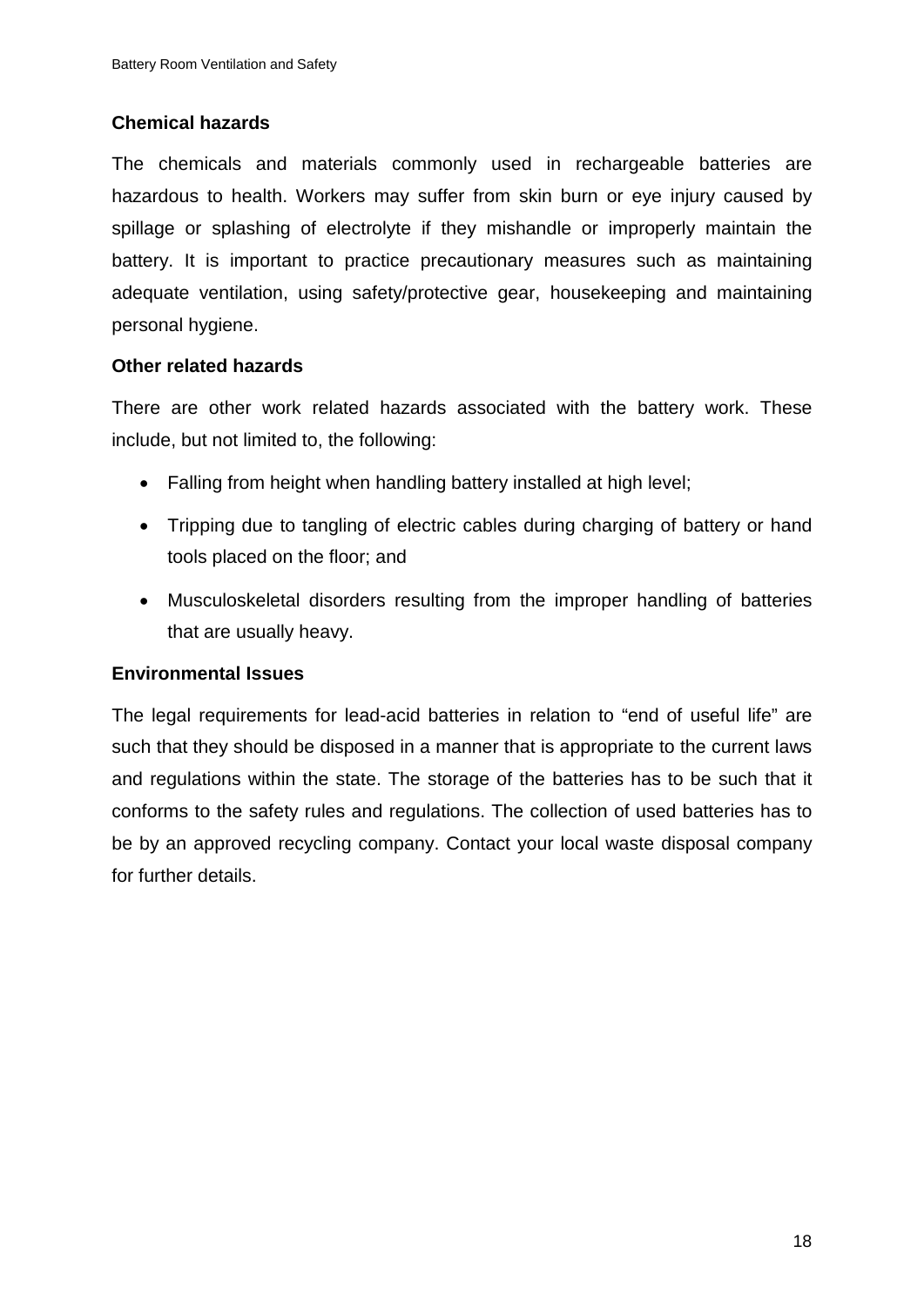### **CHAPTER – 2**

### **RULES AND REGULATIONS**

There are many different rules, regulations and standards affecting stationary battery selection, installation, operation and maintenance. Some of these address the battery while others address the battery room or other associated equipment. The following is intended to be a brief listing and discussion of these various rules and standards and not a legal interpretation.

The first and most familiar are the IEEE standards. The Institute of Electrical and Electronics Engineers has detailed requirements on the installation and maintenance of batteries. These standards are a consensus by manufacturers and any interested users as to the best method to get safe reliable operation of a stationary battery system. They are not laws. Listed below are IEEE's specific recommendations on storage batteries.

1. **IEEE – 450:** "Recommended Practice for Maintenance, Testing and Replacement of Large Lead Storage Batteries for Generating Stations and Substations"

Maintenance inspection procedures are explained along with the proper parameters for various tests. Replacement criteria along with record keeping are detailed.

2. **IEEE – 484:** "Recommended Practice for Installation Design and Installation of Large Lead Storage Batteries for Generating Stations and Substations"

Many aspects of safety, mounting alarms, Nuclear IE classification, installation criteria and procedures and record keeping are described in this section.

3. **IEEE – 485:** "Recommended Practice for Sizing Large Lead Storage Batteries for Generating Stations and Substations"

This particular section defines loads and duty cycle, and details the sizing of large stationary batteries, cell selection, determining battery size, etc.

4. **IEEE – 635:** "Standard for Qualification of Class IE Load Storage Batteries for Nuclear Power Generating Stations"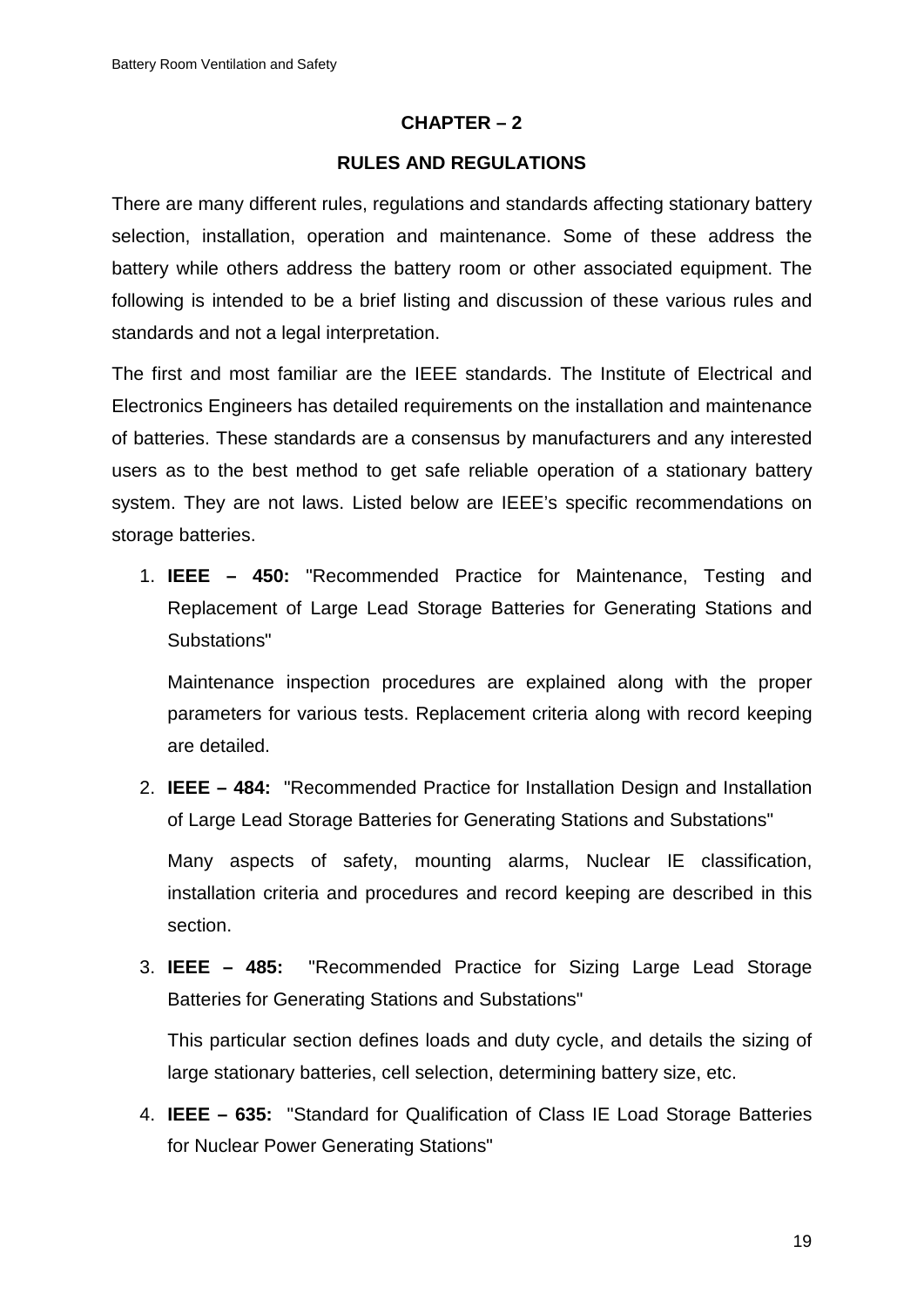- 5. **IEEE – 537:** "Recommended Practice for Installation and Maintenance of Lead-Acid Batteries for Photovoltaic Systems"
- 6. **IEEE – 1105:** "Recommended Practice for Maintenance, Testing and Replacement of Ni-Cad Storage Batteries for Generating Stations and Substations"
- 7. **IEEE – 1187:** "Recommended Practice for Installation of Valve Regulated Lead-acid Batteries" Same as equivalent practice for wet cells.
- 8. **IEEE – 1188:** "Recommended Practice for Maintenance and Testing of Valve Regulated Lead-acid Batteries" Same as equivalent practice for wet cells.
- **9. IEEE – 1189:** "Recommended Practice Guidelines for Sizing Valve Regulated Lead-acid Batteries" Same as equivalent for wet cells.

### **OSHA (Occupational Safety and Health Administration)**

OSHA (Occupational Safety and Health Administration) rules are concerned only with the safety of employees. They are laws, administered by the states based on uniform federal law.

### **OSHA 1925.403 (A) General Requirements -**

- 1. Batteries of the non-seal type shall be located in enclosures with outside vents or in well ventilated rooms, so arranged as to prevent the escape of fumes, gases, or electrolyte spray into other areas.
- 2. Ventilation shall be provided to ensure diffusion of the gases from the battery to prevent the accumulation of an explosive mixture.
- 3. Racks and trays shall be substantial and treated to be resistant to the electrolyte.
- 4. Floors shall be of an acid resistant construction or be protected from acid accumulations.
- 5. Face shields, aprons, and rubber gloves shall be provided for workers handling acids or batteries.
- 6. Facilities for quick drenching of the eyes and body shall be provided within 25 feet of the work area for emergency use.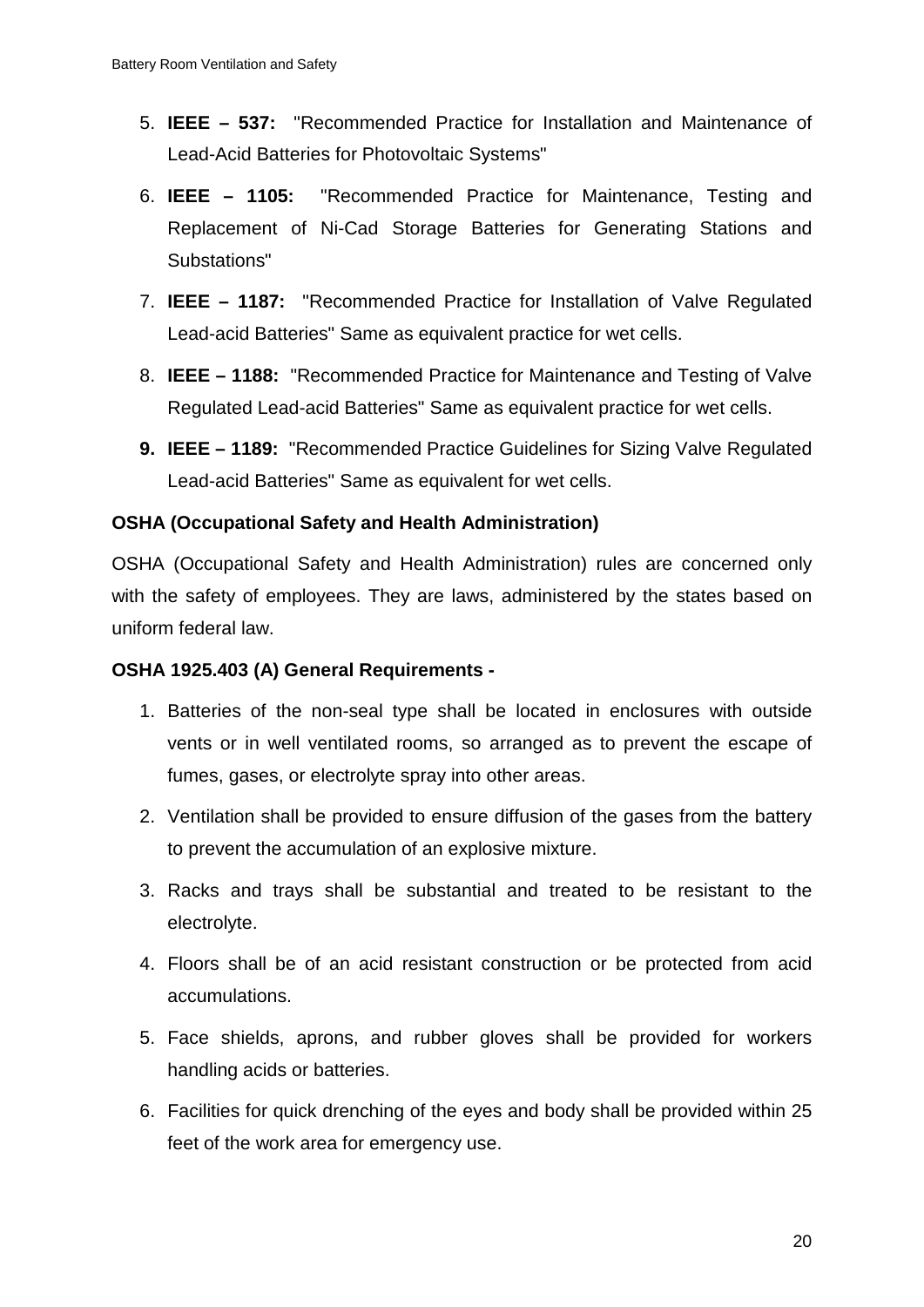7. Facilities shall be provided for flushing and neutralizing spilled electrolyte, for fire protection, for protecting charging apparatus from damage by trucks, and for adequate ventilation for dispersal of fumes from gassing batteries.

### **OSHA 1910.178 subparagraph (g) –** "Changing and Charging Storage Batteries"

This particular section deals more with motive power battery usage than with stationary battery installations, but several paragraphs may still apply.

- 1. Facilities shall be provided for flushing and neutralizing spilled electrolyte, for fire protection, for protecting charging apparatus from damage, and for adequate ventilation for dispersal of fumes from gassing batteries.
- 2. When racks are used for the support of batteries, they should be made of materials nonconductive to spark generation or be coated or covered to achieve this objective.
- 3. Precautions shall be taken to prevent open flames, sparks or electric arcs in battery charging areas. Tools and other metallic objects shall be kept away from the top of uncovered batteries. Smoking shall be prohibited in the charging area.

### **The National Electrical Code (NEC)**

The National Electrical Code (NEC) is also a law, enforced by the local electrical inspectors. The NEC has very limited mention of stationary batteries. Selections that mention back up power, emergency lighting, and/or telecommunications are as follows:

1. **701-4 (c):** Battery Systems Maintenance.

Where battery systems or unit equipment are involved (including batteries used for starting, control or ignition in auxiliary engines), the authority having jurisdiction shall require periodic maintenance.

2. **701-5 (d):** Written Record.

A written record shall be kept of such tests and maintenance.

### **3. 480-1 through 480-9 Storage Batteries**

This section provides a definition of what a battery is, and describes the types of batteries and how they are designed. It also lists other codes to reference.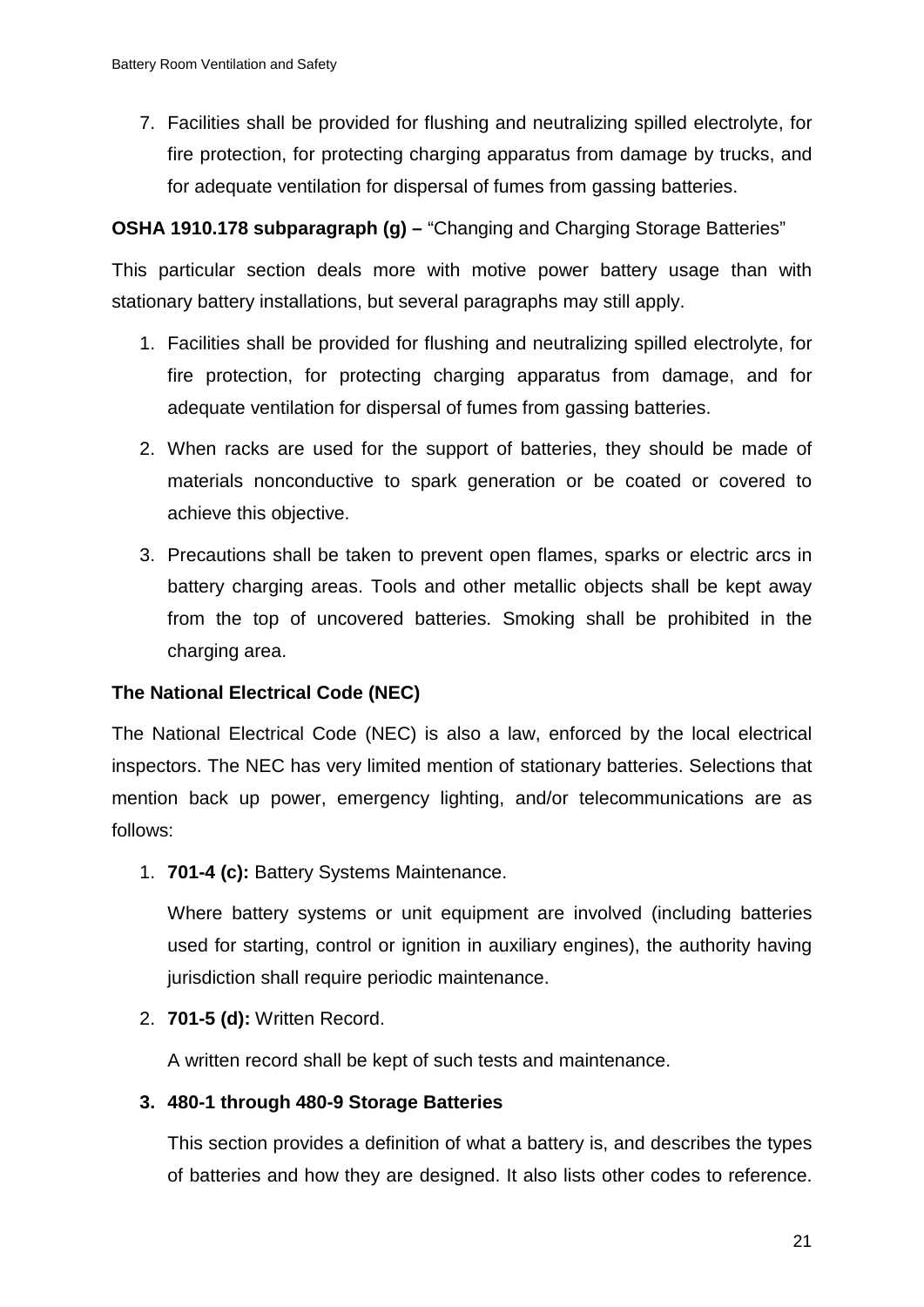Sealed and wet cells are described along with ventilation, load requirements, and other topics.

### **4. 480-6 Separation of 250 VDC**

A separation of air between voltages higher than 250 VDC is required. Typically, the rack design meets this requirement.

# **The Uniform Building Code (UBC)**

The Uniform Building Code (UBC) is one of the three major building codes used in the United States but the UBC has been adopted more readily than the other two. UBC addresses two issues regarding storage battery installations: seismic qualifications and spill containment for materials that are health hazards.

**1. 1994 UBC 1630 -** "Lateral Forces on Elements of Structures, Nonstructural Components and Equipment Supported by Structures"

This particular section of the UBC code has been adopted as the standard for design by many vendors. It covers the design and development of storage battery racks and trays.

**2. UBC 307 -** Requirements for Group H Occupancies

This section references a table which describes the requirements of a spill containment system for lead-acid storage batteries. Basically, the UBC code is used as the foundation of the 1994 Uniform Fire Code Article 64.

**3. UBC 307 1.1** General

Group H Division 7 (term is defined below) occupancies shall include buildings or structures, or portions thereof, that involve the manufacturing, processing, generation or storage of materials that constitute a high fire, explosion or health hazard. For definitions see table 3-E and divisions.

4. **UBC 307 1.2 -** Multiple Hazards

When a hazardous material has multiple hazards, all hazards shall be addressed and controlled in accordance with the provisions of this chapter.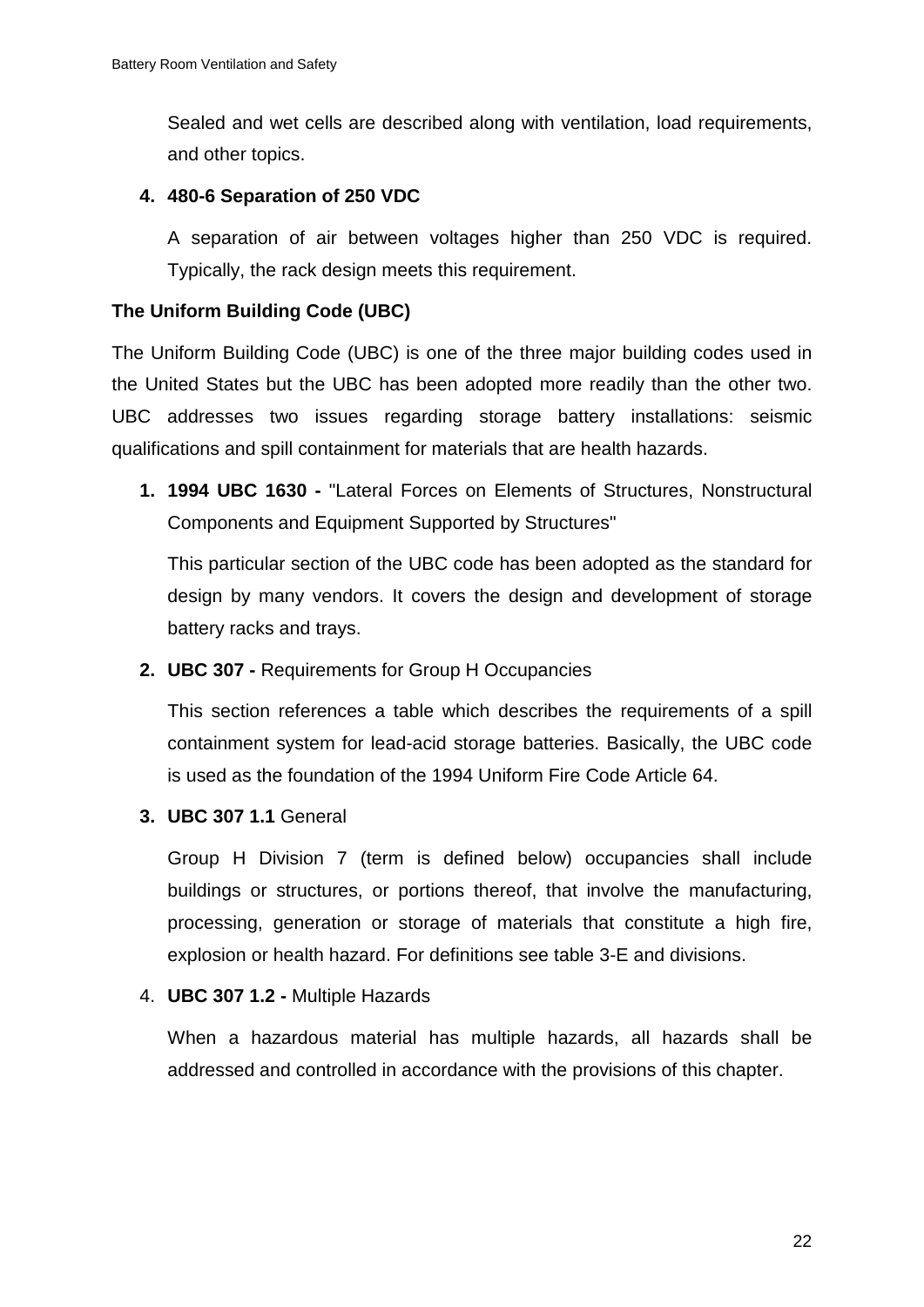# **5. UBC Division 7**

Occupancies having quantities of materials in excess of those listed in Table 3-E that are health hazards, include:

Corrosives – Liquids in excess of 500 gallons

**6. UBC 307.2.3 -** Construction, Height and Allowable Area

UBC 307.2.3 Spill Control: When required by the Fire Code, floors shall be recessed a minimum of 4 inches or shall be provided with a liquid-tight raised sill, with a minimum height of 4 inches so as to prevent the flow of liquids to adjoining areas. Except for surfacing, the sill shall be constructed of noncombustible material, and the liquid-tight seal shall be compatible with the material being stored. When the liquid-tight sills are provided, they may be omitted at door openings by the installation of an open-grate trench which connects to an approved drainage system.

# **UFC**

The Uniform Fire Code was developed through the cooperation of local and state fire department officials with other agencies to create a uniform code of regulations for local authorities. The UBC code references local Fire Code for spill-containment situations.

If the local authority does not have a fire code, the UFC code may be used as a reference; in some states, this is required.

Specifically, the UFC code Article 64 requires six items for storage battery installations.

These items are:

# **1. 64.104 (c) Occupancy Separation**

Battery systems shall be located in a room bounded by an occupancy separation having a minimum one-hour fire-resistive rating, exterior walls, roof or foundation of the building.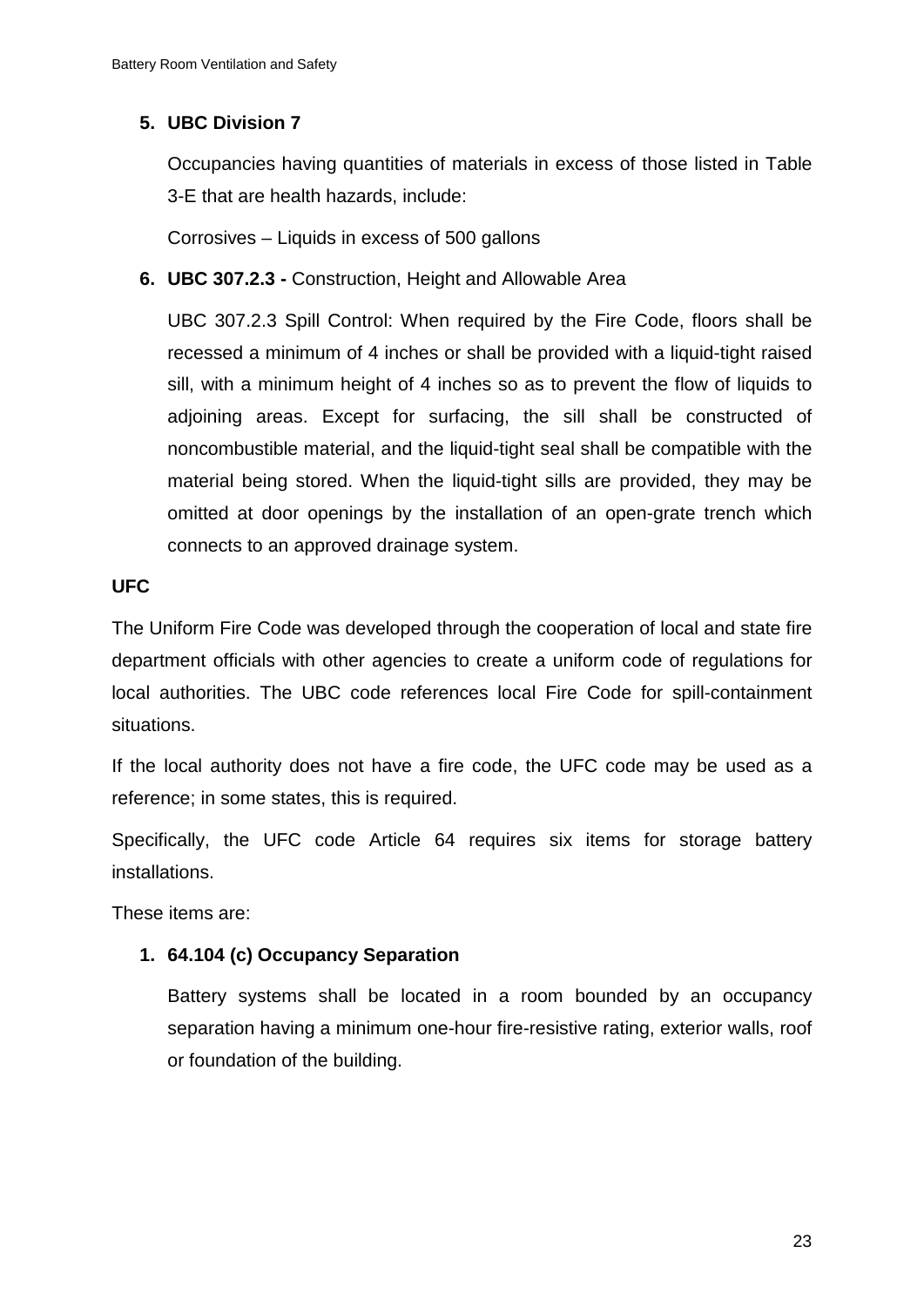### **2. 64.104 (d) Spill containment**

Each rack of batteries, or group of racks, shall be provided with a liquid tight 4-inch deep spill-control barrier which extends at least 1 inch beyond the battery rack in all directions.

### **3. 64.104 (e) Neutralization**

An approved method to neutralize spilled electrolyte shall be provided. The method shall be capable of neutralizing a spill from the largest lead-acid battery to a pH between 7.0 and 9.0.

### **4. 64.104 (I) Ventilation**

Ventilation shall be provided in accordance with the Mechanical Code. Unless the ventilation is designed to limit the maximum concentration of hydrogen to .8 percent of the total volume of the room in accordance with nationally recognized standards, the rate of ventilation shall not be less than 1 cubic foot per minute per square foot.

### **5. 64.104 (g) Signs**

Doors into rooms or buildings containing stationary lead-acid battery systems shall be provided with approved signs. The signs shall state that the room contains lead-acid battery systems, that the battery room contains energized electrical circuits, and that the battery electrolyte solutions are corrosive liquids.

### **6. 64.104 (h) Seismic Protection**

Battery systems shall be seismically braced according to the building code.

### **DOT**

The Department of Transportation regards lead-acid batteries as hazardous material, not hazardous waste. Lead-acid batteries are subject to all DOT regulations applicable to the packaging, labeling and transporting requirements noted in the Code of Federal Regulations, 40 CFR 106-180, which further define the packaging, placarding and transporting of hazardous materials.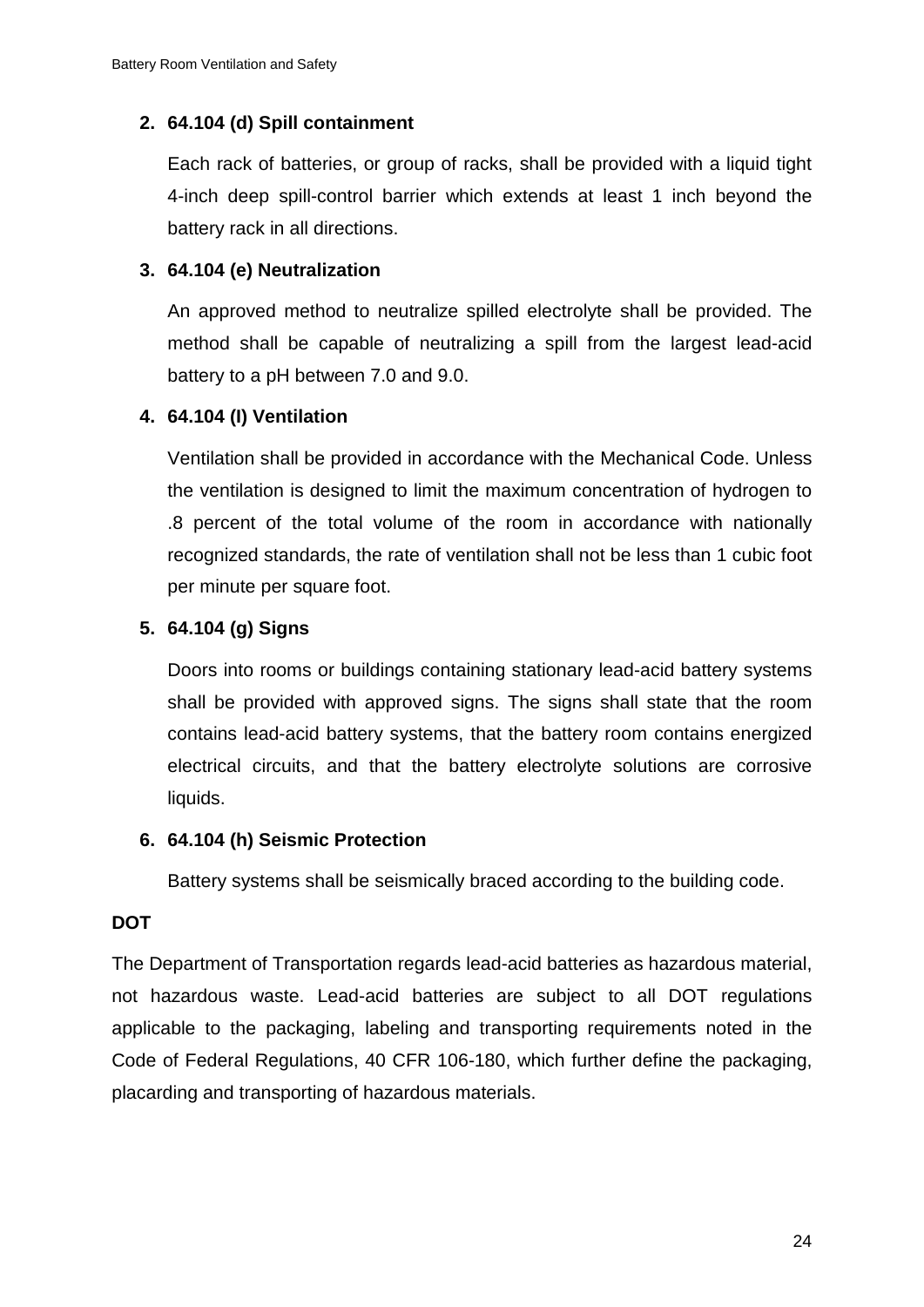### **1. Requirements for Recyclable Materials, 40 CFR - 261.5**

Hazardous wastes that are recycled are subject to the requirements for generators, transporters and storage facilities of paragraphs (b) and (c) of this section, except for the materials listed in paragraphs (a) (2) and (a) (3) of this section. Hazardous wastes that are recycled will be known as "recyclable materials."

### **2. Subpart G, Spent Lead-acid Batteries being reclaimed**

The regulations of this subpart apply to persons who reclaim spent lead-acid batteries that are recyclable materials ("spent batteries"). Persons who generate, transport, or collect spent batteries, or who store spent batteries but do not reclaim them are subject to regulations under Parts 262 through 266 or Part 270 or 124 of this chapter, but are not subject to the requirements of Section 3010 of RCRA.

### **3. 172.101 Hazardous Materials Table**

Provides a complete listing of hazardous materials, the classes or division of those materials, as well as specific identification and labeling procedures, and other special provisions.

### **4. 173.159 Batteries, Wet**

(a-c) Explains the proper packaging of batteries based on their weights and dimensions.

(d-h) Explains the proper packaging of wet non-spillage batteries.

Awareness of and attention to the above regulations can increase safety and reliability of stationary battery systems and avoid legal problems for the user. This was only a summary extract from relevant stipulations. For full regulation details, refer to the appropriate regulatory agency website.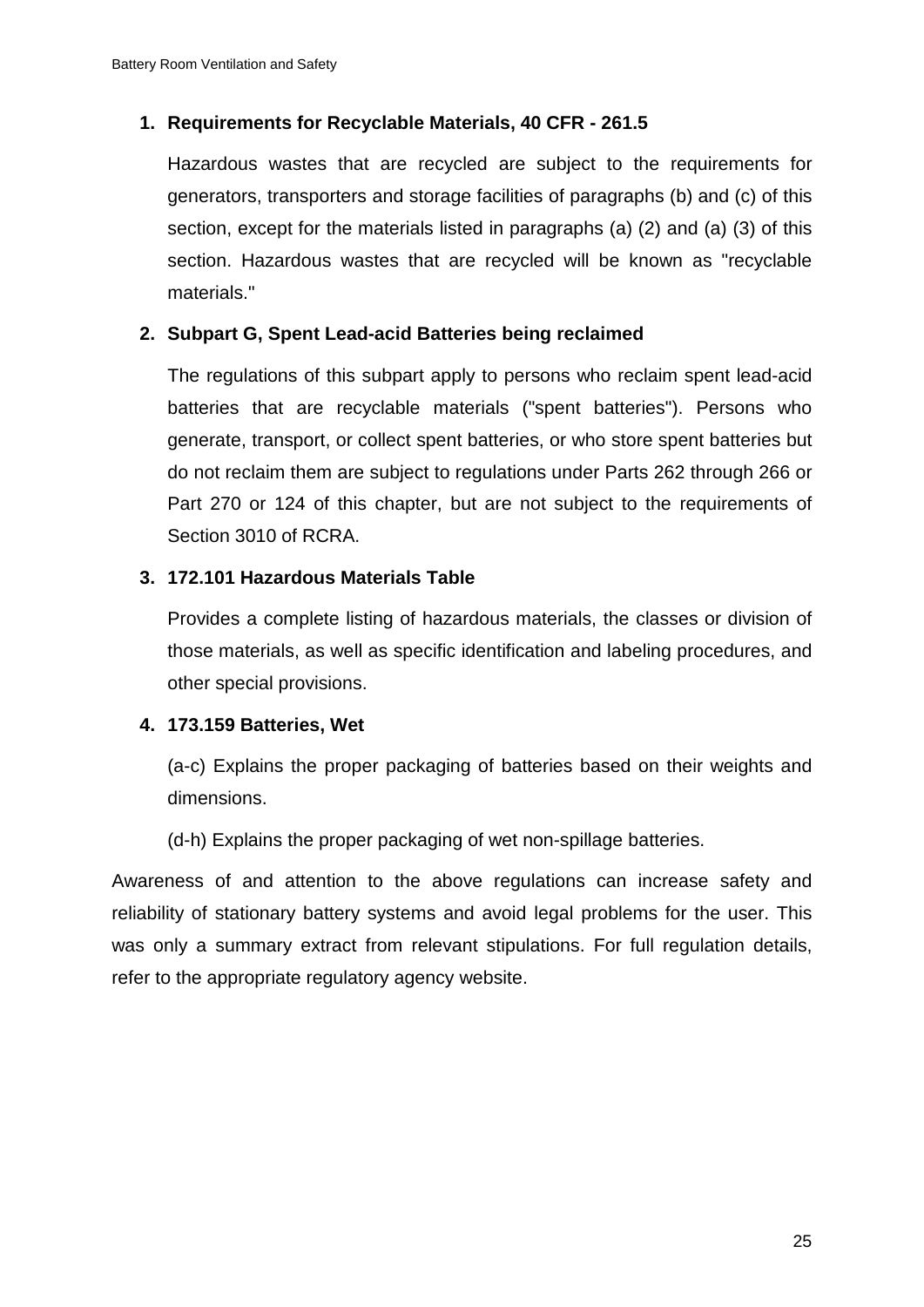### **CHAPTER - 3**

### **VENTILATION CALCULATIONS**

Hydrogen is produced during battery charging. If hydrogen gas is allowed to accumulate in an enclosed area, it is readily ignitable and may result in an explosion. The likelihood of this happening depends on the number of batteries, their charge rate, the size of the room, and the ventilation available for the room. This danger can be eliminated by monitoring hydrogen build-up and providing adequate ventilation. Battery manufacturers should be able to provide exact gassing rate, charging voltage and charging currents for the type of battery installed.

### **How much hydrogen does a battery emit?**

As a rule of thumb, when the battery is about fully charged, each charging ampere supplied to the cell produces about 0.0158 cubic feet of hydrogen per hour from each cell. This rate of production applies at sea level, when the ambient temperature is about 77ºF, and when the electrolyte is "gassing or bubbling."

The battery rooms must be adequately ventilated to keep the concentration of hydrogen gas within safe limits. Some codes suggest that the battery rooms shall be ventilated at a minimum rate of 1.5 cubic feet per minute per square foot, with care to ensure proper air distribution to and within the battery storage area. Other organizations such as NFPA, ASHRAE and IS provide the following guidelines:

- NFPA 76: Standard for the Fire Protection of Telecommunications Facilities 2009 Edition Fan capacity should be 1 CFM per sq.ft. of floor space.
- NFPA 111: Standard on Stored Electrical Energy Emergency and Standby Power Systems, 2005 recommends a minimum of 2 air-changes per hour to remove gasses generated by vented batteries.
- ASHRAE Guideline 21P: 1 CFM per charging amp, no less than 6 air-changes per hour
- IS: 1332: Battery Room 12 air-changes per hour

Note there is lot of variations among various standards; one standard lists 12 airchanges per hour, whereas another lists 6 air-changes per hour, and another lists 2 air-changes per hour. It only leads one to believe that the air changes method is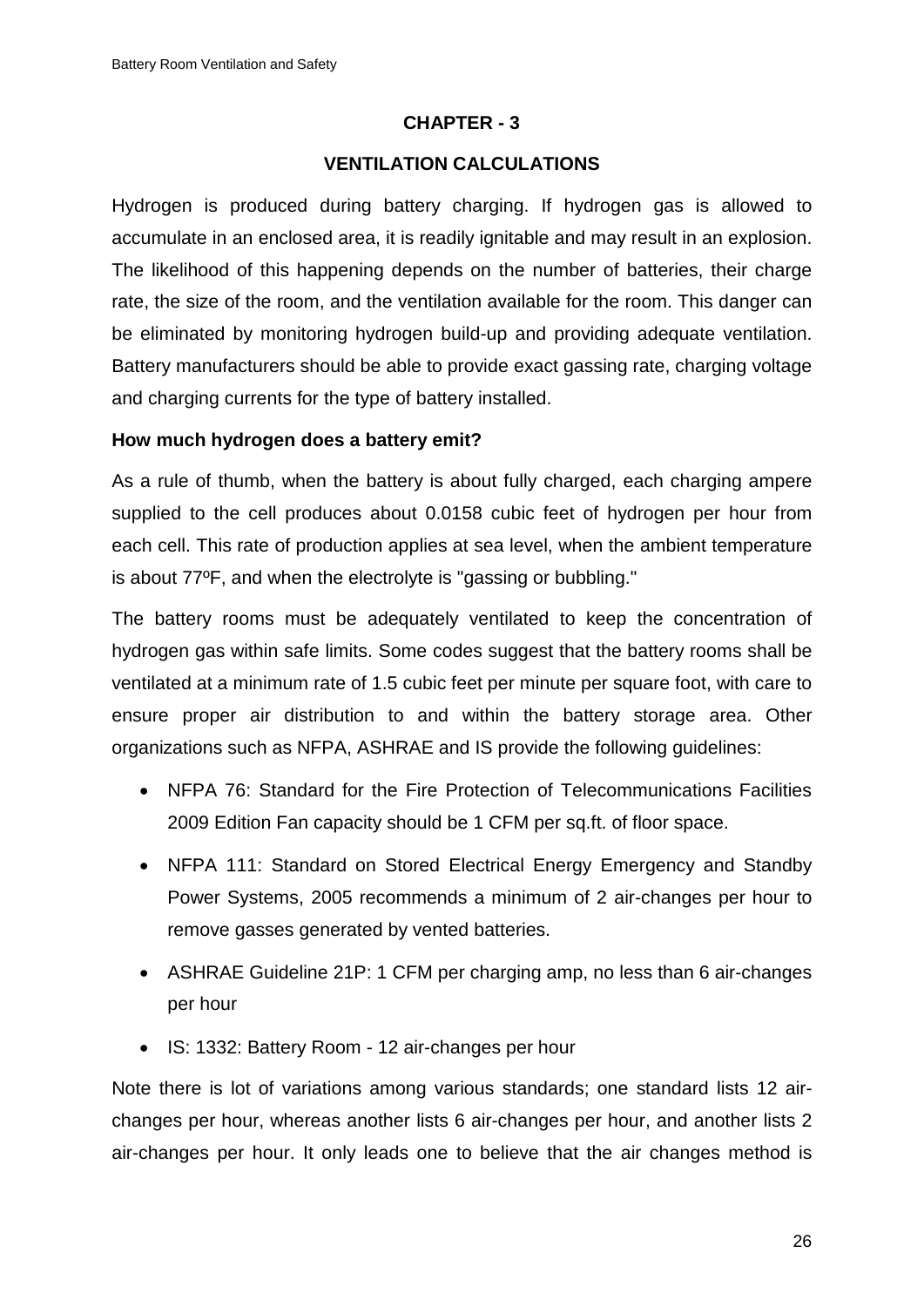flawed and can result in grossly oversizing or undersizing the ventilation system. The author has worked on numerous telecom and offshore projects where he observed that the ventilation requirement for battery rooms varied from 2 air-changes per hour in one project; while in another similar project, the requirement was as high as 6 airchanges per hour. This may sounds irrational but we will demonstrate this with examples later in this course.

### **BATTERY ROOM VENTILATION**

The National Fire Protection Association lists the lower explosive level (LEL) of hydrogen as 4% by volume.

What does this mean?

LEL is the point at which hydrogen can combust. For example the air in a box with a volume of 100 cubic feet containing 4 cubic feet of hydrogen gas would be expected to ignite when exposed to a spark or open flame. This can be disastrous.

Below is a picture depicting the extent of damage due to a ventilation failure.



To ensure safety, most regulations such as the Uniform Fire Code and the International Fire Code stipulate a maximum hydrogen concentration below the level of 1% or 25% of the lower explosion limit in a battery room.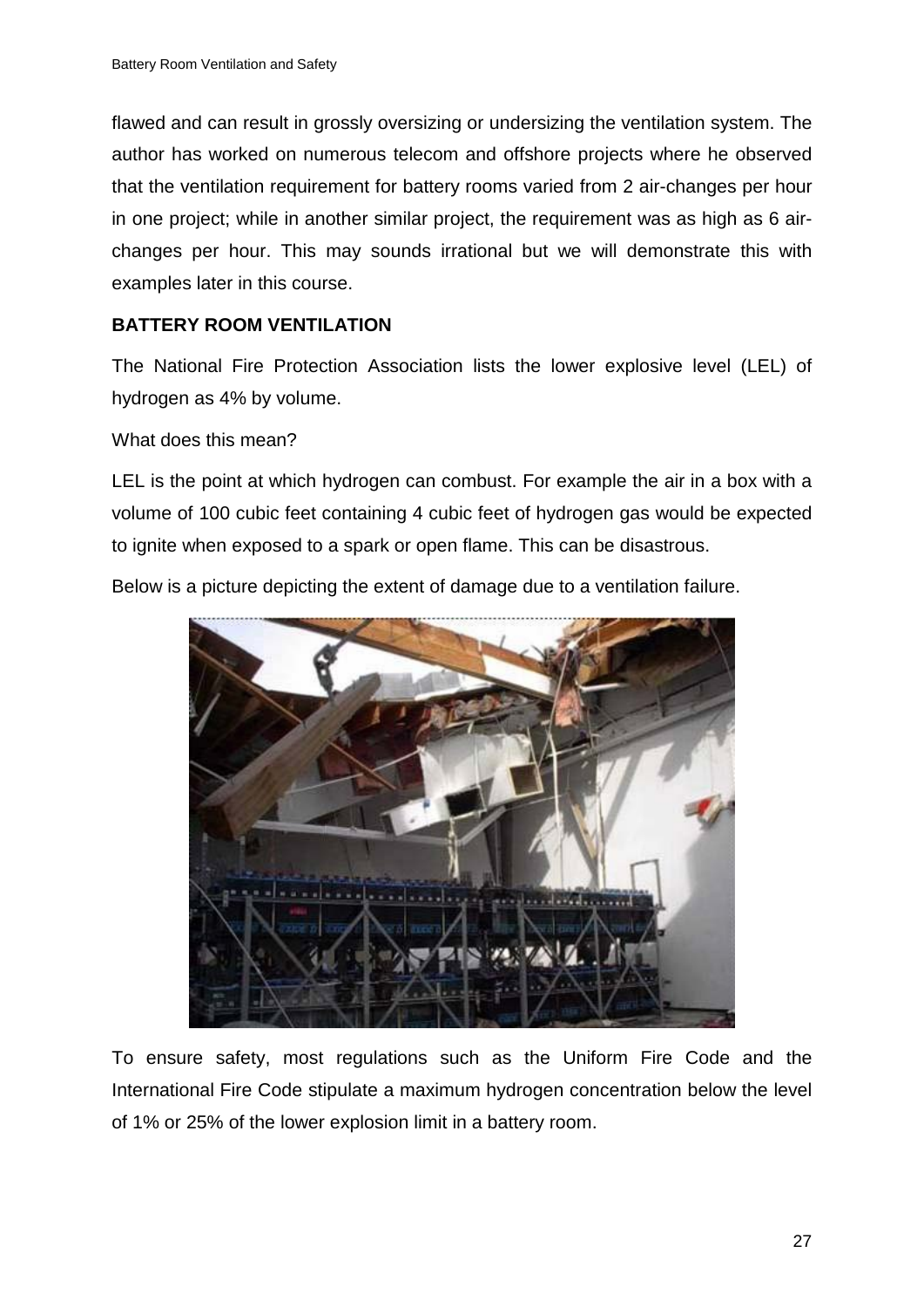# **Ventilation Method**

The following steps shall be followed:

# **Step 1: Calculate Hydrogen Release**

Amount of hydrogen release during normal float condition for a flooded battery is given as:

$$
H = N * I * k
$$

Where:

- $\bullet$  H = Hydrogen generated, in cubic feet per hour (ft<sup>3</sup>/hr).
- $k = 0.0158$  ---- [A typical lead-acid power battery will generate approximately 0.0158 cubic feet of hydrogen per cell per hour at sea level, when the ambient temperature is about 77ºF, and when the electrolyte is "gassing".]
- $N =$  Number of cells per battery ---- [Note: A single cell is normally 2 volts DC. Therefore, a 6-volt battery normally has 3 cells, and a 12-volt battery normally has 6 cells.]
- $\bullet$   $\vdash$  = Charge current, amperes

# **Step 2: Calculate Room Volume**

A room with a flat roof has a volume of:

$$
RV = w \times l \times h
$$

Where,

- $\bullet$   $RV =$  Room volume
- $\bullet$   $w =$  Room width
- $\bullet$  l = Room length
- $\bullet$  h = Room height

# **Step 3: Determine Critical Volume**

The critical volume is the maximum permissible hydrogen concentration to limit the value to below 1% and is given by:

 $CV = RV * PC$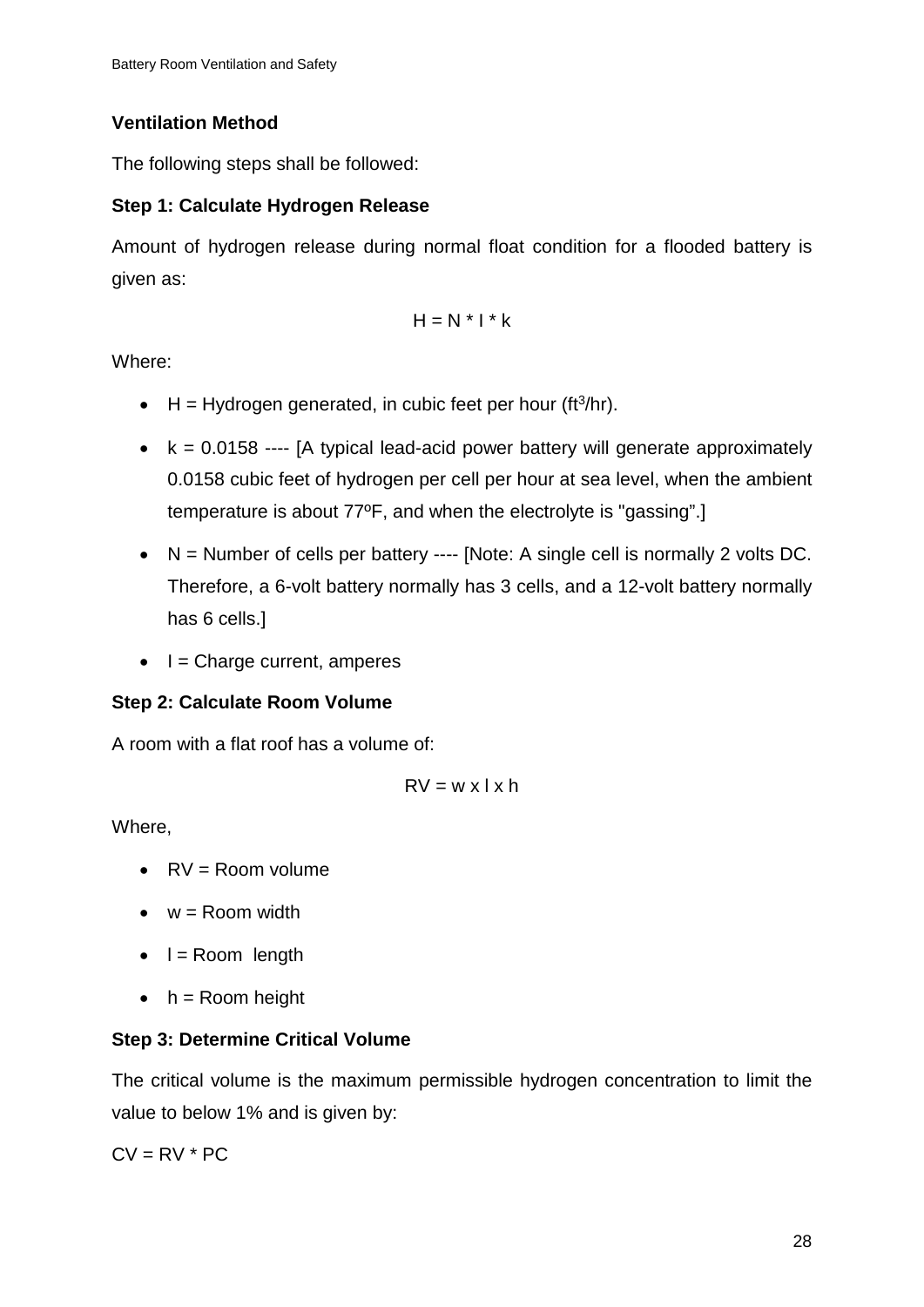Where,

- $CV = Critical volume in ft<sup>3</sup>$
- $RV =$  Room volume in  $ft^3$
- PC = Maximum permissible hydrogen concentration to limit the value to below 1%.

# **Step 4: Time to reach Critical Level of Hydrogen Concentration**

$$
t = \frac{CV}{H}
$$

Where,

- $\bullet$  t = time to produce critical level of hydrogen, hrs
- $CV = critical volume$ ,  $ft^3$
- $H = hydrogen generated in ft<sup>3</sup>/hr$

# **Step 5: Determining the Ventilation Rate**

$$
Q = \frac{H \frac{ft^3}{hr} \times \frac{1 hr}{60 min}}{PC %}
$$

Where,

- $Q =$  Minimum required ventilation airflow rate, in cubic feet per minute (cfm).
- $\bullet$  H = Hydrogen generated, in cubic feet per hour (ft<sup>3</sup>/hr).
- PC = Percent concentration of hydrogen allowed in a room is limited to one percent.

# **Step 6: Fan Sizing**

Add a 25% safety margin in Step 5. This safety factor is to allow for hydrogen production variations with changes in temperature, charge controller failure, and reduction in net volume of battery room due to battery equipment and fixtures. It also allows for deterioration in ventilation systems. As such:

$$
Q_A = Q \times FS
$$

Where,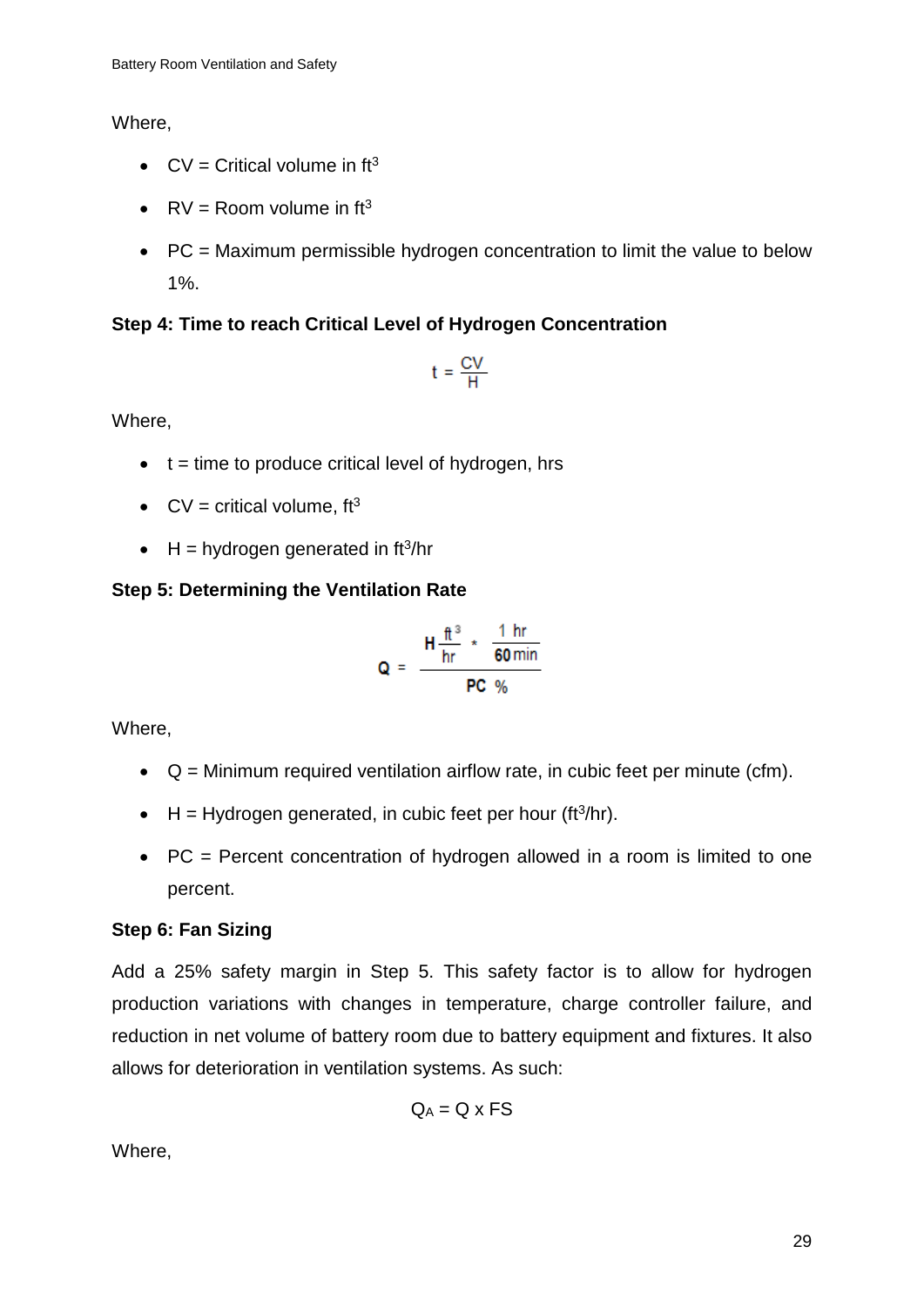- $Q_A$  = The actual volumetric ventilation rate, in cubic feet per minute (cfm)
- $FS = Factor$  of safety, usually 25%.

# **Step 7: Determine Air changes per hour**

$$
ACH = \frac{Q_A \left(\frac{ft^3}{min}\right) \cdot 60 \left(\frac{min}{hr}\right)}{RV \left(\frac{ft^3}{}
$$

Where,

- $Q_A$  = Actual ventilation rate in CFM
- $ACH = Air changes per hour$
- $\bullet$   $RV =$  Room Volume in cu.-ft

# **EXAMPLE - 1**

A 60-cell lead-acid battery, located in a room having a volume of 2000 cubic feet, is being charged at 50 amperes. The ventilation system is designed to provide three air-changes each hour. Determine the rate of hydrogen production and the adequacy of the air exchanges required for ventilation.

# **Solution:**

# **Hydrogen Production Rate**

Hydrogen (H<sub>2</sub>) production in cubic meters per hour is:  $H = N * I * k$ 

50 amps  $*$  60 cells  $*$  0.0158 ft<sup>3</sup>/cell/hour = 47.4 ft<sup>3</sup>/hour

# **Critical Volume**

Critical volume, based on 1 percent by volume is:

2000 ft<sup>3</sup>  $*$  0.01 = 20 ft<sup>3</sup>

# **Time taken to reach 1% hydrogen concentration**

# $20 \div 47.4 = 0.42$  hour (25.2 minutes)

The ventilation system must clear the 2000  $ft^3$  room within 0.42 hour (25.2 minutes) before the batteries can produce 20 cubic feet of hydrogen.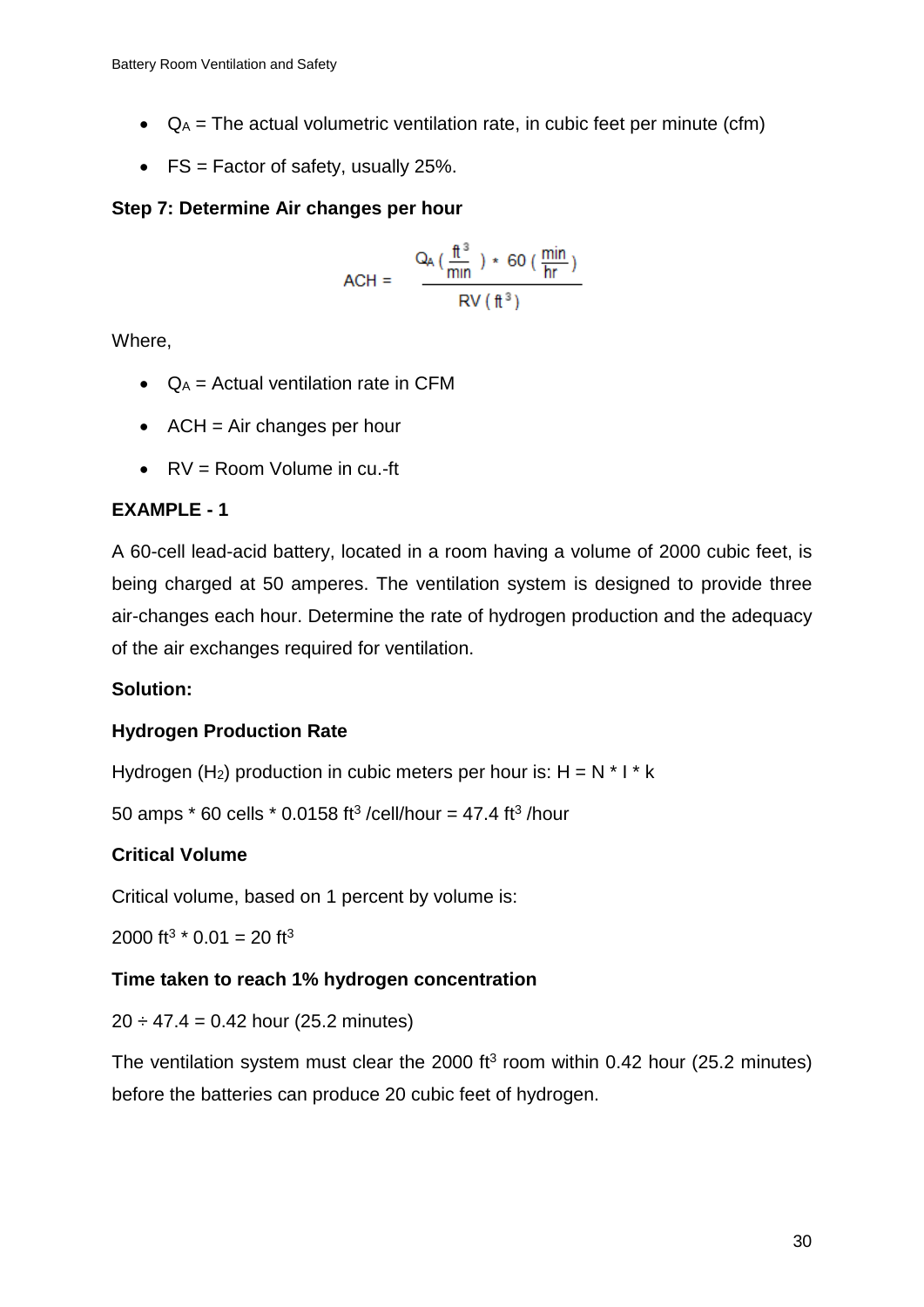### **Ventilation Required**

$$
Q = \frac{H \frac{ft^3}{hr} \times \frac{1 hr}{60 min}}{PC %}
$$

$$
Q = \frac{47.4 \frac{ft^3}{hr} \times \frac{1 hr}{60 min}}{0.01}
$$

 $Q = 79.5$  ft<sup>3</sup>

#### **Fan Sizing**

 $Q_A = Q \times FS$ 

 $Q_A = 79.5 \times 1.25$ 

 $Q_A = 99.38$  ft<sup>3</sup>

### **Actual Air-Changes**

Room Volume = 2000 sq.-ft.

$$
ACH = \frac{Q_A \left(\frac{\text{ft}^3}{\text{min}}\right) \times 60 \left(\frac{\text{min}}{\text{hr}}\right)}{\text{RV} \left(\text{ft}^3\right)}
$$

 $ACH = 99.38 * 60 / 2000 = 2.98$  say 3 air changes per hour.

Three air-changes each hour provide one air change in 20 minutes, which is quicker than the 25.2 minutes required. Critical hydrogen concentration will not be reached with continuous operation of the ventilation system.

### **Alternate Shortcut Method:**

During normal battery charging, up to  $47.4 \text{ ft}^3$  per hour hydrogen gas may be released. To achieve a 1% hydrogen concentration, this must be mixed with 99 times its volume of air, or 78.21 ft<sup>3</sup>/min [47.3 x 99/60 = 78.21ft<sup>3</sup>/min].

Add 25% safety factor: 78.21 x 1.25 = 97.76 ft $\frac{3}{min}$ 

 $ACH = 97.76 * 60 / 2000 = 2.93$  say 3 air-changes per hour.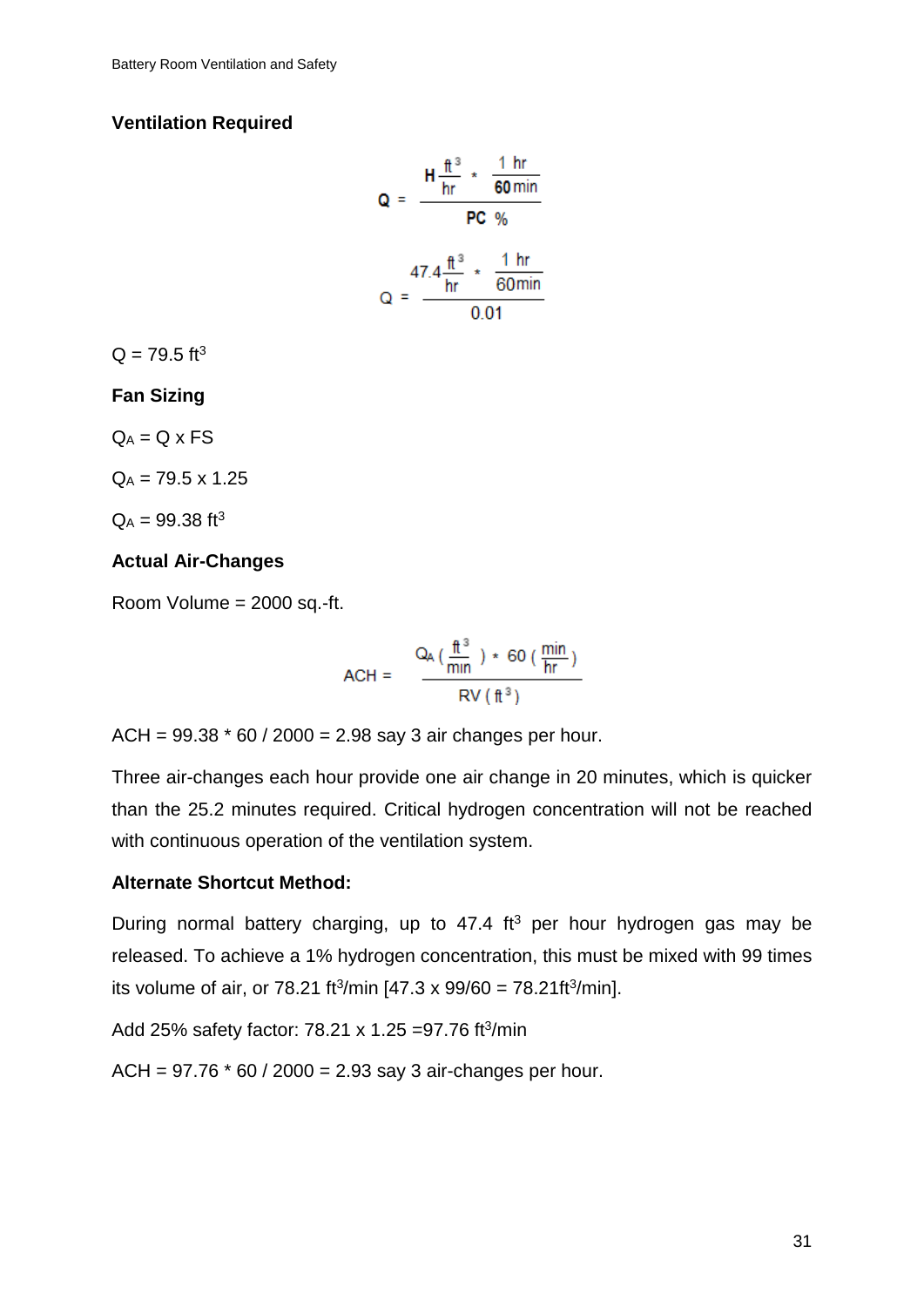# **EXAMPLE - 2**

Same condition as previously mentioned in Example 1, except that the battery is located in a smaller room size of 1000 ft<sup>3</sup>.

# **Hydrogen Production Rate**

Hydrogen (H<sub>2</sub>) production in cubic meters per hour is:  $H = N * I * k$ 

50 amps  $*$  60 cells  $*$  0.0158 ft<sup>3</sup>/cell/hour = 47.4 ft<sup>3</sup>/hour

# **Critical Volume**

Critical volume, based on 1 percent by volume is:

1000 ft<sup>3</sup>  $*$  0.01 = 10 ft<sup>3</sup>

# **Time taken to reach 1% hydrogen concentration**

Time to produce critical level of 1 percent hydrogen (10 cubic feet) in the 1000 cubicfeet battery room is:

 $10 \div 47.4 = 0.21$  hour (12.6 minutes)

The ventilation system must move 1000 cubic feet (the room volume), with the 10 cubic feet of hydrogen contained within, before the 0.21 hour (12.6 minutes) elapses.

$$
Q = \frac{H \frac{ft^3}{hr} \times \frac{1 \text{ hr}}{60 \text{ min}}}{PC \text{ %}} = \frac{47.4 \frac{ft^3}{hr} \times \frac{1 \text{ hr}}{60 \text{ min}}}{0.01}
$$

 $Q = 79.5$  ft<sup>3</sup>/min

**Fan Sizing**

 $Q_A = Q \times FS$ 

 $Q_A = 79.5 \times 1.25$ 

 $Q_A = 99.38 \text{ ft}^3/\text{min}$ 

# **Actual Air-Changes**

Room Volume = 1000 sq.-ft.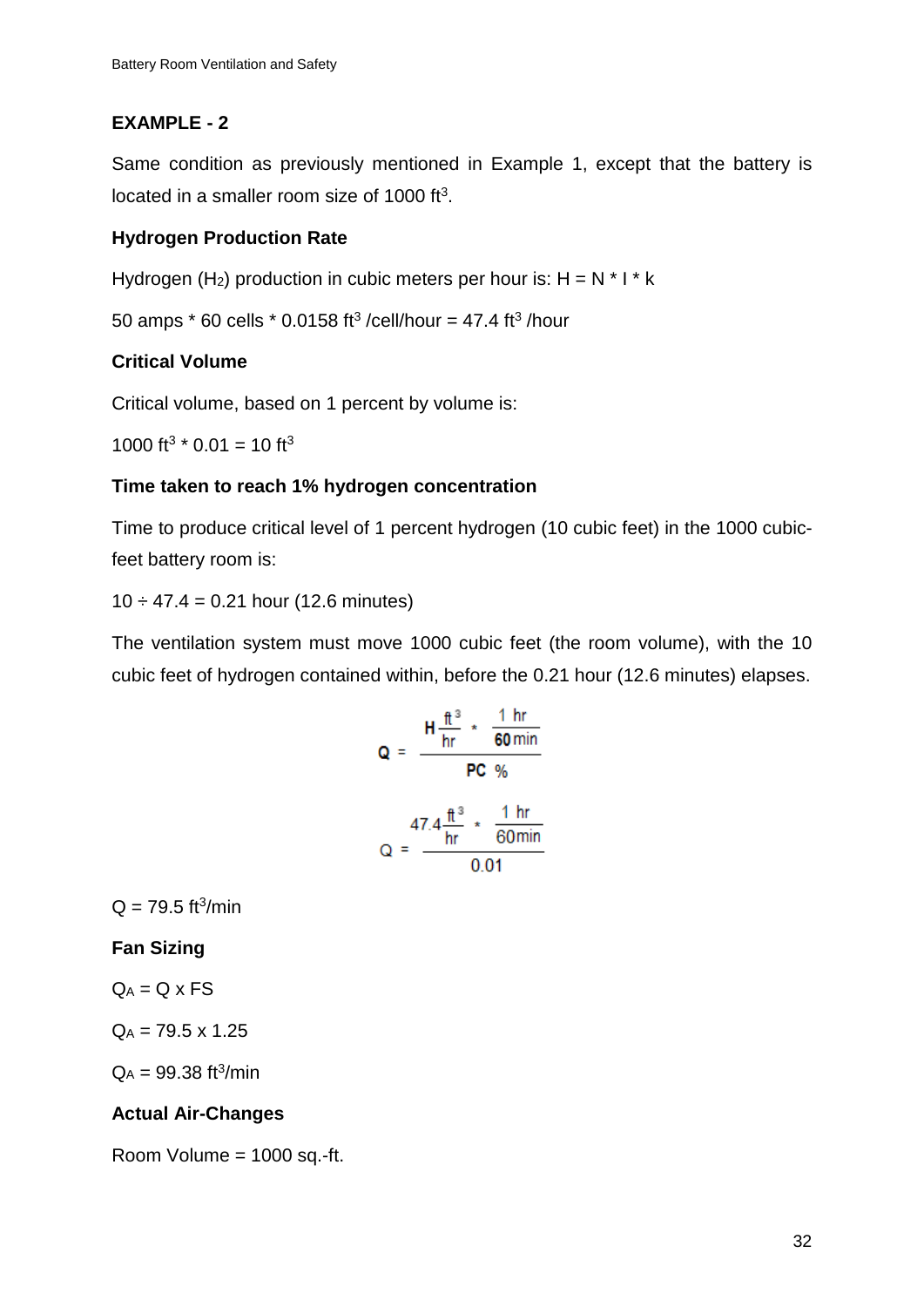$$
ACH = \frac{Q_A \left(\frac{\text{ft}^3}{\text{min}}\right) \times 60 \left(\frac{\text{min}}{\text{hr}}\right)}{\text{RV} \left(\text{ft}^3\right)}
$$

 $ACH = 99.38 * 60 / 1000 = 5.96$  say 6 air-changes per hour.

Six air-changes each hour provide one air-change in 10 minutes, which is quicker than the 12.6 minutes required. Critical hydrogen concentration will not be reached with continuous operation of the ventilation system.

#### **Conclusions**

We see from Examples 1 and 2, that the ventilation sizing is a function of hydrogen production rate. In both cases, for similar battery equipment, Example 1 demands 3 air-changes, whereas Example 2 demands 6 air-changes. The air-change is dependent on the size of the room and it increases for a smaller battery room volume. This proves that the air-changes provided by various standards should be used only as a guidance when precise information about batteries and charger characteristics is not fully known.

Lower ventilation rates than necessary is a safety issue while over ventilation is a waste of energy, especially where the battery rooms are provided with mechanical air-conditioning to reduce temperature extremes.

### **EXAMPLE - 3**

Per manufacturer specification, one fully charged lead-acid battery cell at 77°F will pass 0.24 amperes of floating current for every 100 ampere-hour cell capacity when subject to an equalizing potential of 2.33 volts. Each cell has a nominal 1,360 amphere hour's capacity at the 8-hour rate. Calculate the ventilation rate for a battery room consisting of 182-cell battery and 3 battery banks. Assume the battery room has dimensions of  $20'$  (I) x  $15'$  (w) x  $10'$  (h).

#### **Solution:**

$$
I = \frac{FC}{100} \cdot Ah
$$

Where,

 $\bullet$   $I =$  Charging current, amperes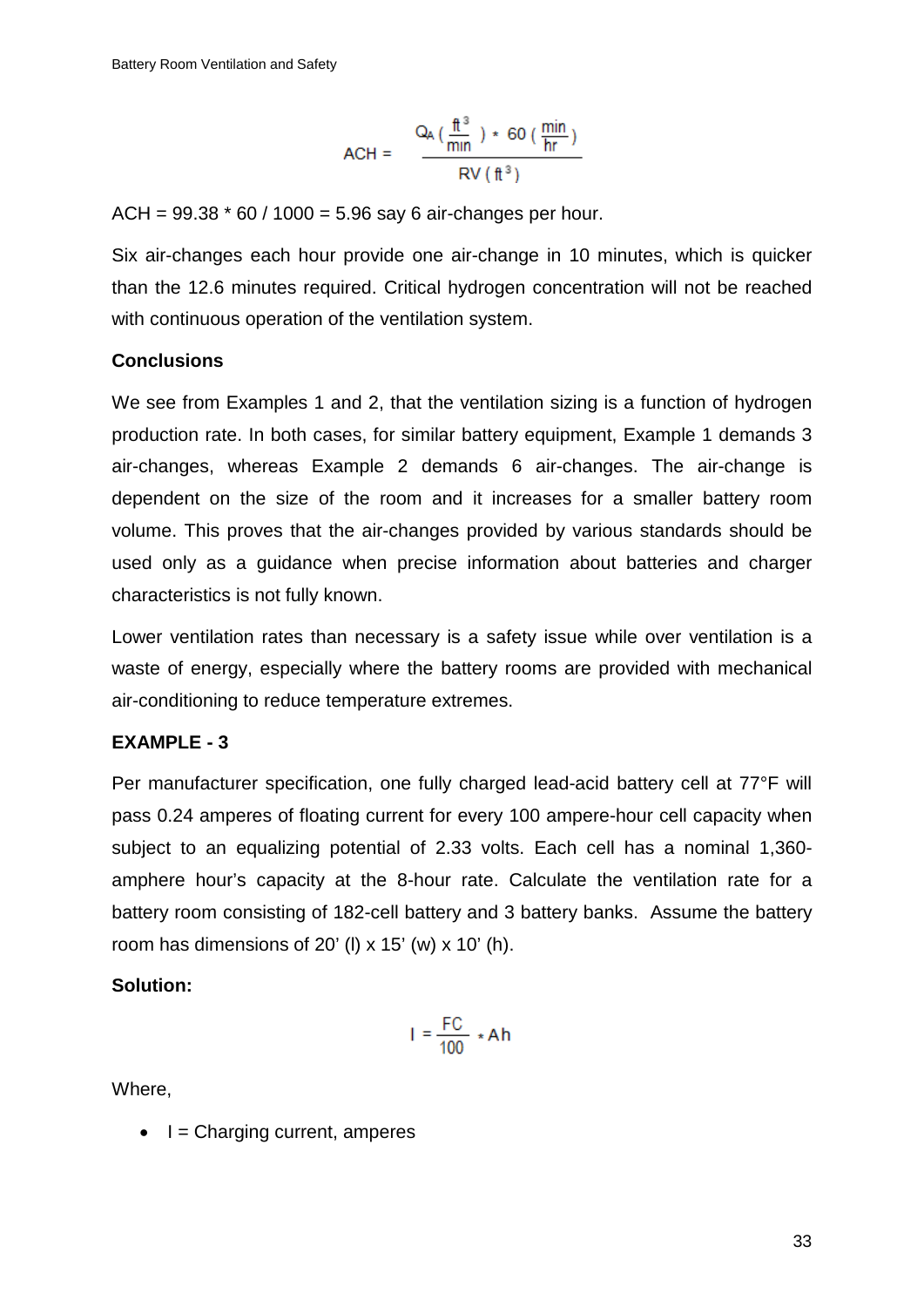- FC = Float current per 100 ampere-hour. FC varies with battery types, battery condition, and electrolyte temperature.
- Ah = Rated capacity of the battery in Ampere hours.

$$
1 = \frac{0.24 \text{ amp}}{100 \text{ amp-hr}} \times 1360 \text{ amp hr}
$$

 $I = 3.264$  amps

$$
N = 182
$$
 cells/battery \* 3 battery banks = 546 cells

 $k = 0.0158$  ft<sup>3</sup>/amp hr cell

 $H = 3.264 * 0.0158 * 546$ 

 $H = 28.16$  ft<sup>3</sup>/hr

### **Determine Ventilation required:**

Q = 
$$
\frac{28.16 \frac{\text{ft}^3}{\text{hr}} \times \frac{1 \text{ hr}}{60 \text{ min}}}{0.01} = 46.93 \frac{\text{ft}^3}{\text{min}}
$$

### **Apply safety factor**

 $Q_A = 46.93 * 1.25 = 58.66$  ft<sup>3</sup>/min

The ventilation system should be capable of extracting 58.66 cubic feet per minute.

**Room Volume** = 20 x 15 x 10 = 3,000 cubic feet

$$
ACH = \frac{58.66 \frac{\text{ft}^3}{\text{min}} \times 60 \frac{\text{min}}{\text{hr}}}{3000 \text{ ft}^3} = 1.17 \frac{\text{AC}}{\text{hr}}
$$

### **Results Summary**

**Ventilation Requirements:** There will be 28.16 cubic feet of hydrogen gas produced per hour in a room with a volume of 3000 cubic feet. As an industry standard, the maximum percentage of hydrogen gas allowed within a room should not exceed 1%. This can be estimated by comparing the volume of the room to the amount of hydrogen that could potentially be produced within an hour. If the level in your battery room exceeds 1% after one hour of charging, normally forced ventilation would be recommended. Based on the numbers provided, the room would be at 28.16/3000 = .0094% after 1 hour, which is less than 1%. Therefore, theoretically the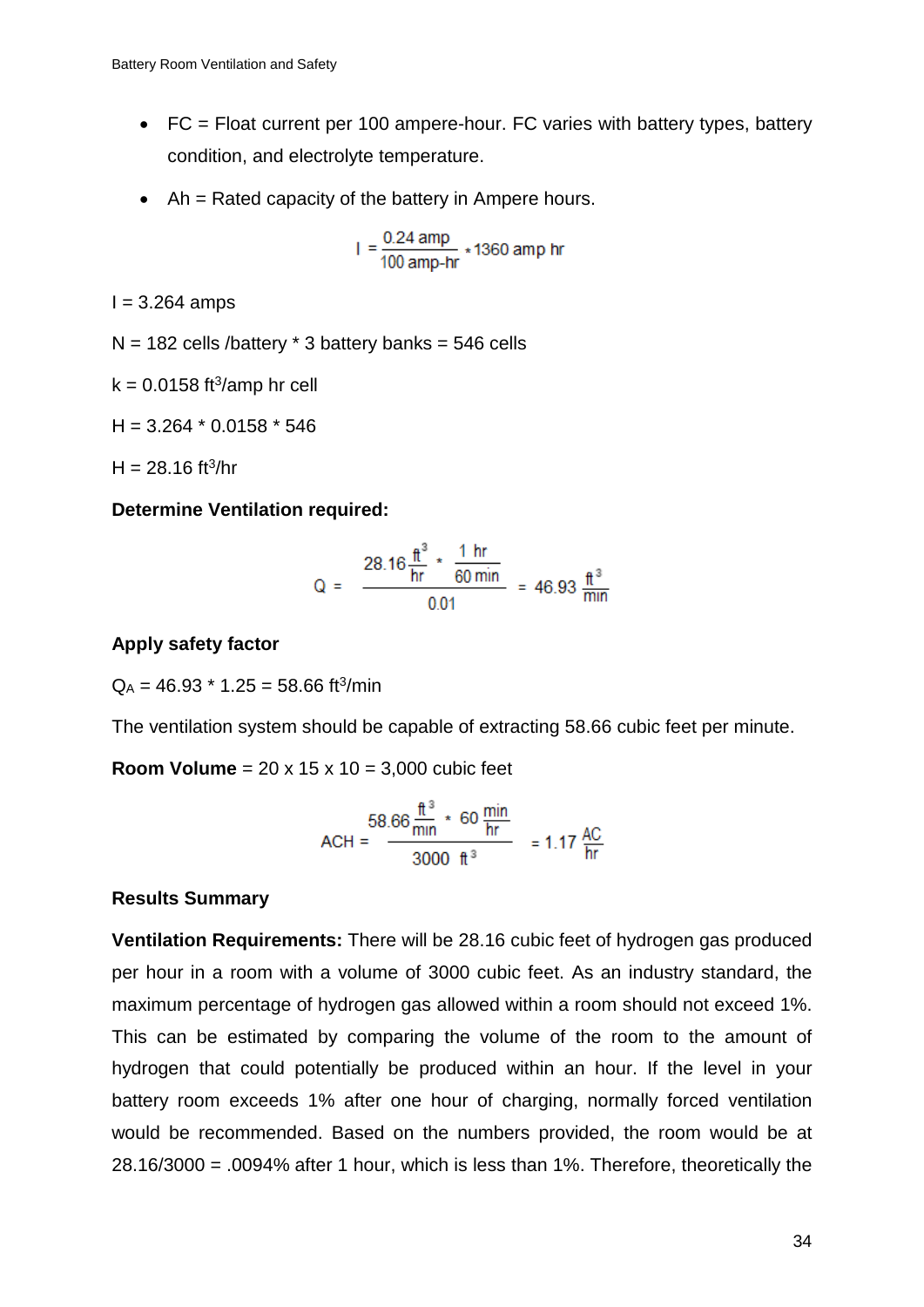forced ventilation may be avoided but is highly recommended due to uncertainties of building geometries, high points, and inadequate or blocked openings for natural ventilation.

**Exhaust Fan Requirements:** Two exhaust fans (one working + one standby) are recommended, each rated for 58.66 cubic feet per minute. The air in the room will need to be completely exchanged every 1.17 hours or 70 minutes to maintain a safe level of hydrogen gas.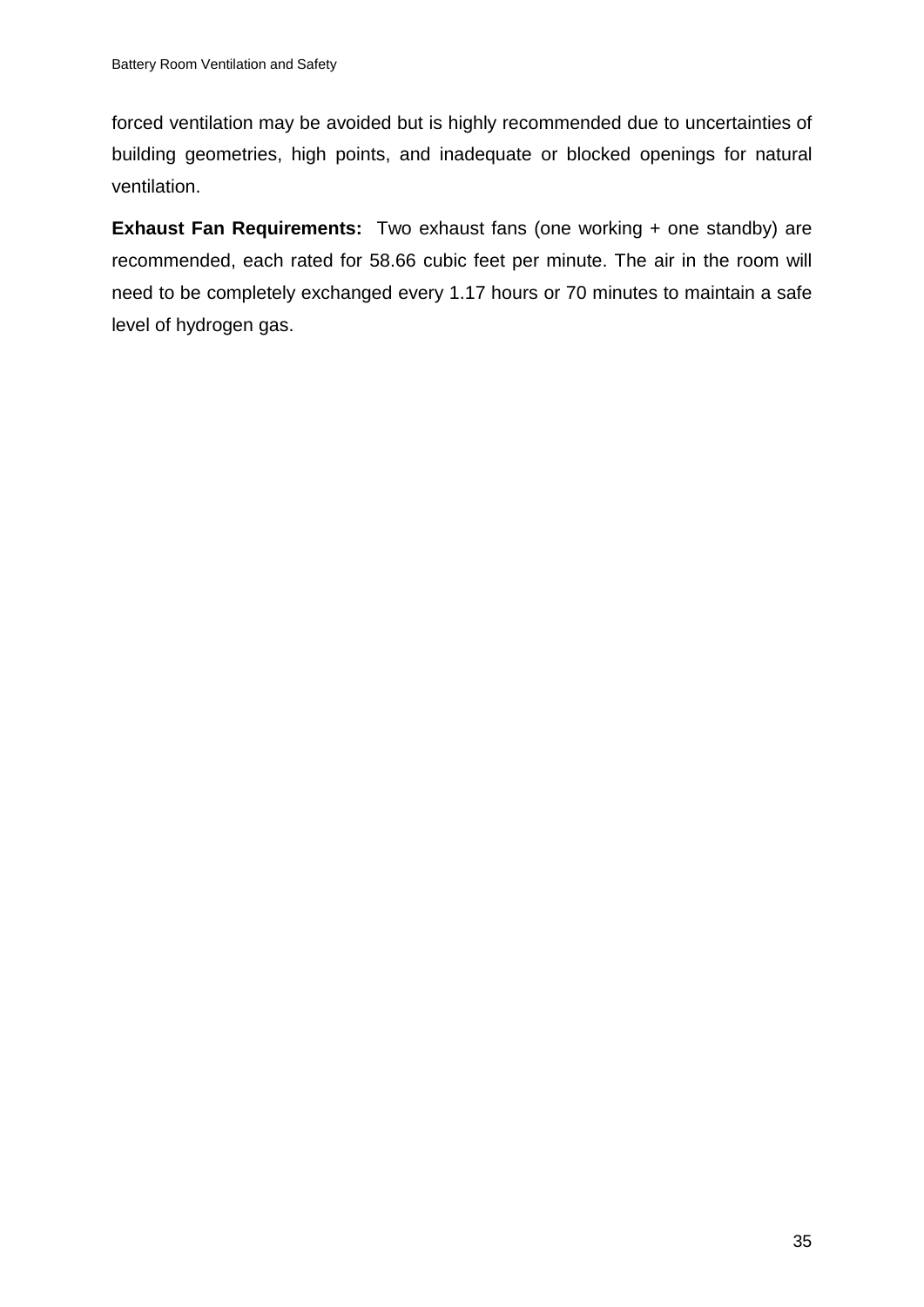### **EXAMPLE - 4**

In above example, how much time it will take to build 1% concentration of gas with no ventilation? Assume 1000 cu-ft of room volume is covered by battery equipment.

Volume of the room = 3000 cu ft

Volume taken by the batteries infrastructure = 1000 cu ft

Net volume = 2000 cu ft

Allowable maximum gas accumulation: 1% of 2000 cubic feet = 20 cubic feet

Hours to build a 1% concentration of gas in the unoccupied volume assuming no air exchange: 20 cubic feet  $\div$  28.16 cubic feet per hour = 0.71 hours or 42 days

### **VENTILATION CALCULATION (Metric Units per British Standard BS 6133:1985)**

The following is an extract from BS 6133:1985 – Safe operation of lead-acid stationary cells and batteries. In order to be certain that the ventilation of the battery room is adequate to keep the average concentration of hydrogen gas in the room within safe limits, it is necessary to be able to calculate the rate of evolution of hydrogen. Hydrogen is evolved during a recharge or freshening charge of the battery when the voltage rises above 2.30V per cell. During this period when the cells are gassing freely, it is recommended that the concentration of hydrogen gas within the battery room is limited to an average of 1%, except in the immediate vicinity of the cell tops. This is only one quarter of the normally accepted safe limit of 4% hydrogen, but in view of the potential hazard with stationary batteries, this additional safety margin is fully justified.

The following method may be used to calculate the ventilation requirements of a battery room. 26.8Ah input to a fully charged cell will liberate 8 g of oxygen and 1 g of hydrogen. One (1) g of hydrogen occupies a volume of 12 liters at 20°C and at a pressure of one standard atmosphere. Therefore 26.8Ah input will evolve 12 liters of hydrogen. Therefore the volume of hydrogen evolved from a battery per hour:

$$
H = \frac{\text{no. of cells * charge current * 121}}{26.8}
$$

 $H = no$ . of cells  $*$  charge current  $*$  0.45 l H = no. of cells  $*$  charge current  $*$  0.00045 m<sup>3</sup>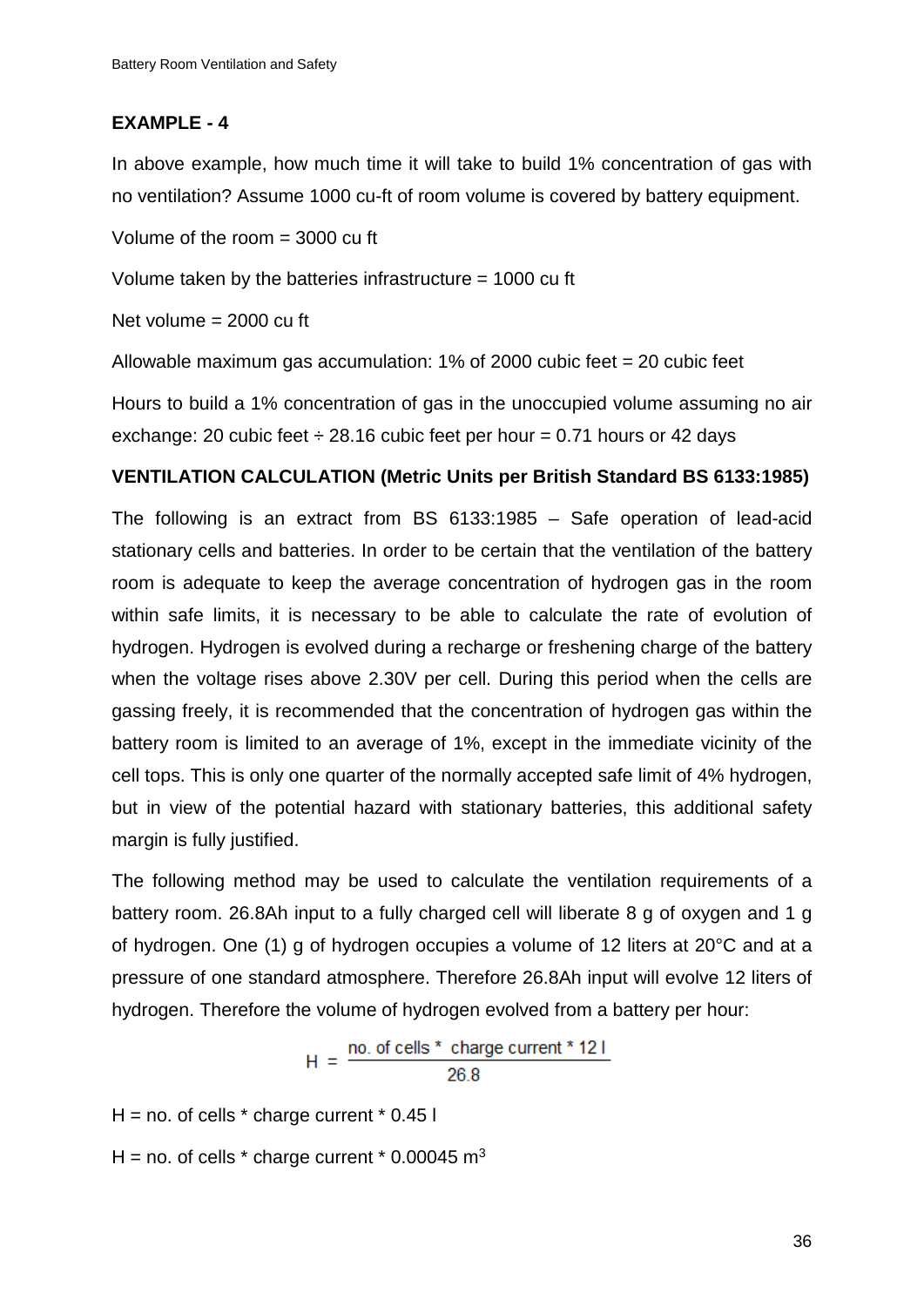The volume of hydrogen found by the above calculation can be expressed as a percentage of the total volume of the battery room, and from this, the number of changes of air per hour to keep the concentration of hydrogen below 1% can be calculated.

# **EXAMPLE - 5**

Consider a battery of 120 cells with charge current of 17 amperes. The battery is installed in a double tier, double row terraced arrangement in a room of 4m x 2m x 3m. Determine the ventilation rate to limit hydrogen concentration to less than 1%.

# **Rate of hydrogen produced, H**

 $H = 120 \times 17 \times 0.00045 = 0.92$  m<sup>3</sup>/hr

### **Maximum permissible concentration of hydrogen, PC = 1%**

### **Ventilation required, Q**

 $Q = H/PC$ 

 $Q = 0.92/0.01 = 92$  m<sup>3</sup>/hr

# **Fan Capacity**

 $Q_A = Q \times 1.25$ 

 $Q_A = 92 \times 1.25 = 115$  m<sup>3</sup>

**Room Volume,**  $RV = 4 \times 2 \times 3 = 24$  **m<sup>3</sup>.** 

# **Air changes per hour**

 $ACH = QA/RV$ 

 $ACH = 115/24 = 4.79$ 

Therefore to keep the concentration of hydrogen gas at a maximum of 1%, the air in the room will need to be changed 4.79 times per hour, or about five times per hour.

# **Ventilation Design Criteria**

The battery room ventilation design criteria include:

1. Design mechanical systems to maintain ventilation rates in accordance with NFPA 70E.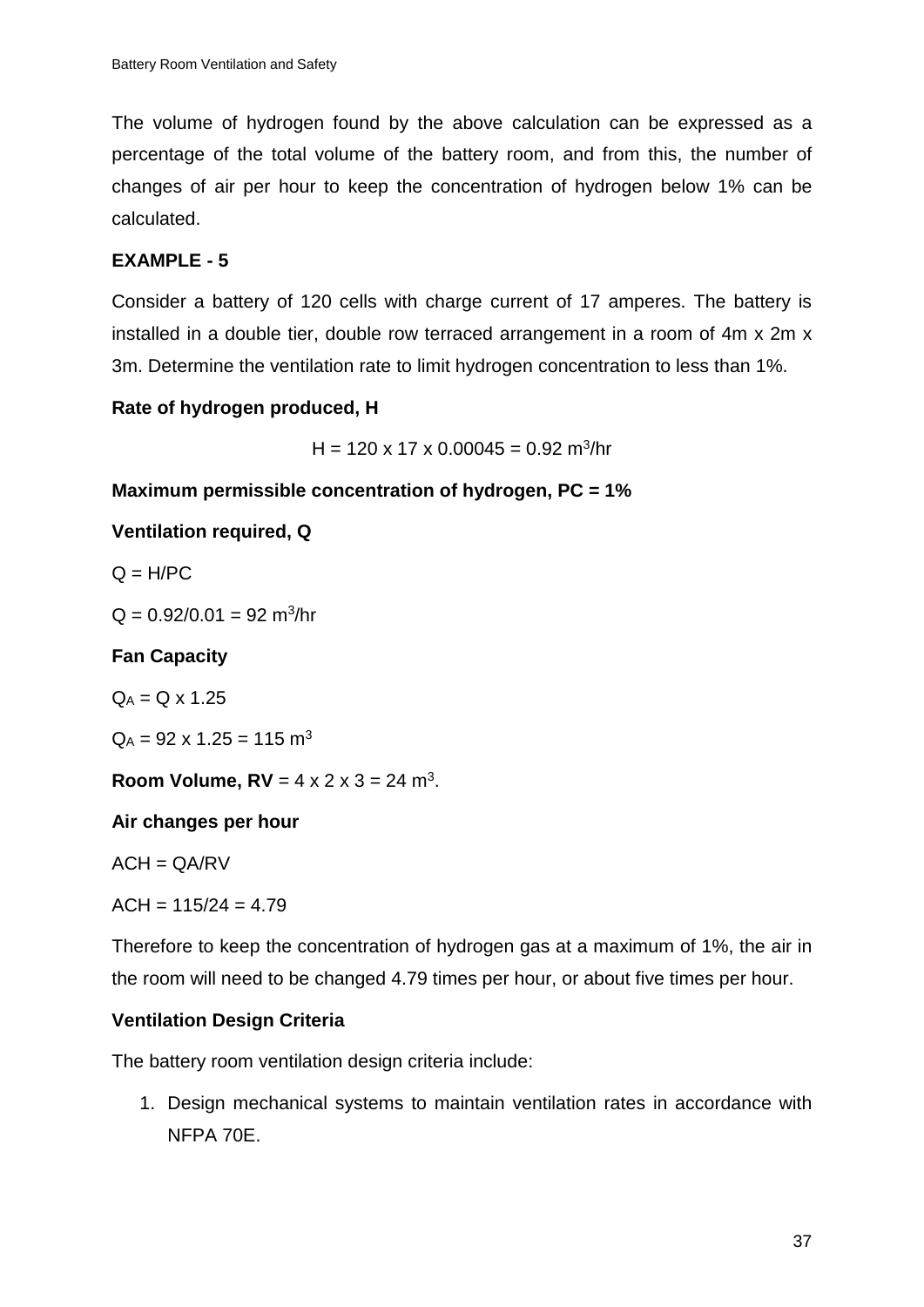- 2. Battery room shall be ventilated at high points for removal of accumulated hydrogen. Ideally the battery room exhaust ventilation shall have both highlevel exhaust for hydrogen and low-level exhaust for electrolyte spills (acid fumes and odors). Distribute one-third of the total exhaust flow rate to the high-level exhaust to ventilate all roof pockets. Locate low-level exhaust at a maximum of 1-ft above the floor.
- 3. Hydrogen gas from battery rooms shall be extracted to a safe area, i.e. outdoors, or to an area where the gas will always dissipate into the atmosphere without possible danger of the gas accumulating in any part of that area.
- 4. The ventilation system for the battery room shall be separate from ventilation systems for other spaces. Air recirculation in the battery room is prohibited.
- 5. Exhaust air through a dedicated exhaust duct system if the battery room is not located on an outside wall. Ductwork shall be fabricated from fiberglass reinforced plastic (FRP) or polyvinyl chloride (PVC).
- 6. Design ventilation systems to maintain concentrations of hydrogen gas in the battery room below 1 percent concentration.
- 7. Design the makeup (replacement) air volumetric flow rate equal to approximately 95 percent of the exhaust flow rate to maintain the battery room under negative pressure and prevent the migration of fumes and gases into adjacent areas.
- 8. Makeup air can be transferred from a Class 1 or Class 2 area in the facility as defined in ASHRAE 62.1 or supplied directly. If supplied directly, it shall be filtered.
- 9. The air inlets shall be no higher than the tops of the battery cells of the lower tier if more than one tier is present.
- 10.Provide means for balancing air flow to ensure a negative pressure relationship. Exhaust all air directly to the outdoors.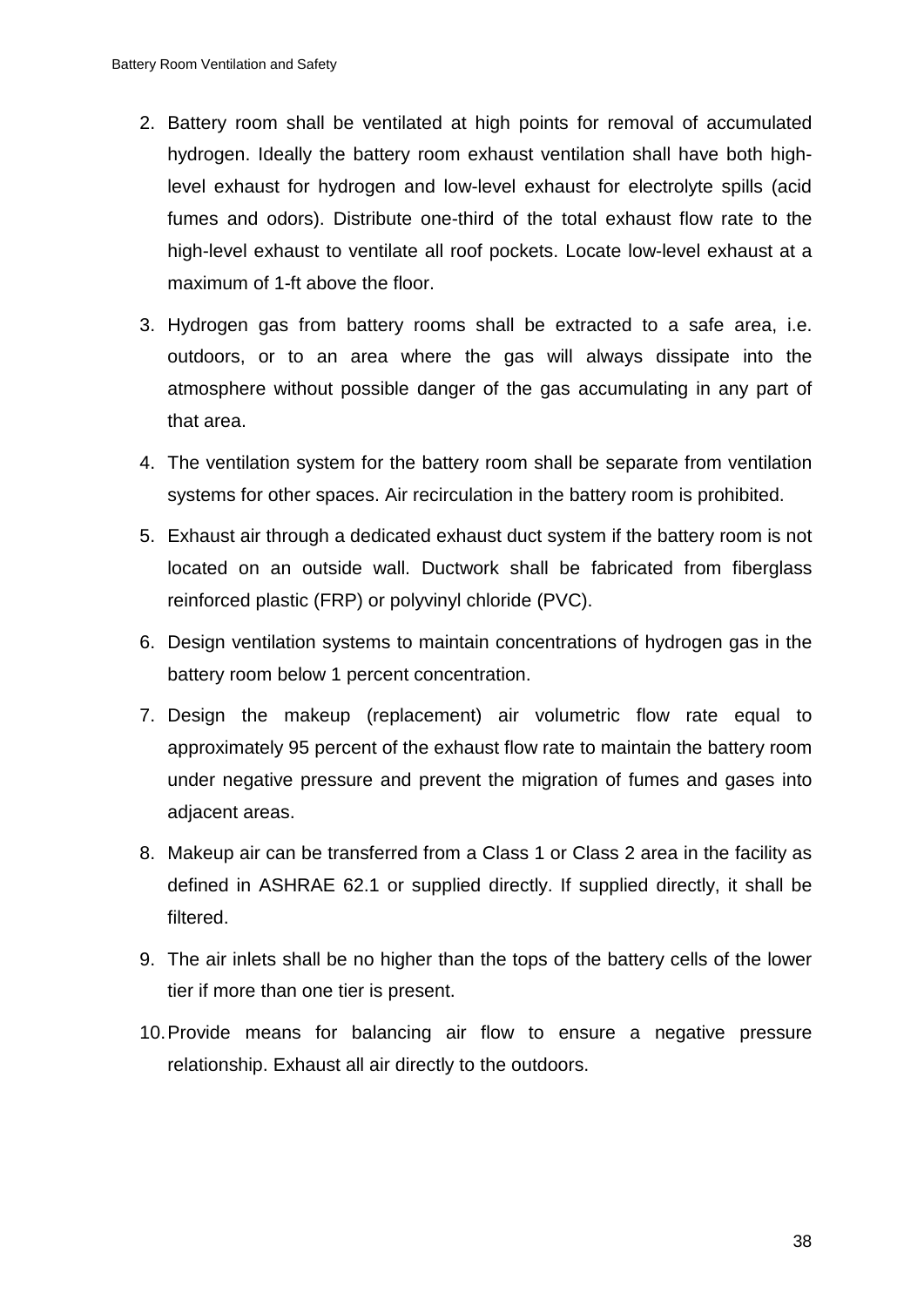### **Fans and Motors**

The battery room shall be ventilated by means of two exhaust fans (one working + one standby). The standby fan should start automatically in case the other fails, Each fan shall have an independent failure alarm.

The fan shall be mounted as high as possible in the wall, but not below the level of the light fittings.

Fans will have non-sparking wheel construction and motor shall be explosion proof type. Use AMCA 201, Type B spark resistant construction. Fans shall preferably be roof-mounted with an upwardly directed discharge. Where a roof-mounted ventilator cannot be used, a wall mounted axial type extract fan with back draught dampers shall be used.

### **Note:**

*The ventilation calculation discussed is for flooded cell batteries. VRLA batteries do have relief vents but these do not function unless they are forced into a failure mode. The requirements of a ventilation system must be coordinated with the supplier's recommendations as well the requirements of a fire prevention and suppression system.*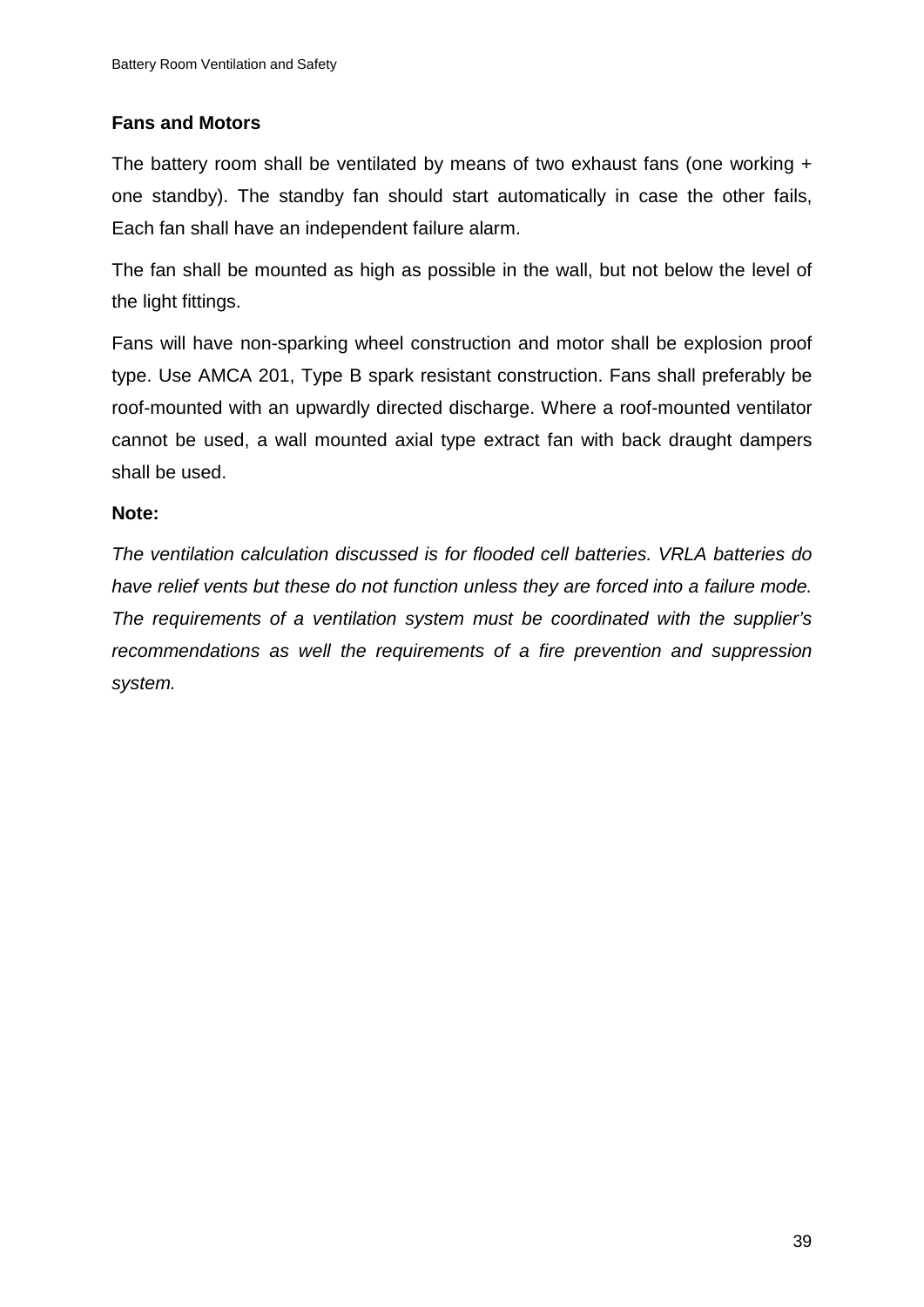### **CHAPTER - 4**

### **BATTERY ROOM DESIGN CRITERIA**

There are many critical design issues that must be taken into consideration when planning, designing and constructing a safe and reliable battery room. Many of the model building codes and recognized standards such as IEEE, OSHA, NEC, and NFPA Life Safety Codes outline the requirements for the design and installation of battery rooms. They provide guidance on the performance criteria for the various systems as well as requirements for equipment related to these. This section provides some important elements for guidance.



#### **General**

- 1. Comply with NFPA 70E Article 320.6 (2004 Edition) for battery room design and NFPA 70E Article 480 for battery room ventilation requirements.
- 2. Occupational Safety and Health Standards (OSHA) require battery installations to have environment control and ventilation. Other mandatory regulation standards may include Title 29 Code of Federal Regulations (CFR) Parts 1910 &1926 and Title 40 Code of Federal Regulations Protection of Environment.
- 3. Provide a battery enclosure that is commercially manufactured, designed and UL listed for battery containment. It should have an integral electrolyte spill containment.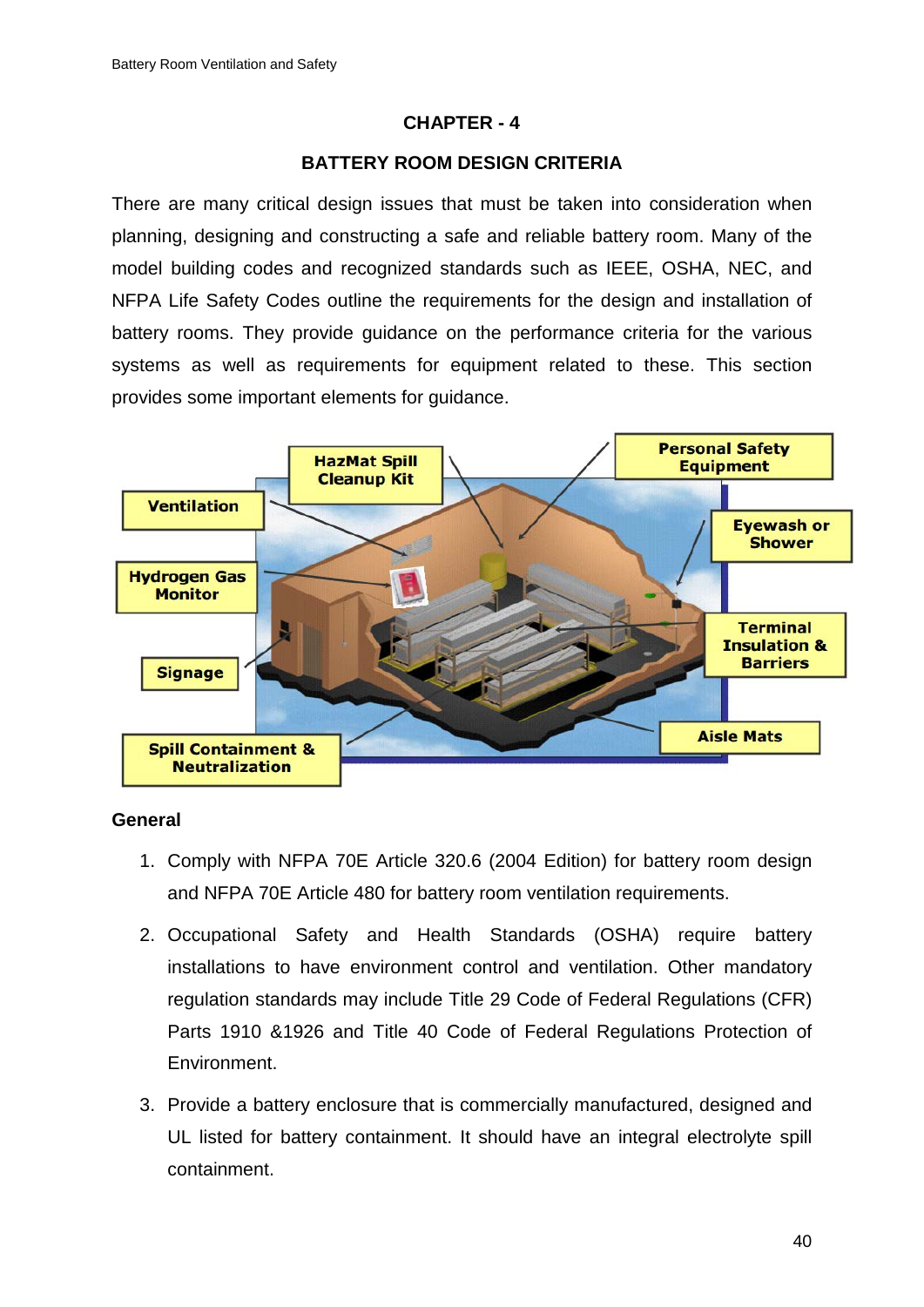### **Architectural Requirements**

- 1. The positioning of the battery room must be in a close proximity to the load centres (UPS modules). Proper code clearances must be maintained in and around battery racks for required maintenance support and life safety systems. Egress aisles, exit ways, and maintenance aisles must also be maintained.
- 2. Provide the occupancy separation requirements specified in NFPA/Uniform Fire Code. When more than one battery type (chemistry) is employed, each type of battery shall be located in a separate room with each room individually meeting the occupancy separation requirements and with no direct access between the rooms. Services not associated with the battery room shall not pass through the room. The battery room shall not be used for access to other spaces. Battery rooms shall not be used for material storage, such as storage of office supplies, cleaning supplies, or spill control equipment; design a separate space for these materials.
- 3. Consider an overhead hoist or equivalent portable material handling equipment for the handling of batteries.

### **Floors Construction**

- 1. Expansion joints shall be avoided.
- 2. Floor finish in all battery rooms and enclosures shall be slip-resistant and acid or alkali resistant as appropriate for the battery chemistry employed. The floor shall be given a protective coating of acid-resistant, non-skid ceramic floor tiles or an approved acid-resistant epoxy coating applied in accordance with the manufacturer's specifications.
- 3. When the battery room is located at ground level, the floor shall comprise a concrete surface bed laid on compacted earth. When the battery room is situated above ground level, the floor shall comprise a reinforced concrete slab.
- 4. Due to the mass of the batteries, the floor shall be absolutely stable. Subsidence of the floor at points of load shall not take place, as this will cause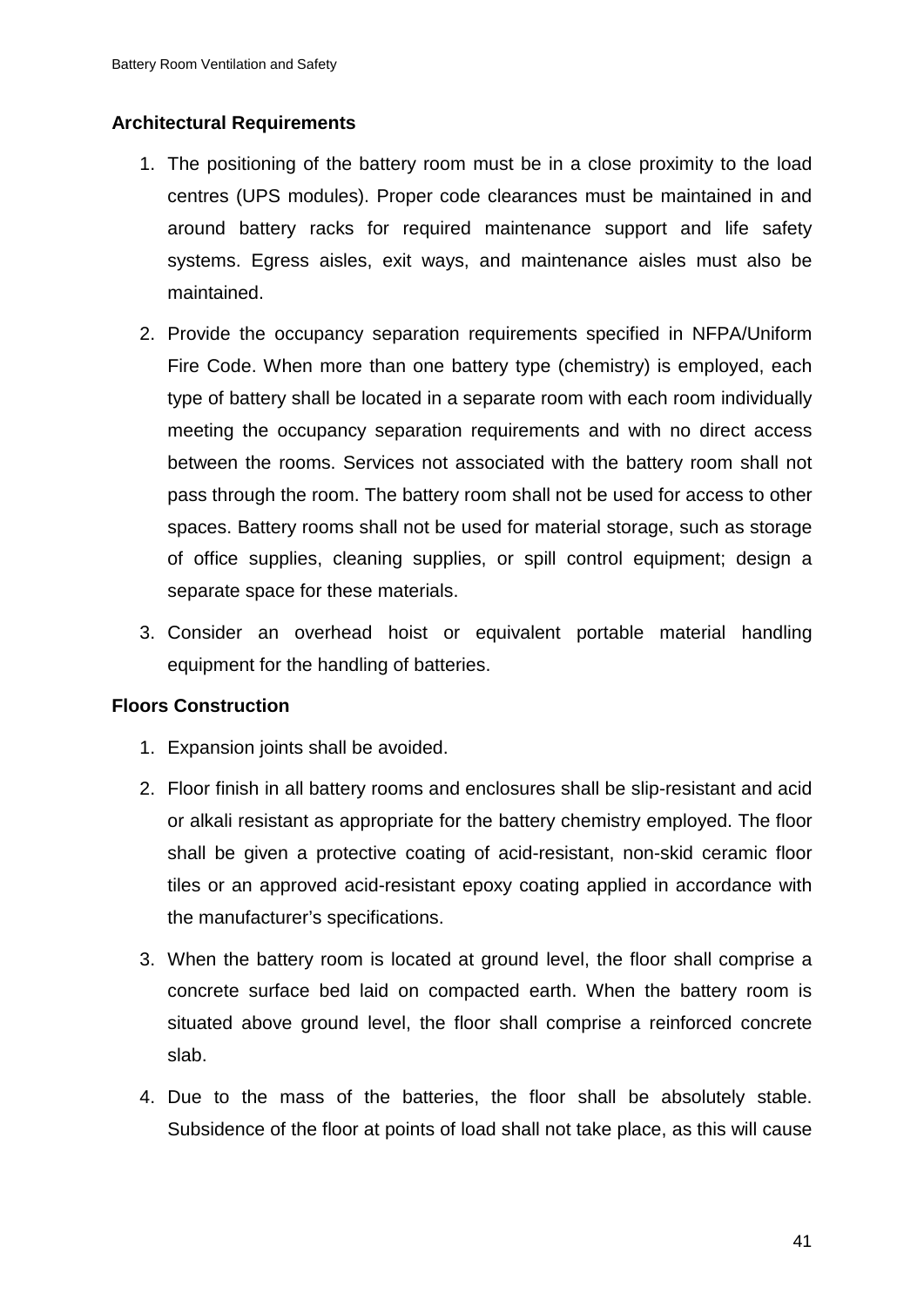settling and tilting of the batteries with consequent straining of the battery connection.

### **Walls**

- 1. Walls shall be continuous from floor to ceiling and be securely anchored. The walls of lead-acid or nickel cadmium battery rooms shall be protected against electrolyte splashes, by applying an approved light colored, acid resistant enamel paint.
- 2. Windows shall not be provided in battery rooms.

# **Ceilings**

- 1. The ceilings should be flat to ensure that the release of hydrogen gas cannot be trapped in pockets.
- 2. Skylights and false ceilings shall not be used.
- 3. Ceilings shall be given the same paint treatment as walls.

### **Doors**

- 1. The battery room door shall have the applicable fire and security rating and shall be not less than 800 mm wide and 2000 mm high. The door shall have one leaf that opens outwards.
- 2. The inside surfaces of the door shall be protected by an approved lightcolored, acid resistant paint.

### **Structural Issues**

- 1. Due to the weight of lead-acid batteries, column and floor loading can quickly become a problem. Flooded wet cell batteries racked two or three tiers high in a limited floor area can easily impress a 250 to 450 lbs/sq-ft floor loading on the structural floor which will transfer to column and footers.
- 2. The battery mounting rack or cubicle should be of robust construction to withstand the battery loading. It should also be suitably treated for resistance to the corrosive electrolyte. Obtain the battery rack from the same manufacturer that supplies the battery.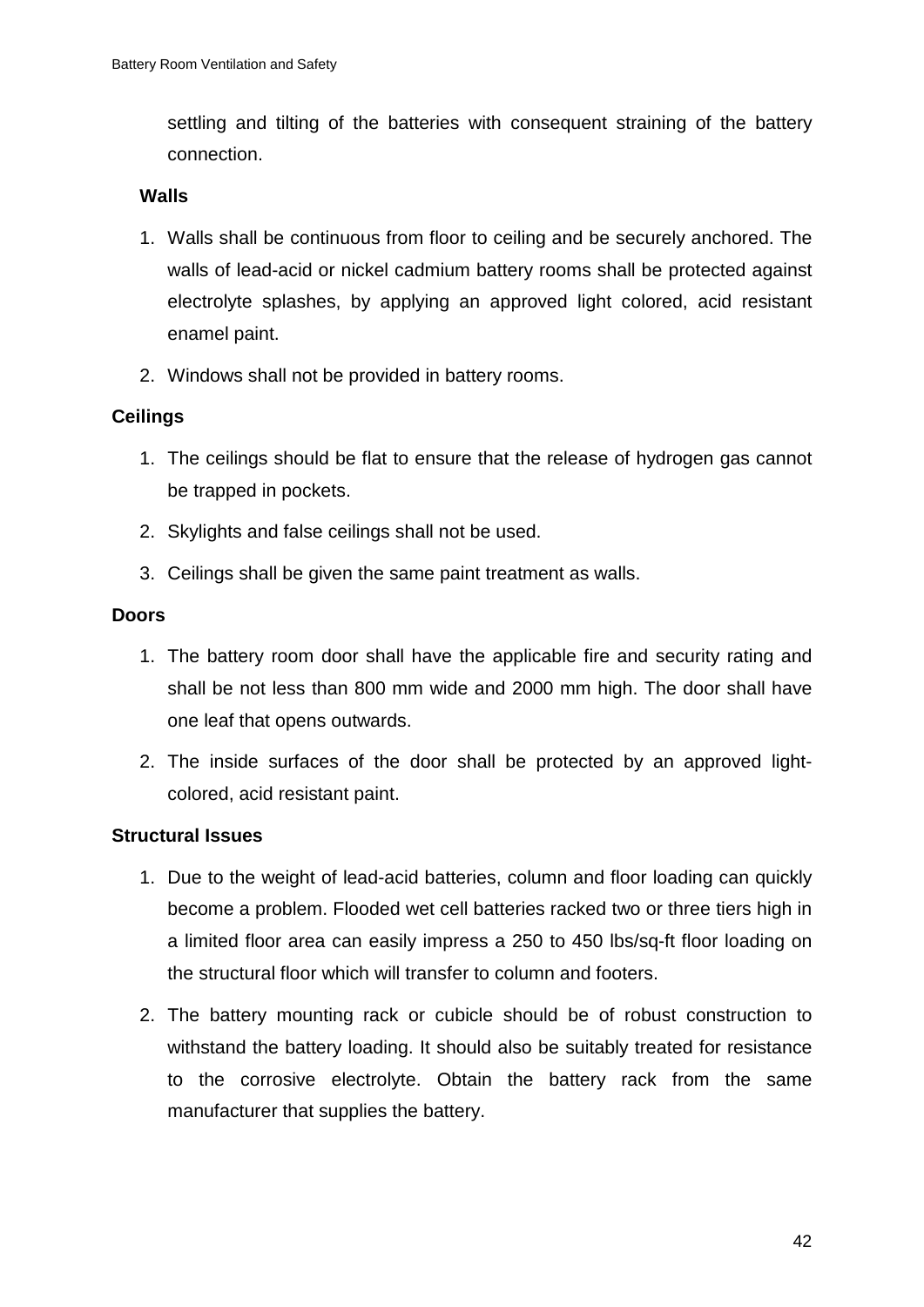

### **Fire Resistance Ratings**

Battery rooms that are attached to or within another building shall comply with the following:

- 1. Battery rooms should be isolated from each other using fire compartmentalized rooms, and away from each other, from other equipment and from staffing areas by a fire wall rated at two hours.
- 2. Individual battery rooms should be treated as separate zones for fire detection and suppression purposes.
- 3. Any duct, pipe, conduit, cable or other equipment that penetrate a wall, floor or ceiling, having a fire resistance rating, shall be fire stopped with a fire resistant material, such that the fire resistance of the wall, floor or ceiling will not be negatively affected.

### **Plumbing**

- 1. Every battery room should have a combination eye wash/deluge shower station to provide a means of decontaminating personnel exposed to and contaminated by battery acid. OSHA ANSI Z358.1 Standard requires eyewash/shower within 25 feet of battery work.
	- Plumbed shower stations: 30 gpm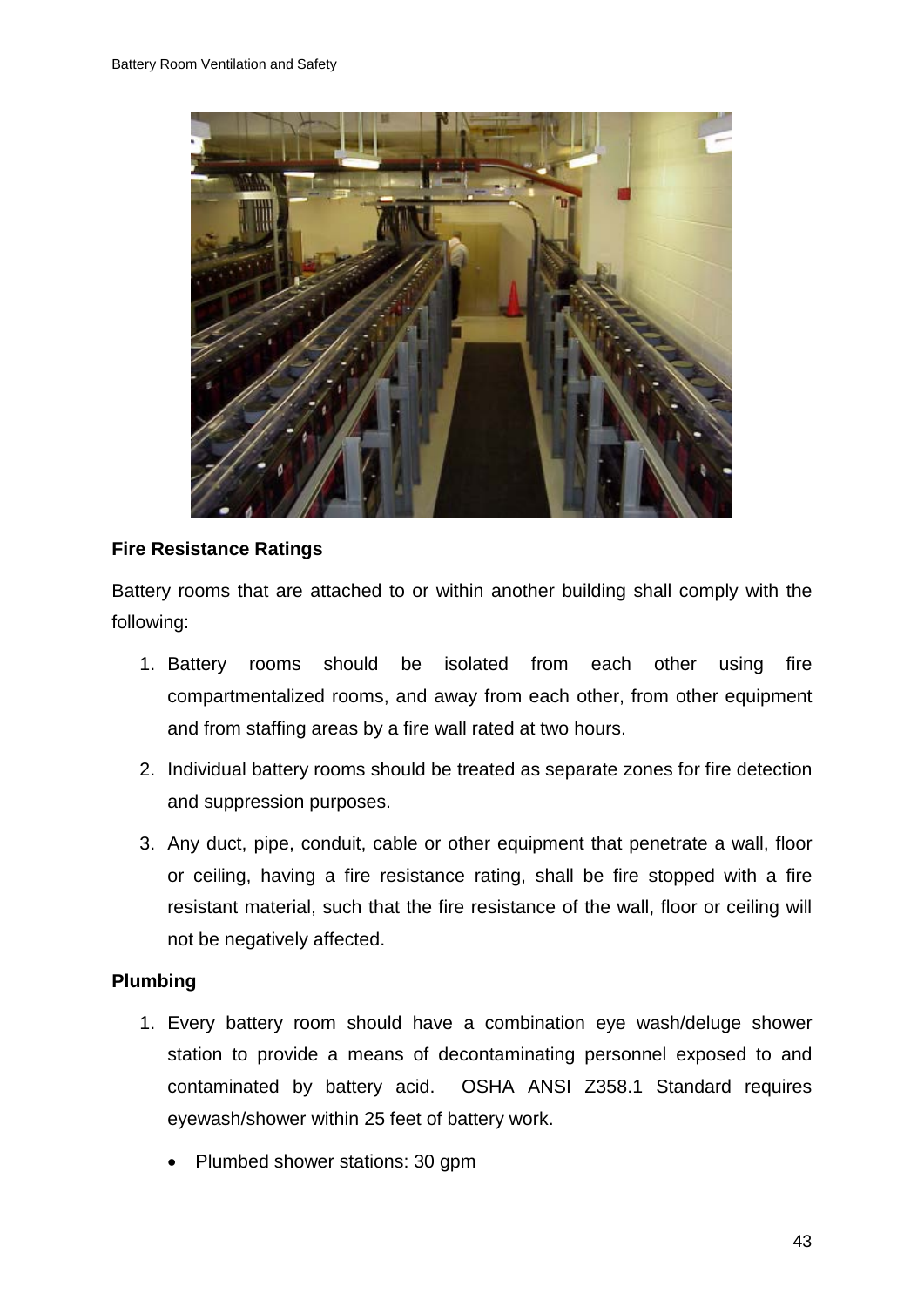- Wall-mount stations: 0.4 gpm for 15 min.
- Eyewash bottles (1 qt.)
- 2. Where there is not enough space for civil extensions to accommodate an industrial emergency shower, it shall be located outside the battery room next to the door. The shower drain shall be connected to the battery room drain system.

# **MECHANICAL REQUIREMENTS**

### **Temperature Control**

- 1. For optimal battery performance, the battery room temperature should be maintained at a constant 77°F. Temperatures below 77°F increase the battery's life but decrease its performance during heavy discharge. In room temperatures above 77°F, battery performance increases but its life decreases.
- 2. Comply with the following IEEE documents for temperature control criteria, as appropriate for the selected battery type:
	- IEEE Std. 484-2002, IEEE Recommended Practice for Installation Design and Installation of Vented Lead-acid Batteries for Stationary Applications.
	- IEEE Std. 1106-2005, IEEE Recommended Practice for Installation, Maintenance, Testing, and Replacement of Vented Nickel-Cadmium Batteries for Stationary Applications.
	- IEEE Std. 1187-2002, IEEE Recommended Practice for Installation Design and Installation of Valve-Regulated Lead-acid Storage Batteries for Stationary Applications.

### **Ventilation**

Battery rooms shall be designed with an adequate exhaust system which provides for continuous ventilation of the battery room to prohibit the build-up of potentially explosive hydrogen gas. During normal operations, off gassing of the batteries is relatively small. However, the concern is elevated during times of heavy recharge of the batteries, which occurs immediately following their rapid and deep discharge.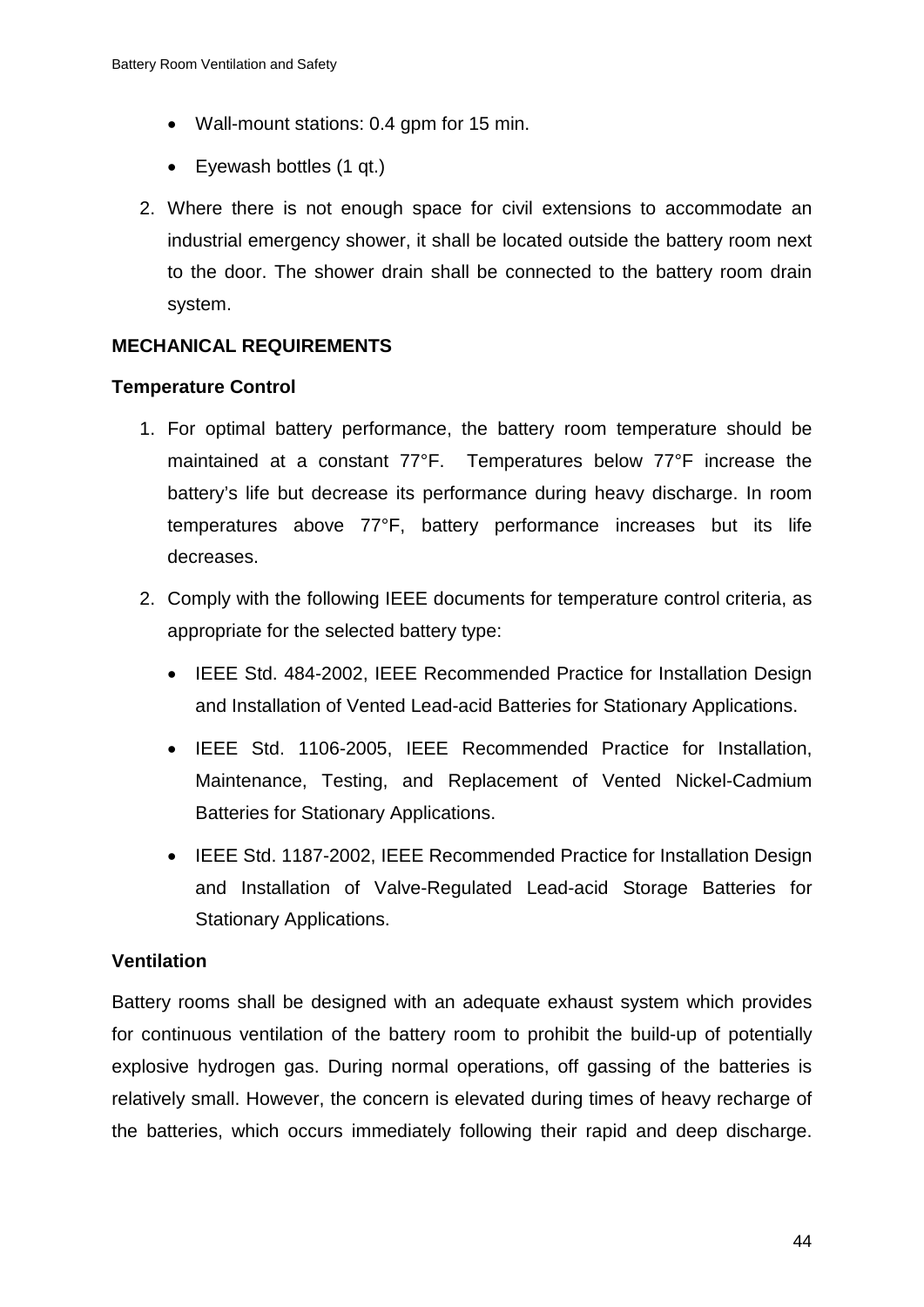The dual explosion proof fan shall be installed with a remote alarming capability to report a hydrogen gas build up and abnormal operating conditions.

Refer to Section 2 for details.

# **ELECTRICAL REQUIREMENTS**

- 1. All electrical equipment or fittings installed in a battery room must be intrinsically safe to reduce the risk of arcing, flashing or ignition.
- 2. The ventilation fans shall be provided with the single-phase squirrel-cage induction type motors suitable for direct-on-line starting. These shall be Class I Division II 'non-sparking' motors.
- 3. Battery rooms shall be equipped with a centralized Emergency Power-Off (EPO) system than can disconnect power to the load centres (UPS common battery bus or individual UPS modules). This EPO system enables the facility management team to quickly isolate a battery system experiencing problems and thereby mitigating a potentially dangerous situation. An EPO device should be located at all egress points from the room and be tied into the central alarm system and monitored.
- 4. Article 480-9 of the National Electric Code requires a disconnecting means which shall be provided for all ungrounded conductors derived from stationary battery systems over 50 volts.
- 5. All battery racks and cabinets associated with UPS systems should have NEC code green wire grounds linking all battery racks.
- 6. Type AC, NM, NMC, NMS and UF cables shall not be used in battery rooms. No flexible metal conduit or flexible metallic tubing shall be used. Connections to battery terminal posts, including intercell connections, shall minimize strain on the battery posts.

# **Lighting**

1. Illuminance levels in the battery room shall be designed to meet IESNA Lighting Handbook recommendations with a minimum illumination level of 300 lux (30 fc). The lighting design shall consider the type of battery rack and the physical battery configuration to ensure that all points of connection, maintenance and testing are adequately illuminated.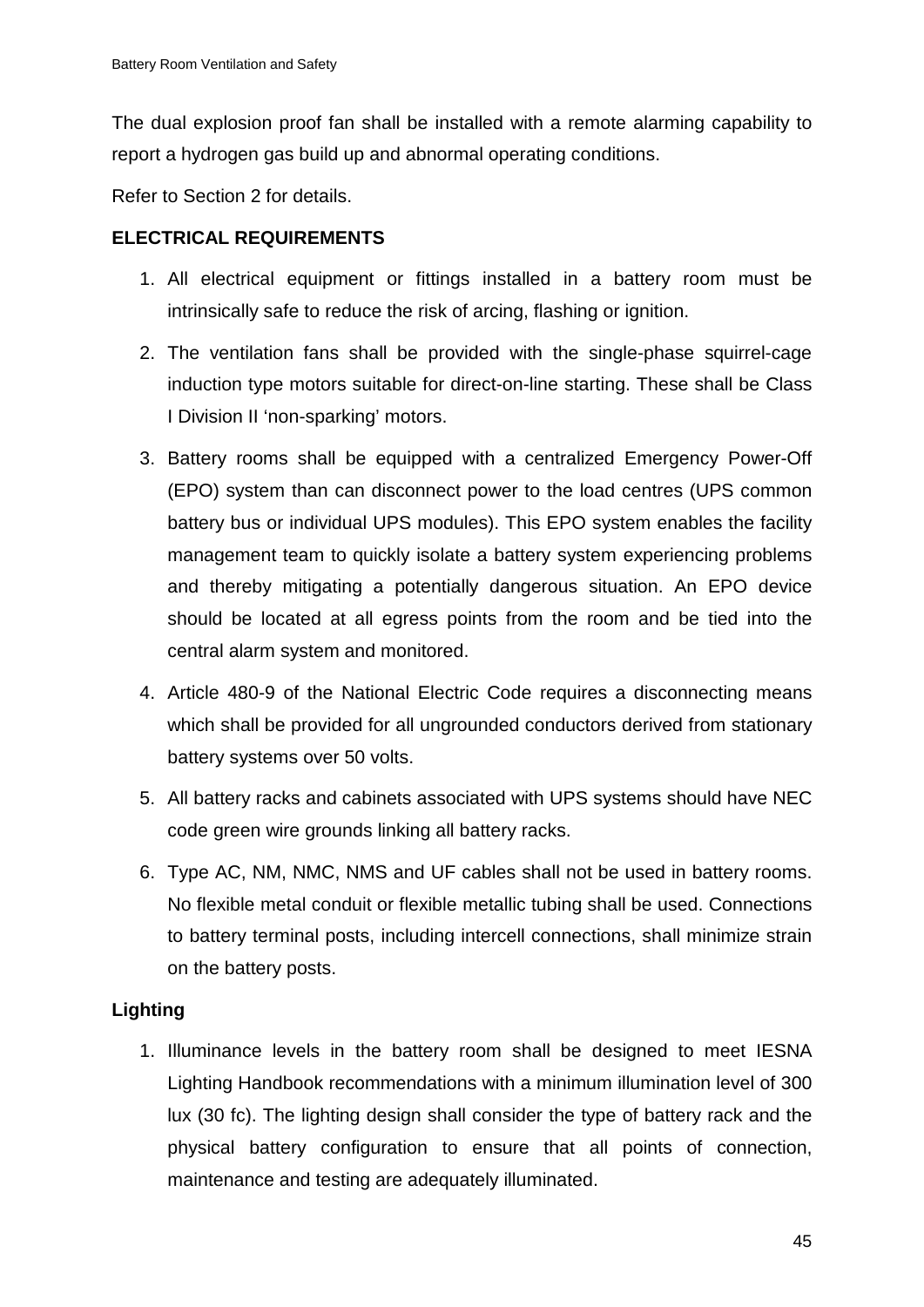- 2. The entire lighting installation within the battery room shall consist of explosion proof luminaires which shall be designed in such a way that all possible sources of ignition, such as arcs, sparks and excessive surface temperatures, can be closely controlled and the probability of an explosion occurring is reduced to an acceptably low level.
- 3. The luminaires shall not be mounted directly over the battery stands and shall be positioned in parallel with the battery stands. This precaution will facilitate maintenance on the fittings, and will also minimize the obvious dangers of working over the cells.
- 4. Battery room lighting fixtures shall be pendant or wall mounted and shall not provide a collection point for explosive gases. Fixtures shall offer lamp protection by shatterproof lenses or wire guards. Fixtures in battery rooms for vented cells shall be constructed to resist the corrosive effects of acid vapors. Luminaires and lamps shall provide minimal heat output in general and shall provide minimal radiant heating of the batteries. Fixture mounting shall not interfere with the operation of lifting devices used for battery maintenance.
- 5. Lighting track shall not be installed in battery rooms.
- 6. Receptacles and lighting switches should be located outside of the battery area.

### **Monitoring and Instrumentation**

- 1. Provide alarms and instrumentation to measure battery voltage, battery current, ground detection for ungrounded systems and ventilation fan failure/run status.
- 2. The ventilation system shall include sensors (differential pressure switch) for initiating alarm signals to the central control room in the event of ventilation system failure.
- 3. Consider the hydrogen gas detection and alarm system interlocked to the exhaust fans. Local codes usually do not require hydrogen and other gas detectors to be installed in dedicated battery rooms. If used, hydrogen detectors should be set to alarm at a maximum of 2% concentration. The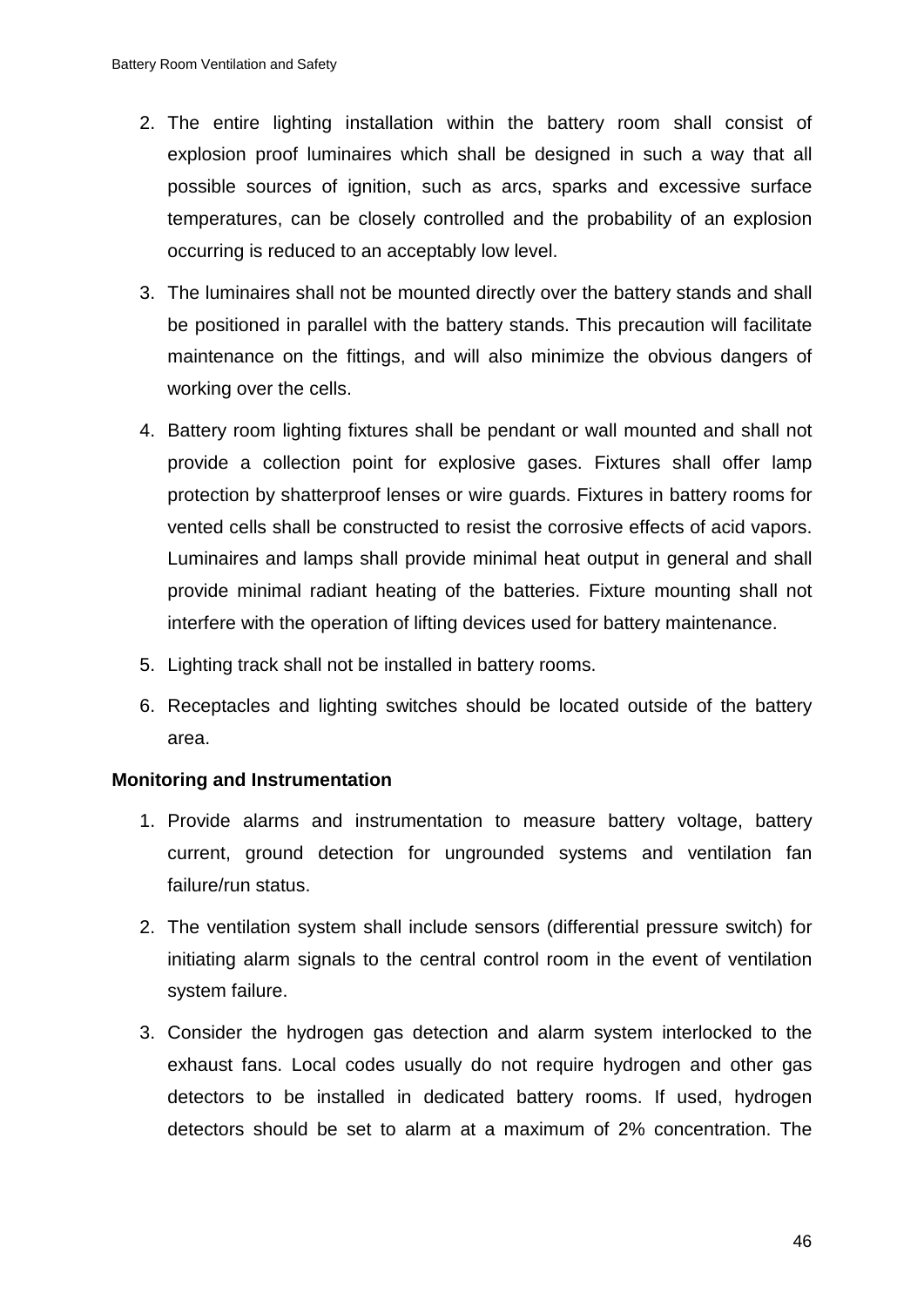detectors should be installed at the highest, draft-free location in the battery compartment or room where hydrogen gas would accumulate.

4. Article 480-9 of the National Electric Code requires each vented battery cell to be equipped with a flame arrester designed to prevent destruction of the cell attributable to an ignition of gases outside the cell.

### **Cable Entry Facilities**

- 1. Where the cable entry is through the floor, the following shall be adhered to:
	- a. The cable opening shall be adjacent to the wall and stands where applicable.
	- b. PVC or cement cable pipes curved to the bending radius of the cable shall be cast into the floor in such a way that the entry of the cables into the battery room is perpendicular to the floor.
	- c. To prevent fluids or foreign matter from entering the pipe, its upper end shall project at least 50mm above the finished floor surface.
- 2. For any other form of cable entry, the following shall be adhered to:
	- a. These cable entries shall be either vertically from the floor above, if applicable, or horizontally (at a satisfactory height) through one of the battery room walls.
	- b. A separate entry, as near as possible to the battery terminals, shall be provided for each battery bank.
	- c. These entries shall be kept sealed with vermiculite or equivalent material, to prevent hydrogen transfer before and after installation of the cables.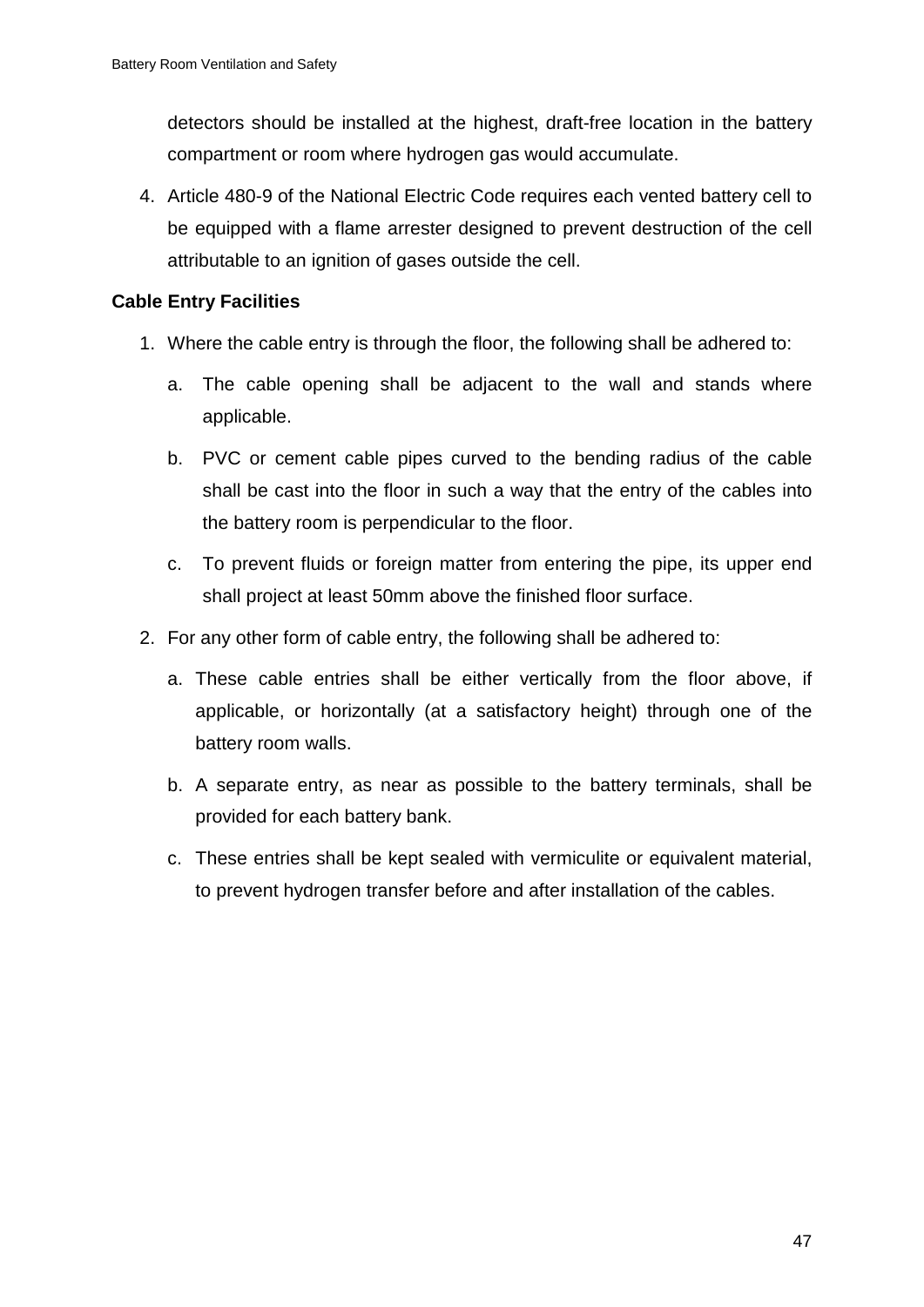# **CHAPTER - 5**

# **PREPRATION AND SAFETY**

# **Objective**

Inspect and test a battery.

# **Safety check**

- Make sure that the access is good and any covers or cab are secure and cannot fall.
- Always make sure that you wear the appropriate personal protection equipment before starting the job.
- Remember that batteries contain acid and it is very easy to hurt yourself even when the most exhaustive protection measures are taken.
- Always make sure that your work area/environment is as safe as you can make it. Do not use damaged, broken or worn out workshop equipment.
- Always follow any manufacturer's personal safety instructions to prevent damage to the vehicle you are working on.
- Make sure that you understand and observe all legislative and personal safety procedures when carrying out the following tasks. If you are unsure of what these are, ask your supervisor.

# **Points to note**

- Batteries come in many sizes and power ratings, so always check the rating of the battery you are servicing. The rating provides a testing benchmark for battery performance.
- The hydrometer used to measure the specific gravity of the electrolyte must be handled carefully and safely.
- Store the hydrometer in a safe receptacle before and after use. Small amounts of electrolyte in the hydrometer can leak out and damage the vehicle paintwork.

Do not remove electrolyte from one cell to another when testing; this will cause incorrect readings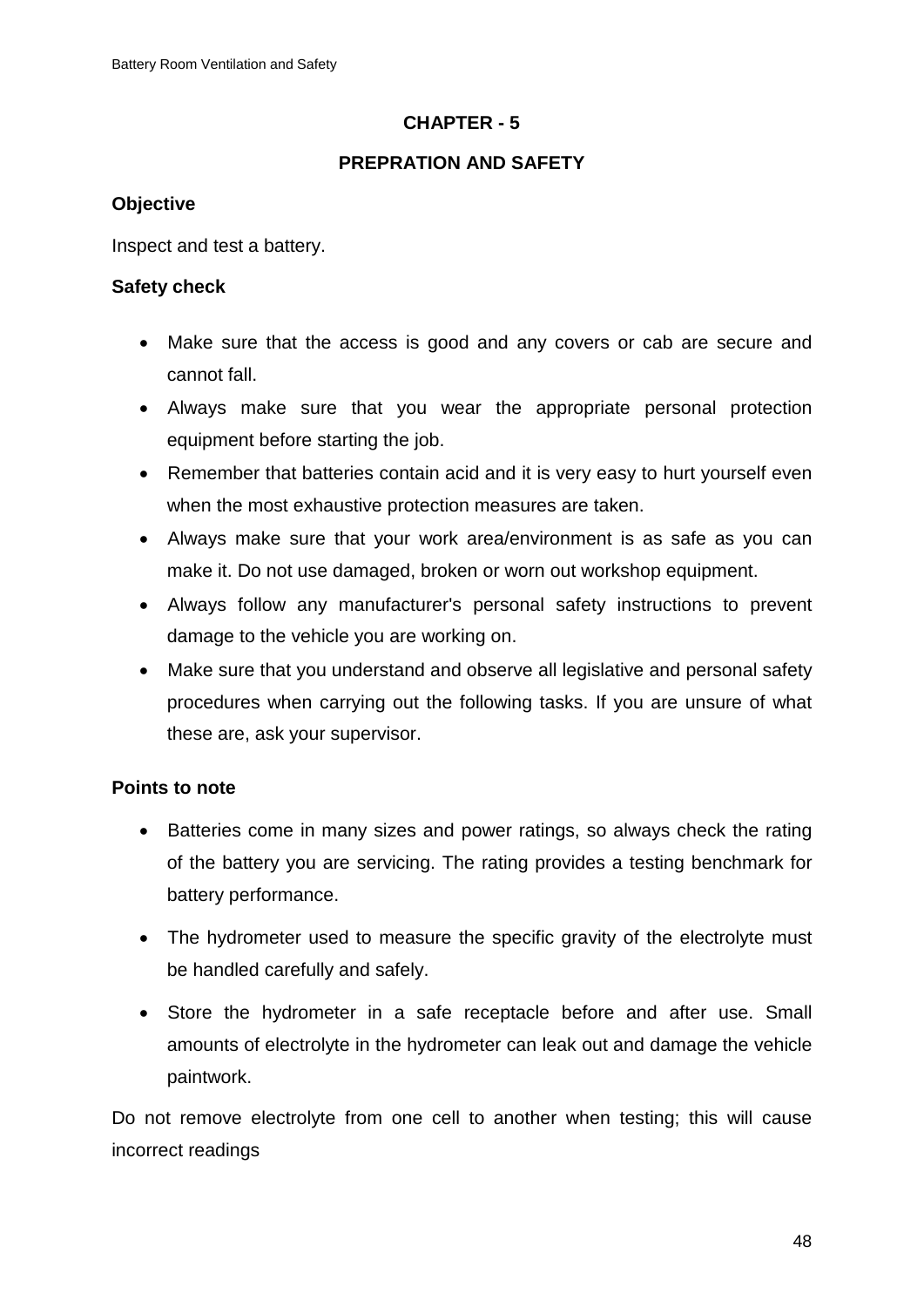- 1. **Check and adjust fluid level:** A sealed or low-maintenance battery has no removable cell covers, so you cannot adjust or test the fluid levels inside However, some of these do have visual indicators that provide information on the status of the charge and condition of the battery cells. Each manufacturer provides details of these visual indicators so refer to these when undertaking an inspection. If the battery is not a sealed unit, it will have removable caps or bars on top. Remove them, and look inside to check the level of the battery fluid, which is called the electrolyte. If the level is below the top of the plates and their separators inside, add distilled water or water with a low mineral content until it just covers them. Be careful not to over-fill the cells as they could boil over when charging.
- 2. **Conduct specific gravity test -** There is a relationship between the state of battery charge and the strength of the electrolyte. As the battery becomes discharged, the specific gravity (SG) of the electrolyte becomes lower. The SG of the electrolyte is measured by means of a hydrometer. This instrument consists of a glass tube, with a rubber bulb fitted on one end. Inside the tube, there is a float, which is calibrated from 1.130 to 1.300. To carry out a specific gravity test on a battery, the hydrometer must be designed for battery testing. First step should be to put on all the required personal protection equipment (PPE). Remove all vent caps from the battery to be tested. Draw some of the electrolyte into the hydrometer until the float is floating clear of the bottom of the outer tube. Take a reading from the scale on the float. This reading indicates the density of the electrolyte in that cell. Replace the electrolyte in the same cell, and repeat the process for all the remaining cells. The readings for each cell should be approximately the same.

The figure you have now is an overall state of charge for the battery. A very low overall reading of 1130 or below indicates a low state of charge. A high overall reading of about 1280 indicates a high state of charge. The reading from each cell should be the same. If one or two cells are very different from the rest, this indicates that there is a deficiency in the battery.

Indications from specific gravity readings are as follows:

• 1.260 - 1.280: Battery fully charged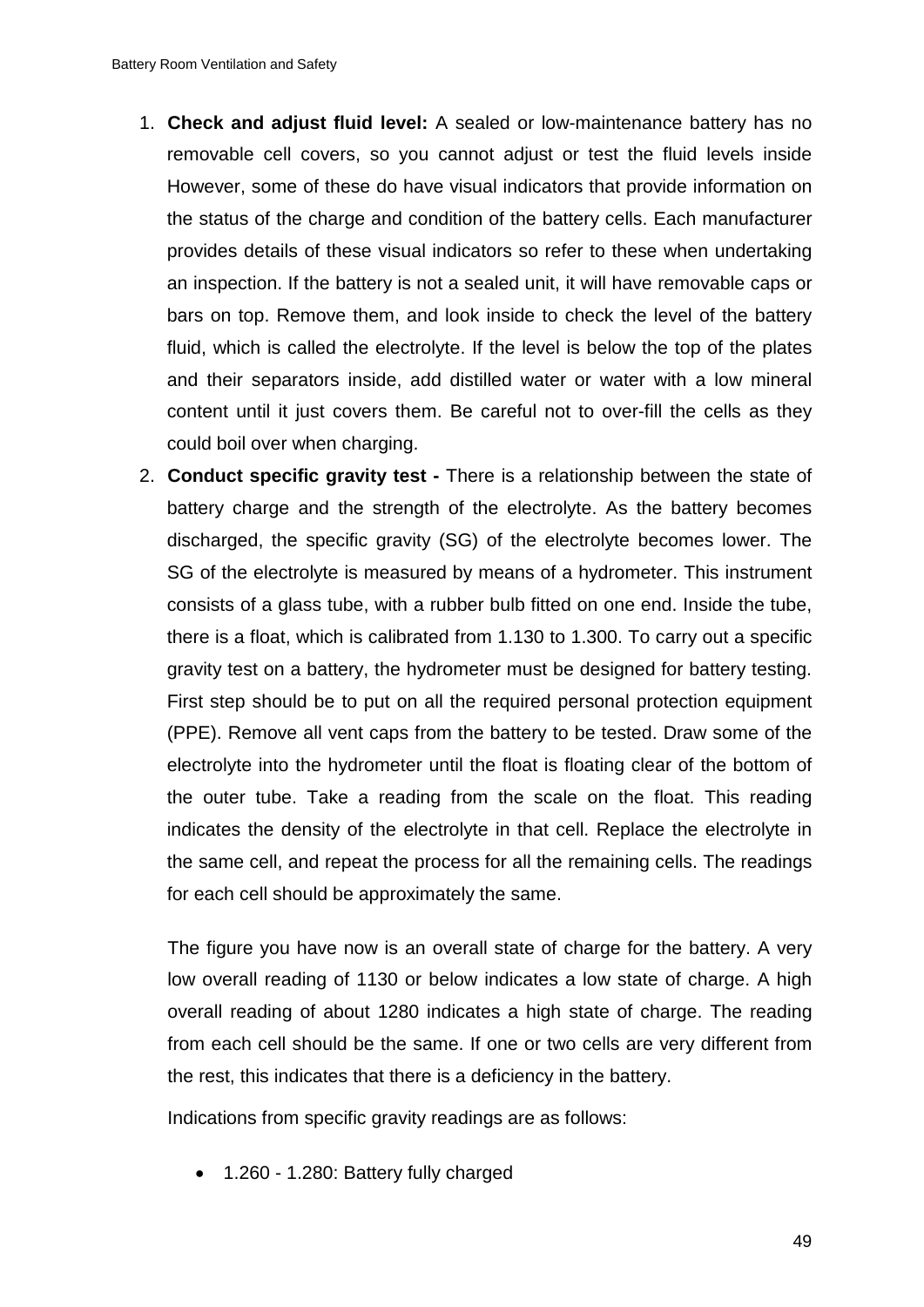- 1.190 1.210: Battery approximately half charged
- 1.110 1.130: Battery fully discharged

**NOTE:** The hydrometer should always be washed out with clean water after use and stored safely.

# **DO's & DON'T's**

# **Battery Charging**

Only rechargeable type battery can be charged. Never charge a primary battery as that may cause an explosion or fire.

The followings are the precautions to be taken to prevent gas explosion, electric faults and other accidents during battery charging:

- a. Battery charging should be done in a location that is specifically designated for that purpose;
- b. The location designated for charging and storing batteries needs adequate ventilation for the dispersal of the fumes generated from gassing batteries;
- c. Never smoke or allow sparks or flames near the batteries. It should be borne in mind that explosive gases may not only be evolved when battery charging is in progress. Some gas bubbles generated during charging would stick on the electrode plates of the battery, and they would be released slowly from the battery for some time subsequent to the charging operation. As such, it should be assumed that explosive gases are always present in the space surrounding the battery top;
- d. Suitable and adequate lighting should be provided and maintained for the battery room and the workplace. The lighting and electrical appliances used in those areas having foreseeable hazard of accumulation of explosive gases should also be of the explosion proof type;
- e. The battery charger should be suitably rated and protected against electrical faults. The cable connection terminals should be properly shrouded to prevent an accidental short-circuit of the conductor parts and to prevent electric shock;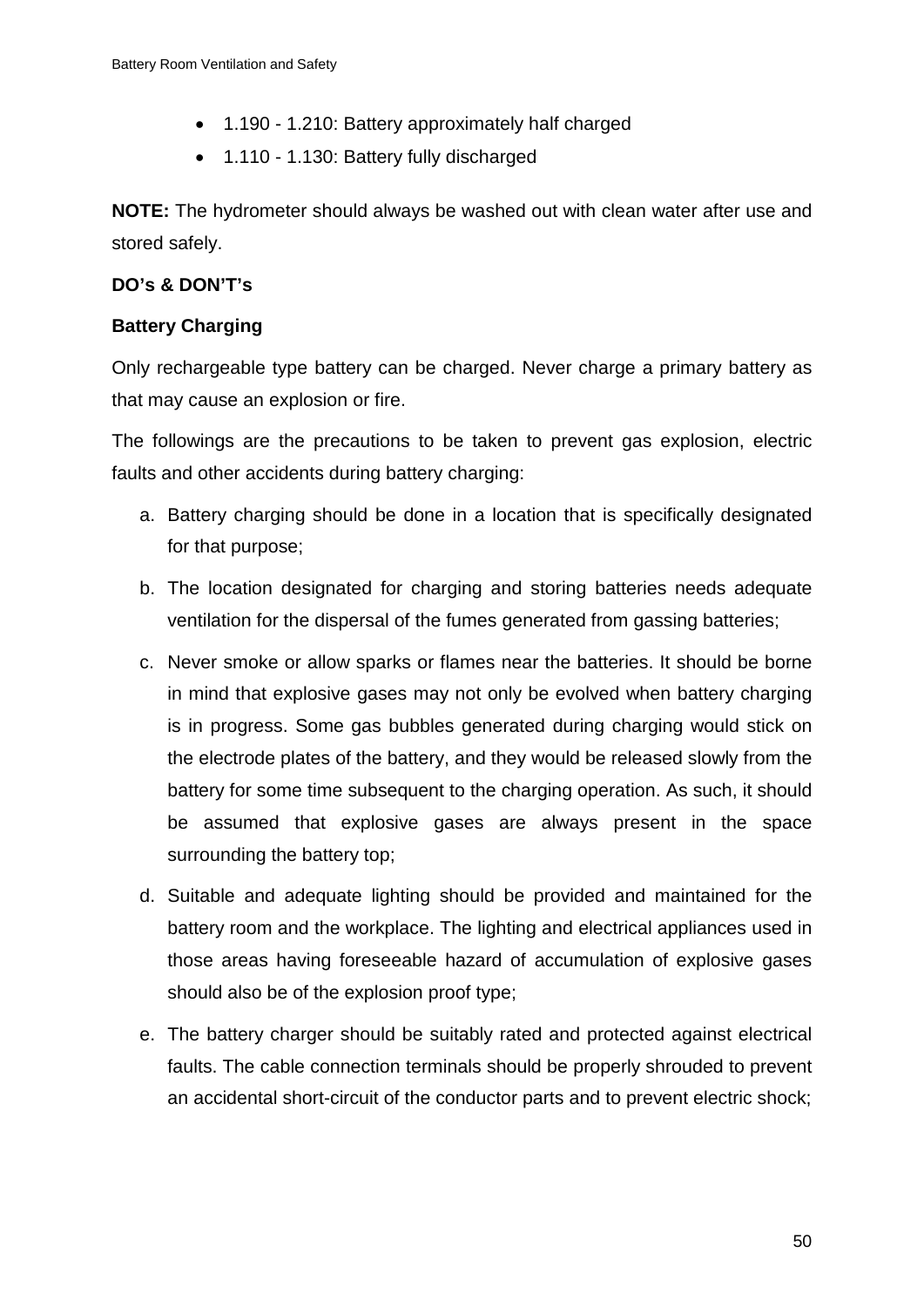- f. The battery charger should be switched off or disconnected from its power supply before making connection with battery cables for battery charging, and disconnection of battery cables after battery charging;
- g. Make sure that the voltage used to charge the system never exceeds the system design while charging. For instance if you connect two 12-volt batteries in 'series' for charging, you should use the 24-volt setting on the charger; however, if you connect the same two batteries in 'parallel', you should only use the 12-volt setting on the charger.
- h. Check that the polarities of terminals of the battery and the battery charger are correct before connecting the two for charging. The positive (+ve) terminal of the battery should be connected to the positive (+ve) terminal of the charger, and the same applies to the negative (-ve) side. Always use the markings on the battery to determine the positive and negative terminals. Never simply use the color of the cables to determine the positive or negative terminals.
- i. Due to the large charging current, any sudden breaking of the charging circuit while battery charging is in progress, may generate sparks at the point of breaking. The charger cables should therefore be firmly and securely fixed or clamped in place on the cable terminals and connections before switching on the charger. Do not disturb the cable terminations and connections while battery charging is in progress, or when a battery is on load. Switch off the battery charger or the loads of a battery circuit first, if any work on the battery cable terminations and connections is required;
- j. Charging cables and other electric cables should be properly placed. Do not leave these cables tangling freely on the floor to prevent tripping over;
- k. Hand tools and electric tools, which might give rise to sparks, should not be used in the vicinity of the battery being charged;
- l. If you need to remove a battery, always remove the ground terminal from the battery first. Make sure all accessories are off so you don't cause a spark;
- m. Never charge a frozen battery.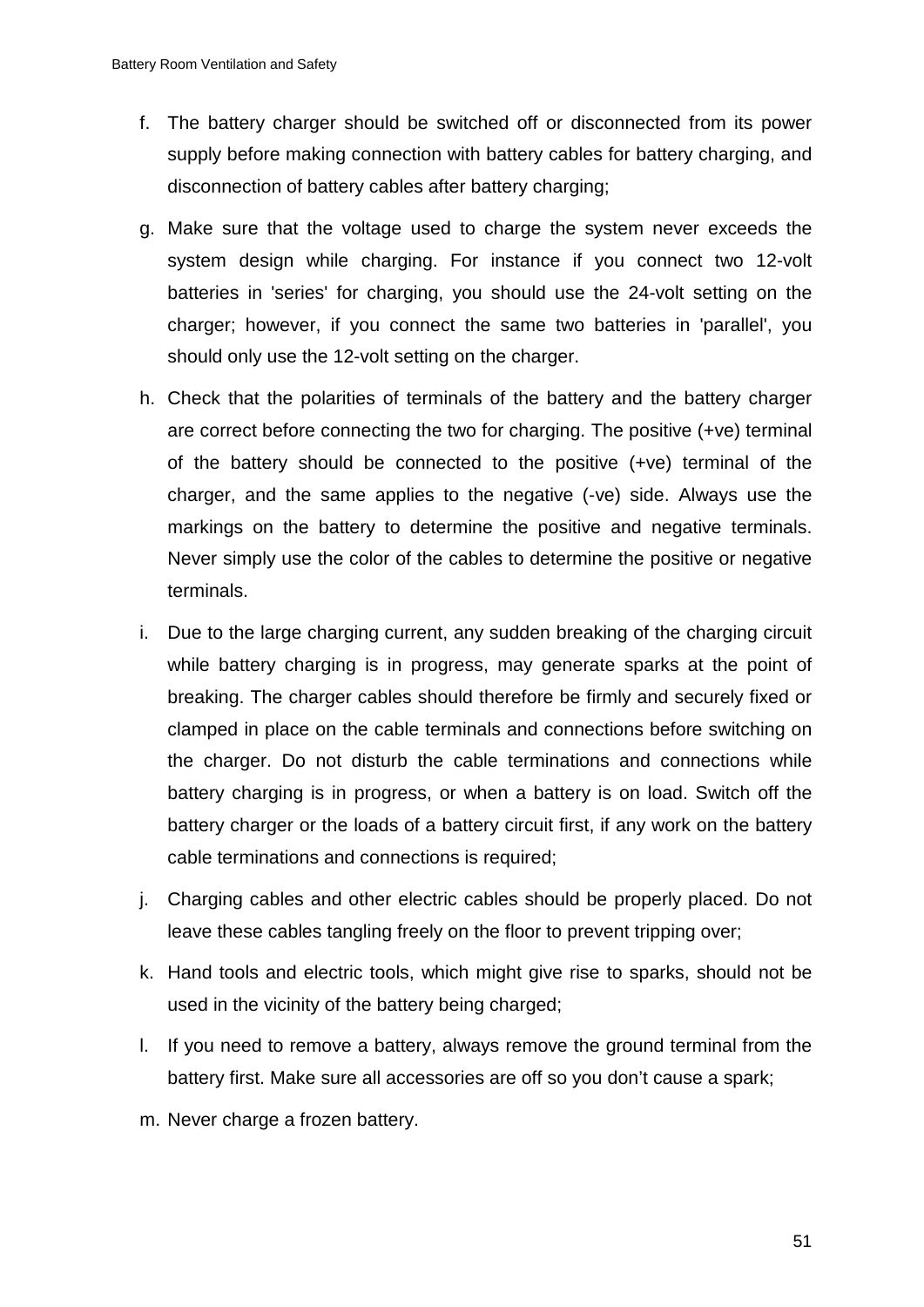### **Points to note**

- Slow charging a battery is less stressful on a battery than fast charging is.
- Always remove the negative battery terminal while changing a battery to reduce risk to the electronically intensive equipment's (UPS). Use a 'memory minder' to retain electronic settings.
- Dangers of excessive voltages (voltage peaks) produced by the incorrect use of battery chargers, thereby causing damage to electronic control units or related electronic components.

### **Cleaning of battery**

The battery should be regularly cleaned to remove dirt or salt encrusted around vent cap openings or on the surface of the battery. The battery can be cleaned by wet towels if it is not too dirty. Otherwise, it should be moved to a designated area with proper drainage and the dirt or salt can then be rinsed out with water.

Do not use chemicals or other solvents as cleaning agent. Also do not use highpressure water jet to wash the batteries.

All covers and caps of the cells should be tightly closed before cleansing to prevent any seeping of water into the battery.

### **Handling of battery**

Batteries are heavy and may cause musculo-skeletal disorders for the workers if they do not handle the batteries properly. Suitable lifting points and mechanical lifting equipment should be provided and made use of.

Suitable working platform or other suitable means of support and suitable lifting equipment should be provided to allow making access to and handling of batteries installed at high level.

The weight of batteries should also be taken into account in the design and construction of the platform and support if the batteries are to be loaded onto the platform and support temporarily.

When handling batteries, care should be taken to avoid spillage of electrolyte. The battery should be kept in an upright position and the vent caps should be closed tight.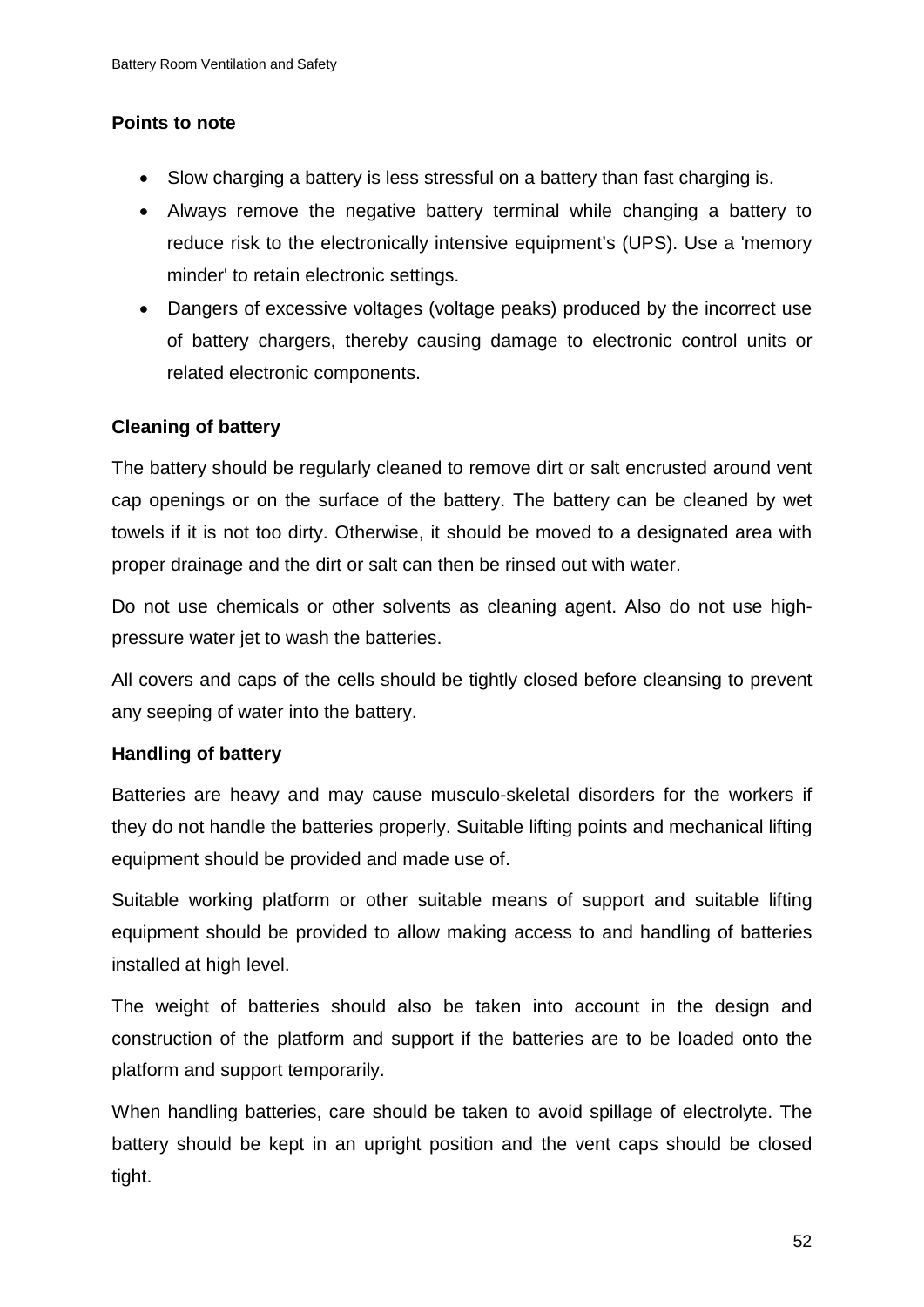### **Electrical safety**

- a. To avoid electrical hazards associated with the battery work, i.e. short-circuit and electric shock, the following general principles should be taken:
	- To avoid getting an electric shock, the worker has to take due care to avoid making contact with the battery terminals directly or through other conductive parts, such as the battery cables connected with the terminals, indirectly.
	- To avoid short-circuiting the battery, it should not allow any bridging of battery terminals of different potential by conductive metal parts, both directly or indirectly to form a closed circuit, should not be allowed.
- b. The battery cables and terminals should be suitably rated and sized to avoid any overheating and overloading problem. The bolted connection of the cables and terminals should always be kept tight. It is preferred to have the battery cable connections standardized by using plug and socket type connection units to facilitate easy connection with the battery charger or other batteries. Terminals of the connection units should preferably be of the recessed type so as to minimize the exposure of conductive metal parts.
- c. The battery cables should be suitably insulated and protected against shortcircuit and earth fault. The cable terminations should be properly shrouded to prevent accidental contact with the exposed conductive metal parts.
- d. The workers, who carry out the battery work, should be well aware of the electrical hazards involved. They should take necessary precaution to avoid accidental short-circuits and earth fault in the course of their work.
- e. The battery top should always be kept dry and clean to avoid short-circuiting of the battery terminals or any leakage of current between the terminals caused by the dirt accumulated on the battery top.
- f. Do not place any conductive parts or metal tools on the battery top.
- g. All the hand tools used on batteries should be of the insulated and single ended type. They should be checked regularly to ensure the integrity of the insulation. A numerical check should be made on the number of tools after working on batteries. In general, always put the insulation cover or cap of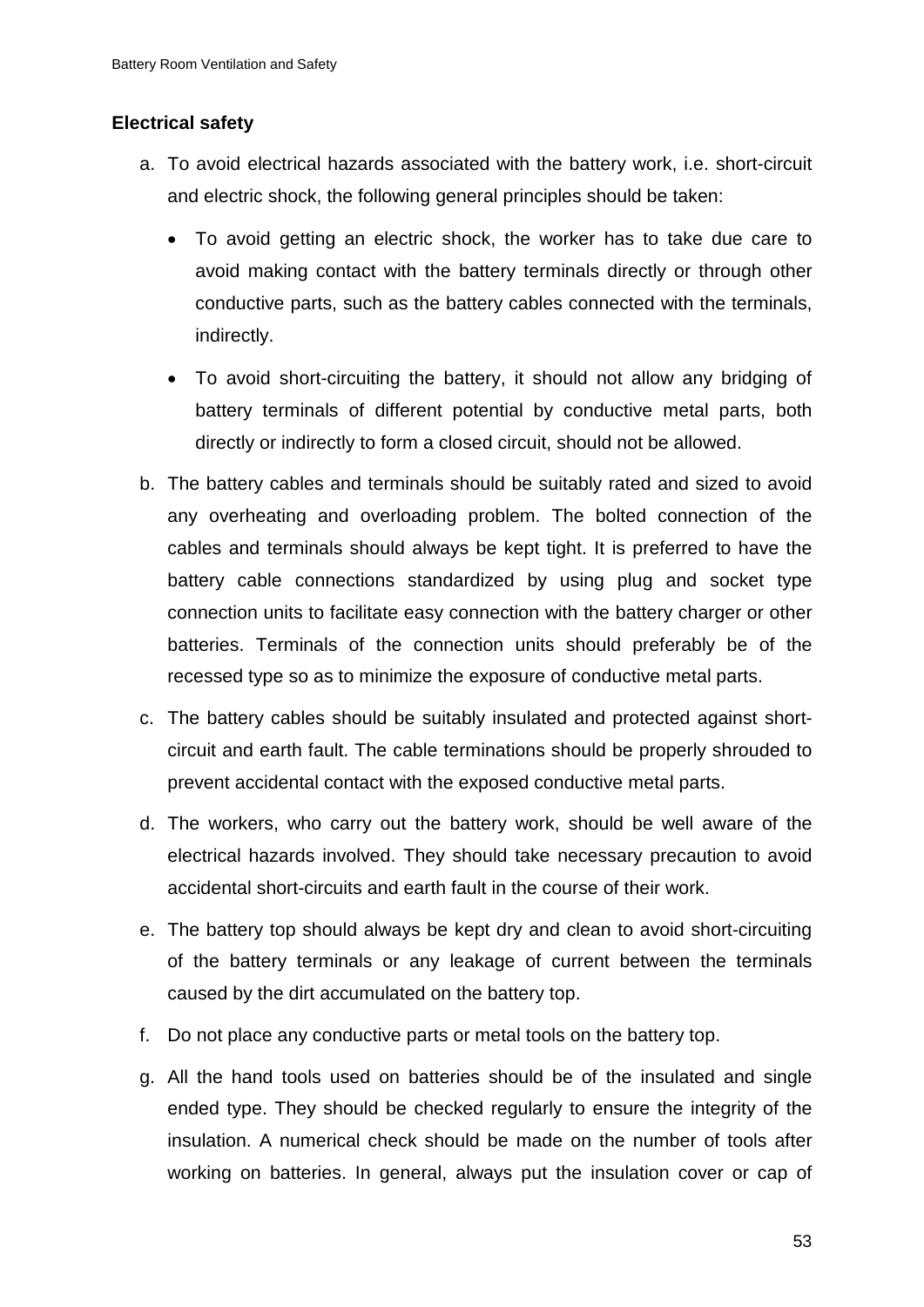battery terminals, if any, in place to avoid unnecessary exposure of the bare metal terminals. If the insulation covers or caps are to be removed to facilitate work, the extent and duration of exposure of the terminals should be minimized as far as practicable. In this respect, an insulation plate or barrier may be put on top of the battery to screen off the exposed metal terminals temporarily.

- h. Do not expose batteries and battery chargers to rain or dripping water, such as water from condensate of air conditioning systems, to prevent shortcircuiting.
- i. Thoroughly check the electric cables for the battery and chargers periodically. There should not be any insulation cover damage that would expose the inner cable conductor, reduction of effective cross-sectional area of cable conductor due to breaking of some conductor strands, sign of overheating such as discoloring or charring of cable insulation cover, etc. Any defective battery cables should be repaired or replaced immediately to avoid any short-circuits or earth faults.
- j. Warning notice regarding electrical hazards should be prominently posted in the workplace where the battery, battery charger and associate electrical equipment are installed.
- k. The batteries and the connected cables should be suitably placed and arranged so as to avoid any short-circuiting of the battery terminals directly, or via the cables indirectly. In that respect, sufficient clearance should be allowed between the battery terminals and cable connections of different potential.
- l. Provide non-slip rubber insulating matting in front of all charging benches to protect personnel from electric shock and slipping hazards.

### **Battery electrolyte**

Electrolytes used in rechargeable batteries are sulfuric acid for a lead-acid battery and potassium hydroxide for a nickel-cadmium battery. Both of the electrolytes are corrosive and would cause irritation and severe burns if they incidentally come into contact with skin or eyes. The consequence could be very serious.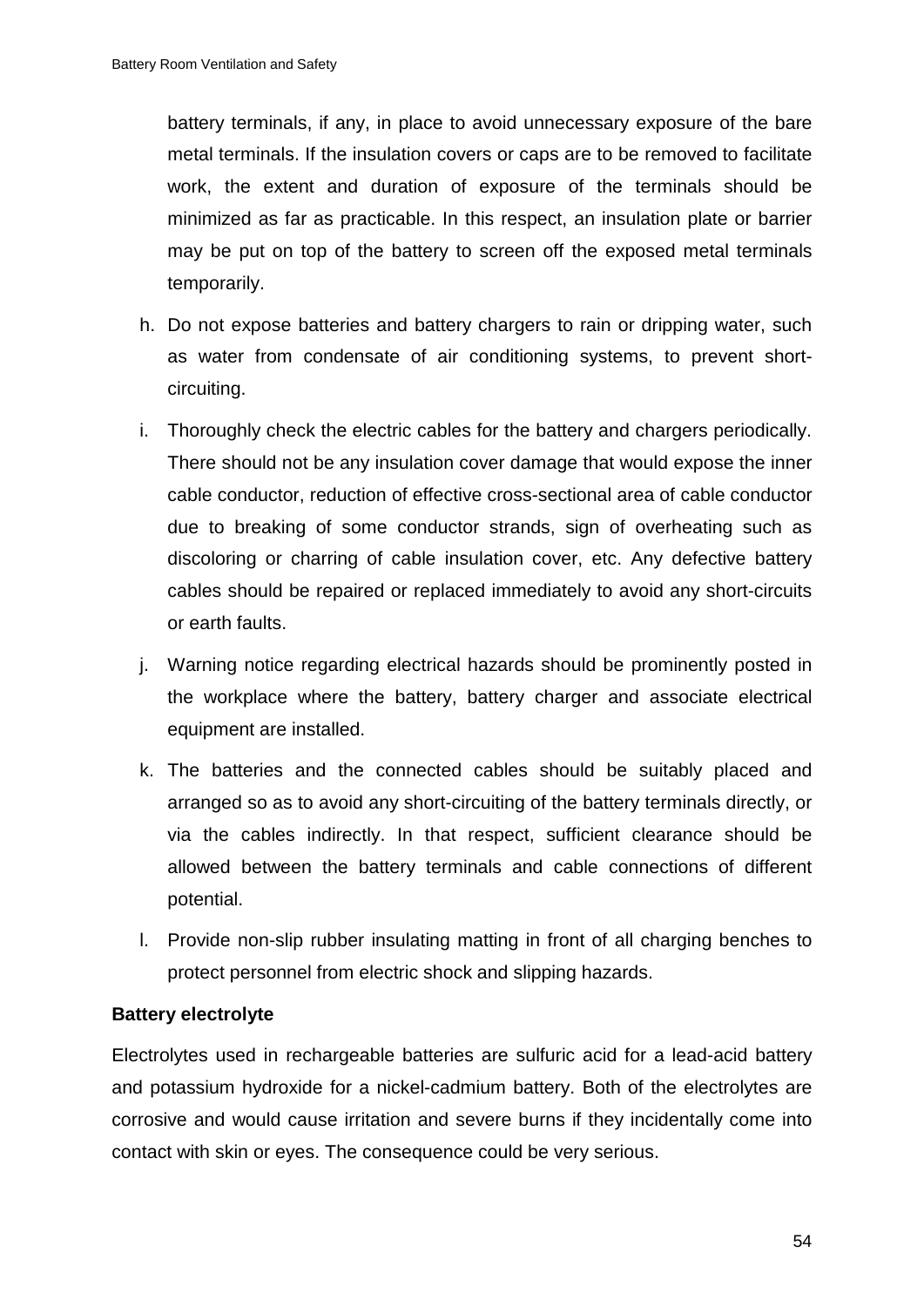To prevent electrolytes from coming into contact with workers, the following precautions should be taken:

- a. Anyone working in and around batteries should wear proper personal protection equipment (PPE) such as face shields, gloves, footwear and aprons. The PPE should be made of materials resistive to acids and alkali, e.g. rubber or nitrile gloves, rubber aprons, etc.;
- b. All the PPE should be washed thoroughly after use and stored properly in a cool and dry place. They should not be exposed to direct sunlight. Check whether there are any defects in the PPE every time before use;
- c. Top up the electrolyte with distilled water slowly. Do not overfill to prevent spillage;
- d. In topping up electrolyte, only distilled water should be added to the electrolyte but not the electrolyte itself. In case the specific gravity of the electrolyte is still low and could not be raised to a normal level after repeated charging of the battery and electrolyte has to be added, only properly trained and experienced personnel should be allowed to do so; and
- e. Do not add water or electrolyte when the battery is being charged.



A violent chemical reaction may result if strong acid (e.g. sulfuric acid) and strong alkaline solutions (e.g. potassium hydroxide) come into contact with each other. The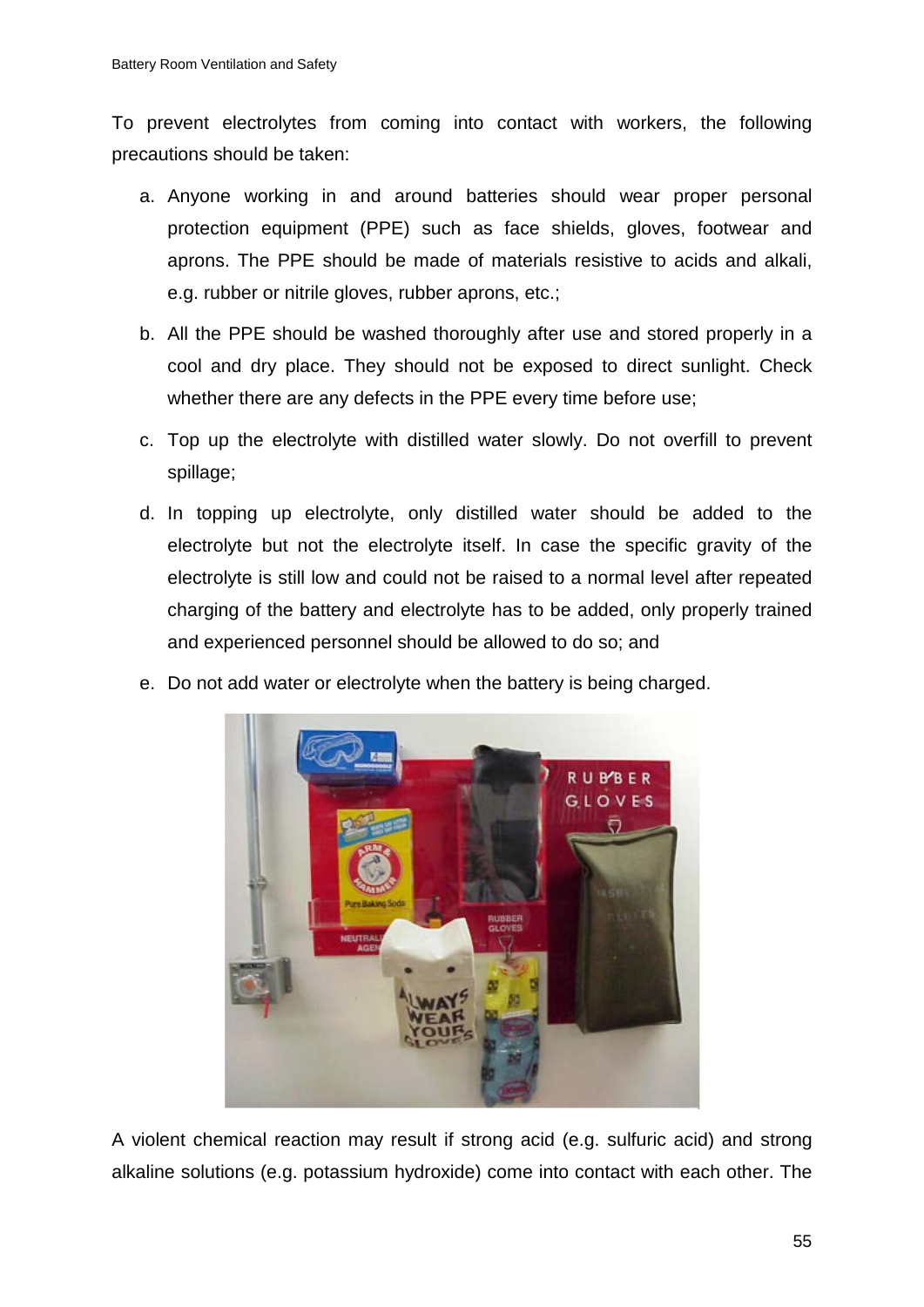chemical reaction would release lots of heat and may cause boiling and splashing of the solutions.

To avoid the above undesirable chemical reaction, never mix the lead-acid batteries and alkaline batteries together. In this respect, it is recommended that:

- a. Different types of batteries should be installed in different rooms, or in different areas of the room with suitable segregation;
- b. Suitable warning notice or labels should be posted at conspicuous place to alert the workers should different types of batteries be installed in the same room or area;
- c. Different sets of maintenance tools such as hydrometers, funnels, etc., should be dedicated for different electrolytes. Otherwise, the tools should be thoroughly cleansed with water immediately after use; and
- d. Workers should be assigned to work on one type of battery at a time, and as far as possible. Otherwise, suitable washing facilities should be provided to enable the worker to thoroughly clean his hands and his protective clothing after working on one type of battery and before working on another type.

# **Spill Containment Issues**

Spill containment must be provided to adequately contain potential acid spills from cracked or leaking batteries. Adequate quantities of absorbent materials and acid neutralizing agents should be maintained in the room for use in spill containment and clean-up operations. If you don't already have one, consider getting a "Spill Kit". Then a suitable neutralizing agent should be applied to neutralize the electrolyte:

- a. In case of acid spillage, neutralize with a weak alkali, e.g. soda ash, sodium carbonate or sodium bicarbonate;
- b. In case of alkali spillage, neutralize with a weak acid, e.g. boric acid.

If the spillage is minor and if proper floor drain is available, one may consider diluting the electrolyte spillage by ample amount of water. But before taking such action, he should consider also the possible adverse effects of the acid or alkaline solution on the drainage facilities and other downstream facilities and the environment. Depending on the scale of electrolyte spillage, he may need to solicit experts to deal with the spillage properly.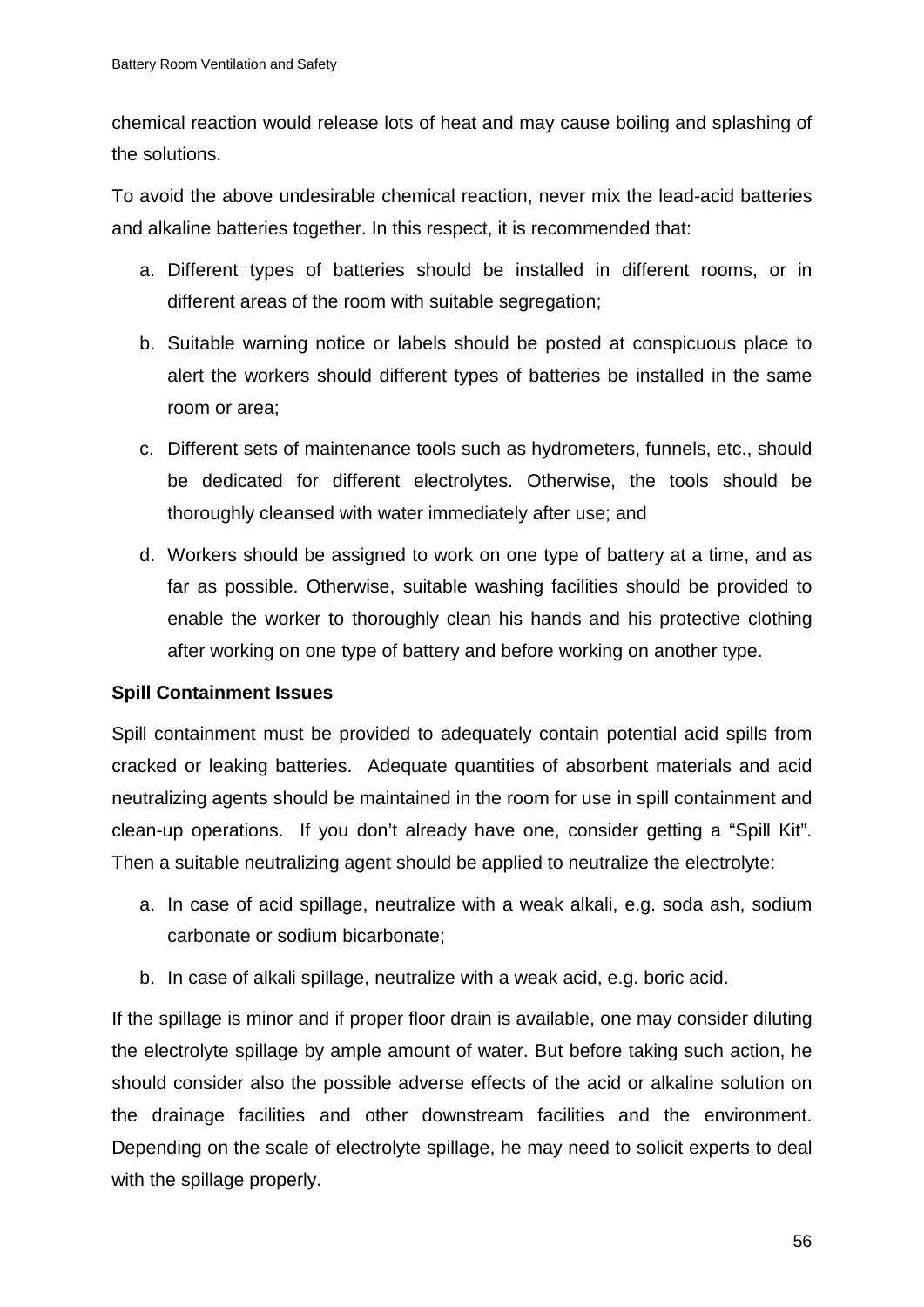One should properly wear suitable personal protective equipment such as gloves, apron, face shield, safety shoes, etc. before he manages the electrolyte spillage.

If it is necessary to store electrolytes in the workplace, they have to be kept in proper containers and storerooms and be suitably labelled. The labels should include the following information in text and relevant symbols:

- a. Identity of the substance chemical name(s) or common name(s);
- b. Hazard classification and symbols;
- c. Indication of the particular risks inherent in the substance; and
- d. Indication of the required safety precautions.

### **Lead, Cadmium, Nickel and their compounds**

Chemicals used to make the cell electrode plates including metals such as lead, cadmium and nickel and their compounds, are toxic and would impose a health hazard to the workers if they incidentally enter the worker's body. Therefore, as part of the general precautionary measures to protect against the chemical hazards, workers working on batteries should wear suitable personal protective equipment such as gloves. They should also observe good personal hygiene practices such as refraining from eating, drinking and smoking in the workplace as well as thoroughly washing their hands and faces when taking breaks, before eating and drinking, and after work.

Since hazardous chemicals are contained inside the battery, the worker should avoid breaking up or damaging the battery casing, which would expose the battery's internal active materials. The battery operator would be vulnerable if he touches or somehow ingests or inhales the active materials. Strict personal hygiene precautions should be taken and proper PPE should be worn in extreme cases where damage to the battery does occur, and the active materials are exposed.

It is essential that all obsolete or damaged batteries, battery casings, containers, electrolyte, electrode plates, and other components that contain hazardous chemicals such as acid, alkali, lead, nickel, cadmium and their compounds, etc. be properly collected, labelled and stored for subsequent disposal in accordance with the relevant legislative requirements and guidelines issued by the relevant

57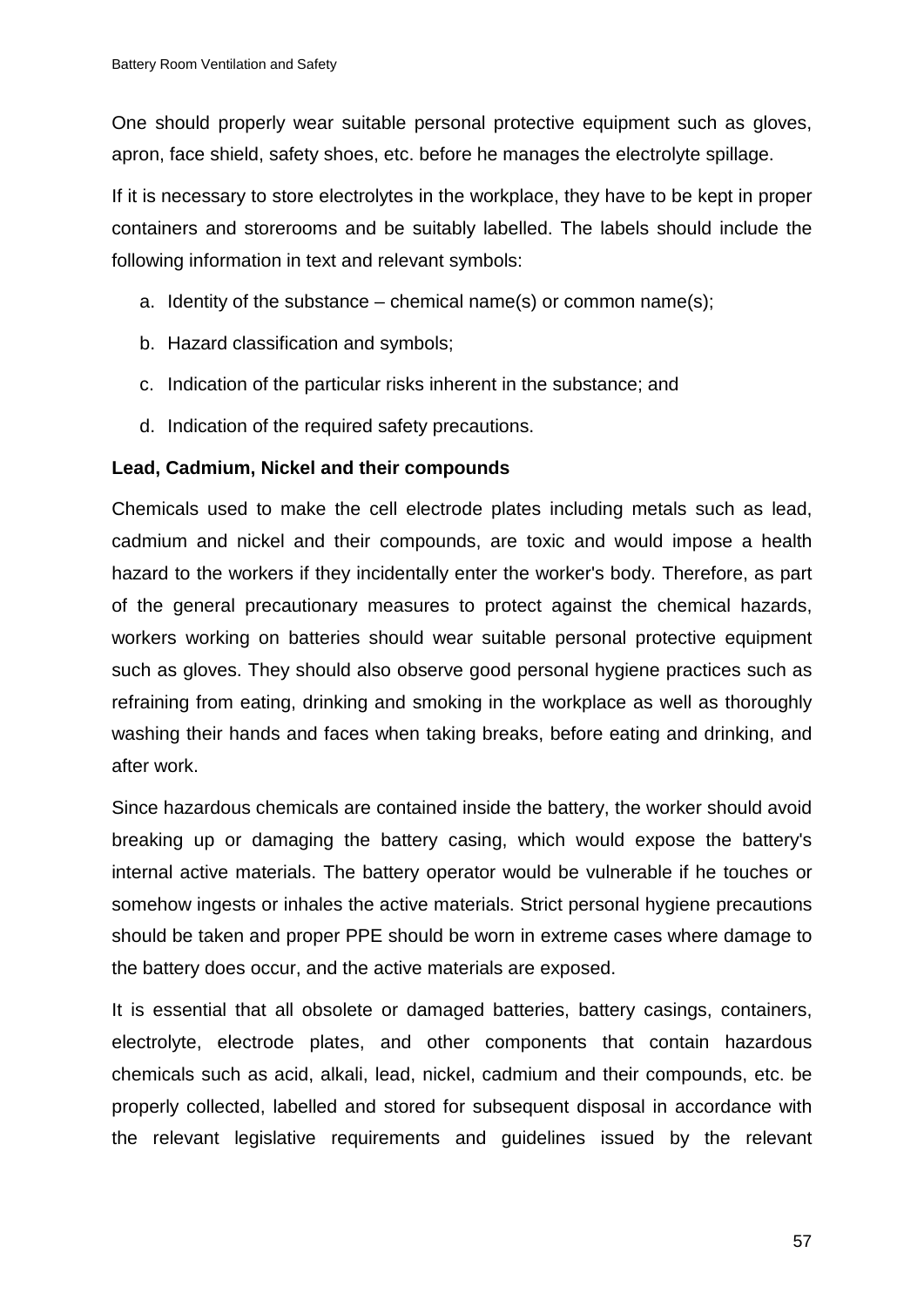authorities. They should never be mixed with and disposed of as normal domestic waste.

### **Housekeeping**

Good housekeeping in the workplace is essential in ensuring the safety and health of workers. It is found from past experience that having bad housekeeping is in fact the fundamental cause of many accidents that involve battery work.

The following should be noted for good housekeeping in the workplace:

- a. Loose materials or tools should be placed in boxes or proper containers instead of being left on the floor freely.
- b. Sufficient working space should be allowed. Access ways and emergency exits should always be properly maintained and kept clear from obstructions.
- c. Suitable and adequate general lighting and ventilation should be provided and maintained in the workplace. The area of installation work should be well lit with an illumination level suitable for the specific work task.
- d. Battery rooms should not be used as storerooms, particularly for storing combustible or flammable materials.
- e. Battery rooms and the workplaces should always be kept clean, tidy and dry. Rubbish and waste produced should be removed regularly.
- f. Personal belongings of the workers should be kept in lockers instead of being scattered around the workplace.

### **Fire protection**

- Suitable and adequate number of fire extinguishers and other fire fighting equipment should be made available in the workplace. This equipment should also be kept in readily accessible locations.
- It should be noted that a water type fire extinguisher may not be suitable, as it may short-circuit the batteries. A 10-pound class C fire extinguisher should be located just inside the battery room door.
- The locations of the fire extinguishers and other fire fighting equipment should be made known to the workers.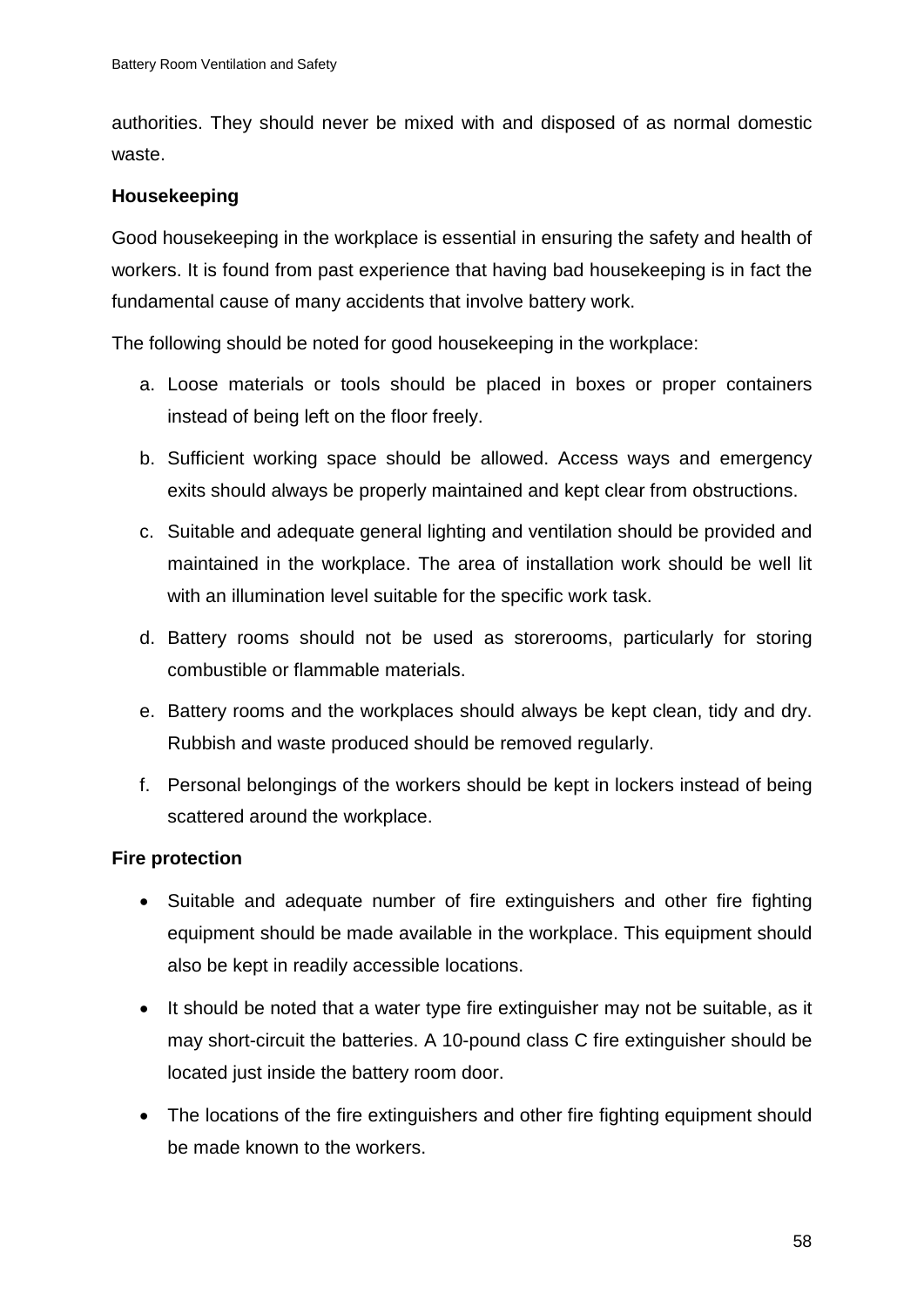- The workers should be trained on the proper use of fire extinguishers and other fire fighting equipment.
- The workers should only try to control the fire when small and manageable. Otherwise, they should evacuate from the workplace immediately and contact the local fire department and other emergency services.

### **First aid**

An emergency shower and an eyewash station must also be located near the area in case a worker's body or eyes are accidentally in contact with the electrolyte.

If the electrolyte comes into contact with the skin, it should be washed out with plenty of clean water immediately. If the electrolyte splashes into the eye, flood the eye immediately with plenty of clean water, preferably from an eye wash bottle. Following the washing of skin or eyes, get medical attention immediately.

The eye wash bottles should be checked periodically to ensure that they are not expired, the solutions not cloudy, and the seals not broken. The bottles should be replaced regularly in accordance with the manufacturer's instructions. The emergency showers should be turned on regularly to prevent development of rust or accumulation of dirt in the shower and pipework due to prolonged lack of usage.

If the electrolyte is swallowed, vomiting should not be induced. It is essential that the worker be made to drink plenty of water, and medical attention should be sought immediately.

# **Design and Application Tips to Ensure Maximum Service**

The performance and service life of these batteries can be maximized by observing the following guidelines:

- 1. Heat kills batteries. Avoid placing batteries in close proximity to heat sources of any kind. The longest service life will be attained where the battery temperature does not exceed 77°F.
- 2. Since a battery may generate ignitable gases, do not install it close to any equipment that can produce electrical discharges in the form of sparks.
- 3. When the battery is operated in a confined space, adequate ventilation should be provided.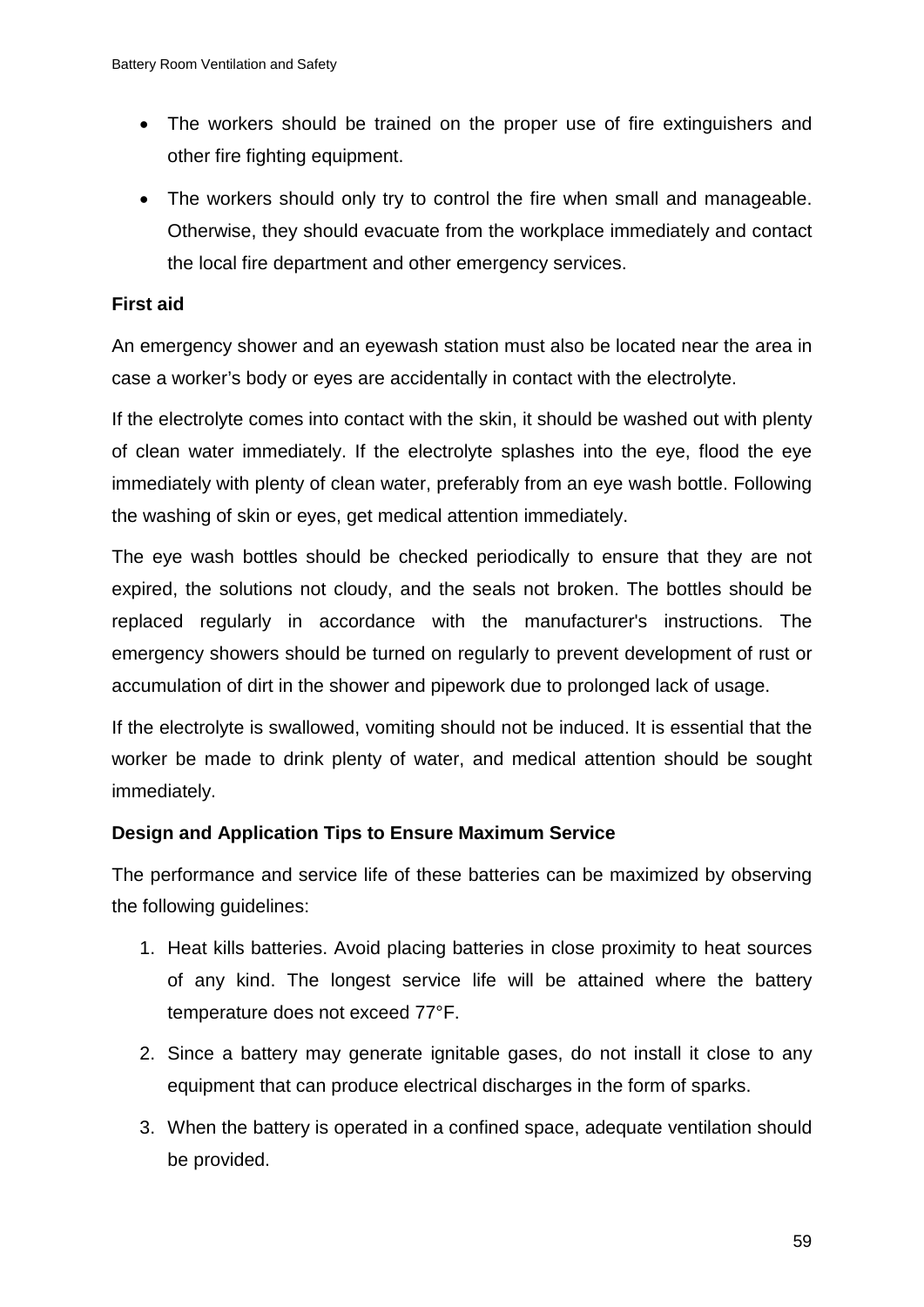- 4. The battery case is manufactured from high impact ABS plastic resin. It should not be placed in an atmosphere of, or in contact with organic solvents or adhesive materials.
- 5. Correct terminals should be used on battery connecting wires. Soldering is not recommended although it may be unavoidable in certain cases.
- 6. When there is a possibility of the battery being subjected to heavy vibration or mechanical shock, it should be fastened securely and the use of shock absorbent material is advisable.
- 7. When connecting the batteries, free air space must be provided between each battery. The recommended minimum spacing between batteries is 0.2 inches (5mm) to 0.4 inches (10mm). In all installations, consideration must be given to adequate ventilation for the purposes of cooling.
- 8. When the batteries are to be assembled in series to provide more than 100V, proper handling and safety procedures must be observed to prevent accidental electric shock.
- 9. When cleaning the battery case, ALWAYS use a water dampened cloth but NEVER use oils, organic solvents such as petrol, paint thinners etc. DO NOT even use a cloth that is impregnated or has been in contact with any of these or similar substances.
- 10.Do not attempt to dismantle the battery. If accidental skin/eye contact is made with the electrolyte, wash or bathe the affected area immediately with liberal amounts of clean fresh water and seek IMMEDIATE medical attention.
- 11.DO NOT INCINERATE batteries as they are liable to rupture if placed into a fire. Batteries that have reached the end of their service life can be returned to special facilities for safe disposal.
- 12.Touching electrically conductive parts might result in an electric shock. Be sure to wear rubber gloves before inspection or maintenance work.
- 13.The use of mixed batteries with different capacities, of different ages or of different manufacturers, which may have been subjected to different uses, is liable to cause damage to the battery itself and/or the associated equipment.